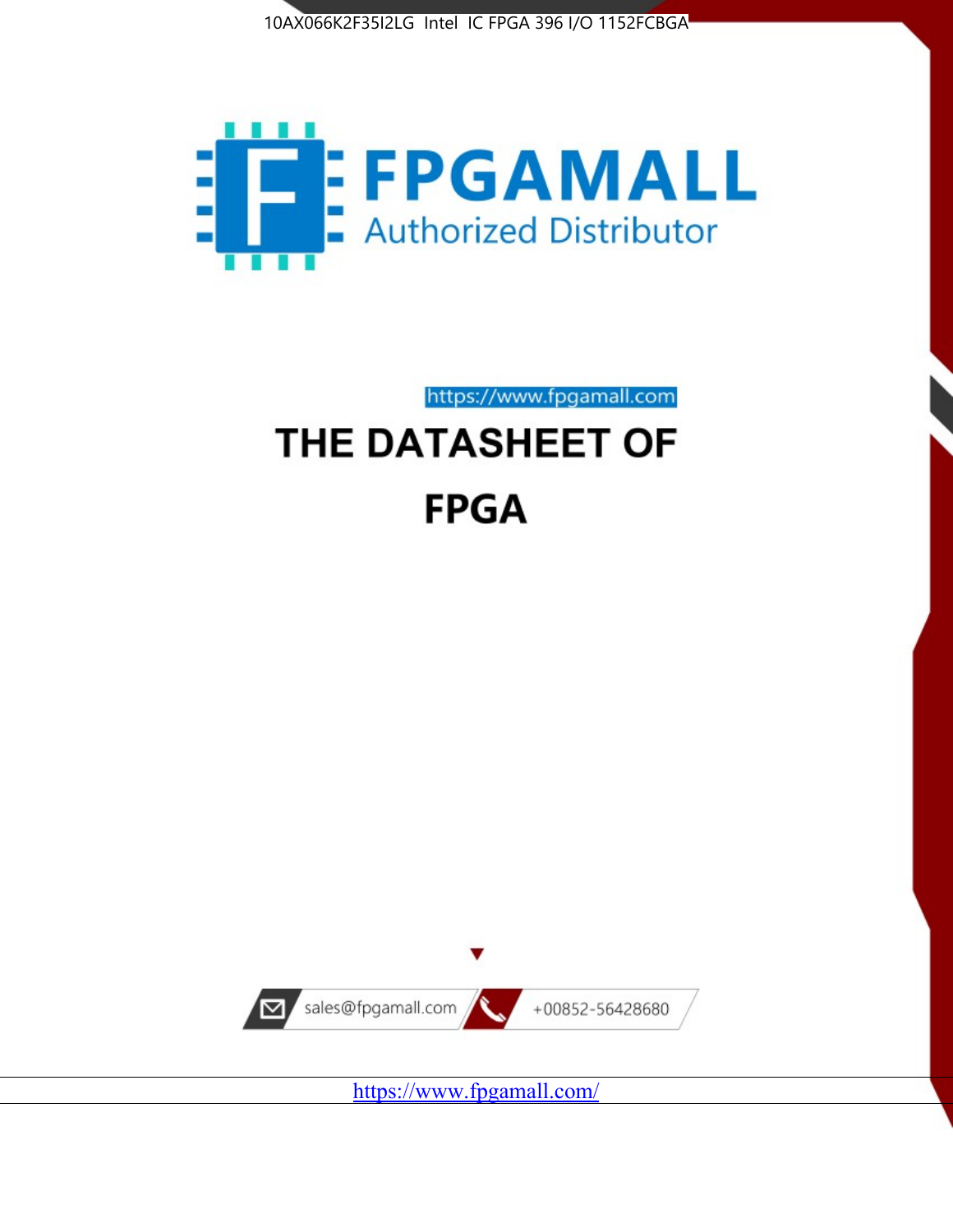10AX066K2F35I2LG Intel IC FPGA 396 I/O 1152FCBGA



# **Intel® Arria® 10 Device Overview**



**A10-OVERVIEW | 2018.12.06** Latest document on the web: **[PDF](https://www.intel.com/content/dam/www/programmable/us/en/pdfs/literature/hb/arria-10/a10_overview.pdf)** | **[HTML](https://www.intel.com/content/www/us/en/programmable/documentation/sam1403480274650.html)**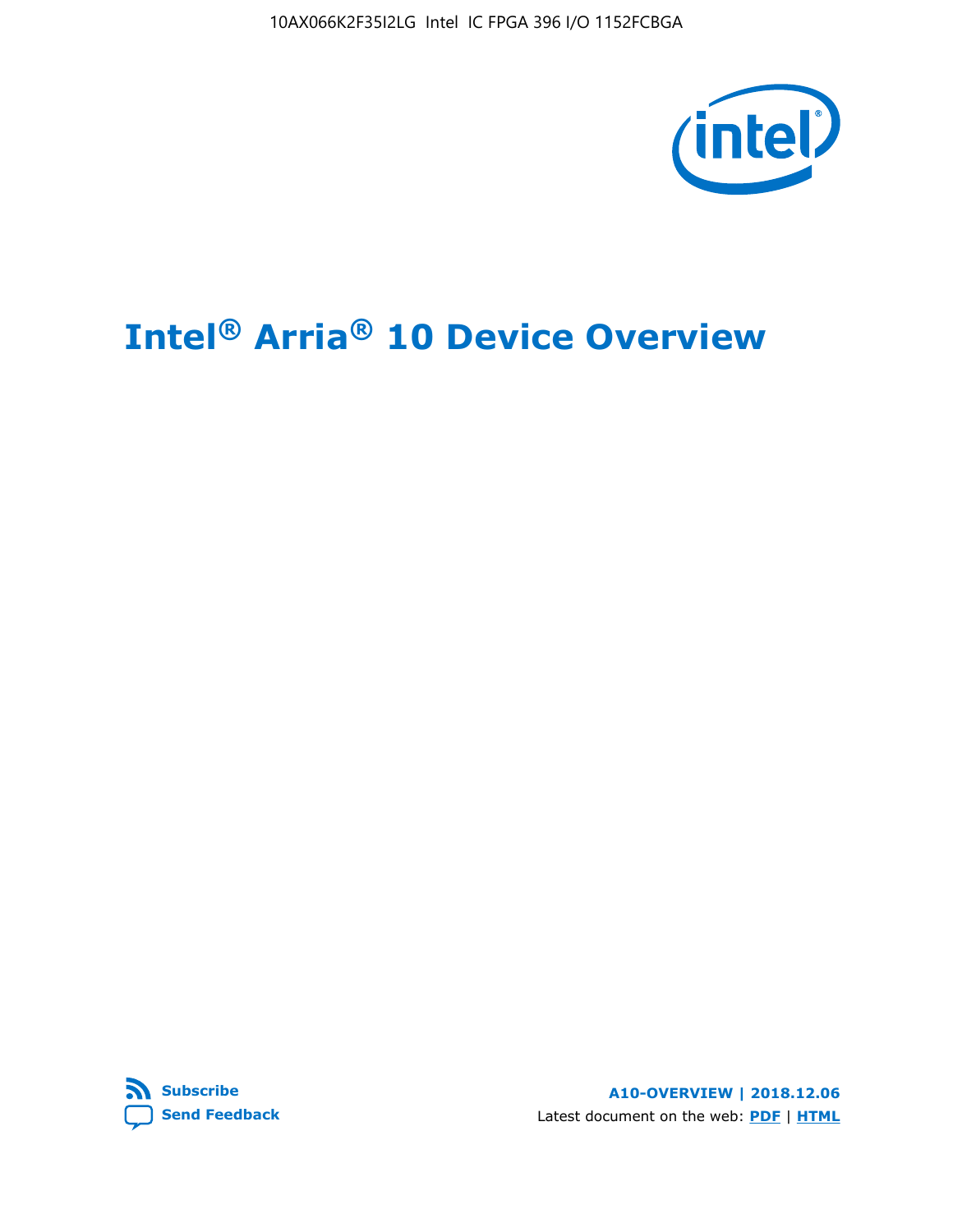

**Contents** 

# **Contents**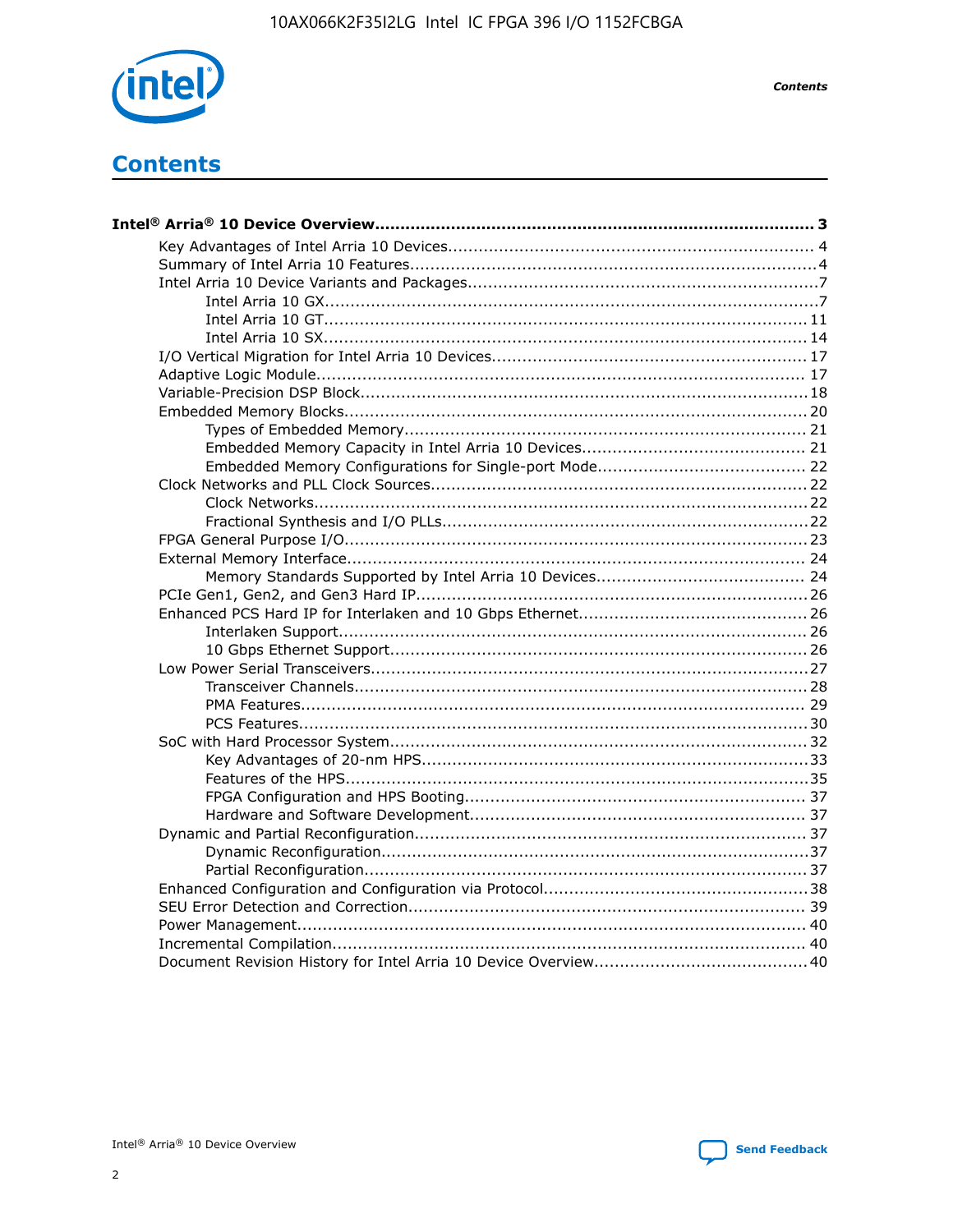**A10-OVERVIEW | 2018.12.06**

**[Send Feedback](mailto:FPGAtechdocfeedback@intel.com?subject=Feedback%20on%20Intel%20Arria%2010%20Device%20Overview%20(A10-OVERVIEW%202018.12.06)&body=We%20appreciate%20your%20feedback.%20In%20your%20comments,%20also%20specify%20the%20page%20number%20or%20paragraph.%20Thank%20you.)**



# **Intel® Arria® 10 Device Overview**

The Intel<sup>®</sup> Arria<sup>®</sup> 10 device family consists of high-performance and power-efficient 20 nm mid-range FPGAs and SoCs.

Intel Arria 10 device family delivers:

- Higher performance than the previous generation of mid-range and high-end FPGAs.
- Power efficiency attained through a comprehensive set of power-saving technologies.

The Intel Arria 10 devices are ideal for high performance, power-sensitive, midrange applications in diverse markets.

| <b>Market</b>         | <b>Applications</b>                                                                                                       |
|-----------------------|---------------------------------------------------------------------------------------------------------------------------|
| Wireless              | Channel and switch cards in remote radio heads<br>$\bullet$<br>Mobile backhaul<br>٠                                       |
| Wireline              | 40G/100G muxponders and transponders<br>٠<br>100G line cards<br>٠<br><b>Bridging</b><br>٠<br>Aggregation<br>٠             |
| <b>Broadcast</b>      | Studio switches<br>$\bullet$<br>Servers and transport<br>٠<br>Videoconferencing<br>٠<br>Professional audio and video<br>٠ |
| Computing and Storage | Flash cache<br>$\bullet$<br>Cloud computing servers<br>٠<br>Server acceleration<br>٠                                      |
| Medical               | Diagnostic scanners<br>٠<br>Diagnostic imaging<br>٠                                                                       |
| Military              | Missile guidance and control<br>٠<br>Radar<br>٠<br>Electronic warfare<br>٠<br>Secure communications                       |

#### **Table 1. Sample Markets and Ideal Applications for Intel Arria 10 Devices**

#### **Related Information**

- [Intel Arria 10 Device Handbook: Known Issues](http://www.altera.com/support/kdb/solutions/rd07302013_646.html) Lists the planned updates to the *Intel Arria 10 Device Handbook* chapters.
- [Intel Arria 10 GX/GT Device Errata and Design Recommendations](https://www.intel.com/content/www/us/en/programmable/documentation/agz1493851706374.html#yqz1494433888646)
- [Intel Arria 10 SX Device Errata and Design Recommendations](https://www.intel.com/content/www/us/en/programmable/documentation/cru1462832385668.html#cru1462832558642)

Intel Corporation. All rights reserved. Intel, the Intel logo, Altera, Arria, Cyclone, Enpirion, MAX, Nios, Quartus and Stratix words and logos are trademarks of Intel Corporation or its subsidiaries in the U.S. and/or other countries. Intel warrants performance of its FPGA and semiconductor products to current specifications in accordance with Intel's standard warranty, but reserves the right to make changes to any products and services at any time without notice. Intel assumes no responsibility or liability arising out of the application or use of any information, product, or service described herein except as expressly agreed to in writing by Intel. Intel customers are advised to obtain the latest version of device specifications before relying on any published information and before placing orders for products or services. \*Other names and brands may be claimed as the property of others.

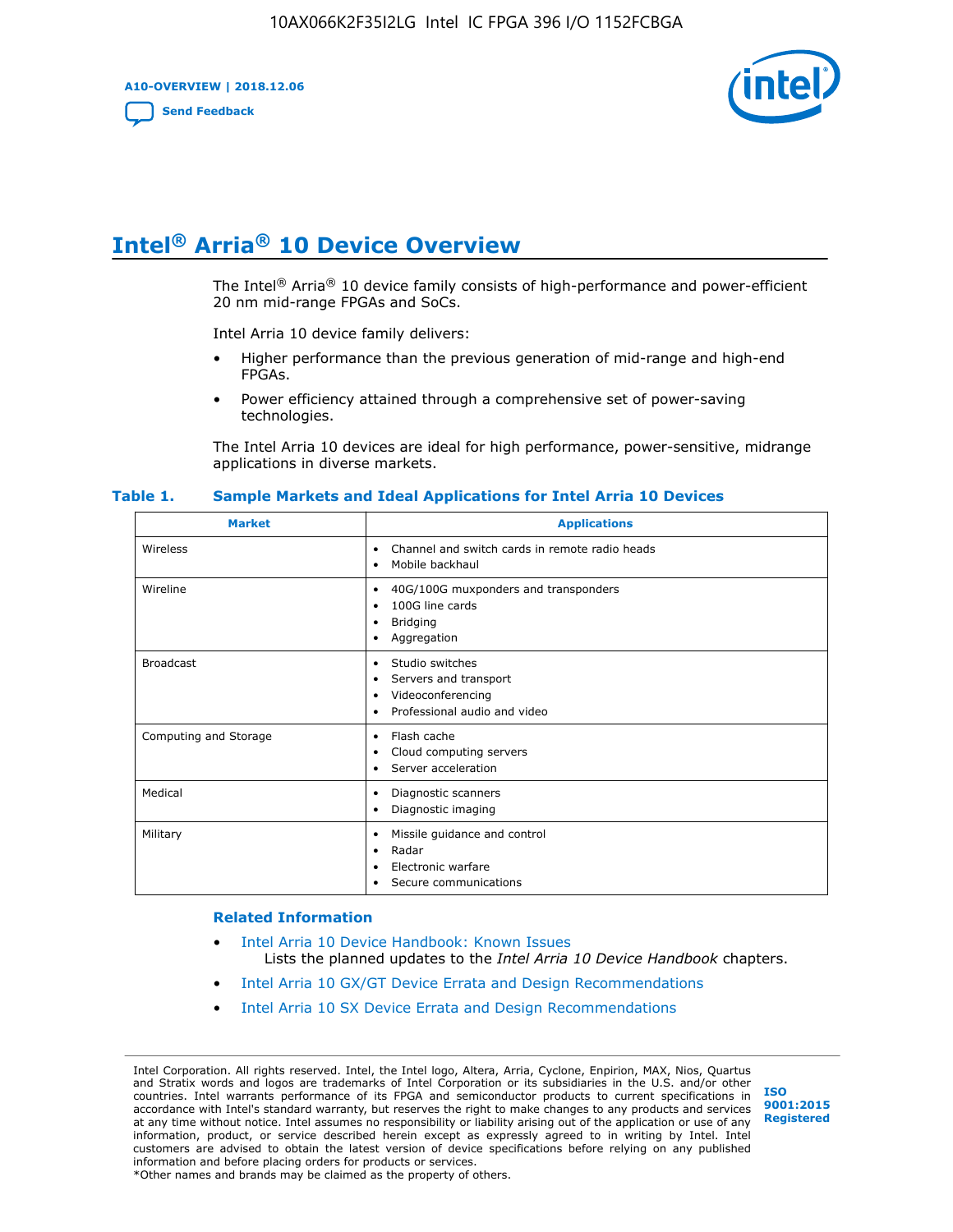

# **Key Advantages of Intel Arria 10 Devices**

# **Table 2. Key Advantages of the Intel Arria 10 Device Family**

| <b>Advantage</b>                                                                                          | <b>Supporting Feature</b>                                                                                                                                                                                                                                                                                                |
|-----------------------------------------------------------------------------------------------------------|--------------------------------------------------------------------------------------------------------------------------------------------------------------------------------------------------------------------------------------------------------------------------------------------------------------------------|
| Enhanced core architecture                                                                                | Built on TSMC's 20 nm process technology<br>٠<br>60% higher performance than the previous generation of mid-range FPGAs<br>٠<br>15% higher performance than the fastest previous-generation FPGA<br>٠                                                                                                                    |
| High-bandwidth integrated<br>transceivers                                                                 | Short-reach rates up to 25.8 Gigabits per second (Gbps)<br>٠<br>Backplane capability up to 12.5 Gbps<br>٠<br>Integrated 10GBASE-KR and 40GBASE-KR4 Forward Error Correction (FEC)<br>٠                                                                                                                                   |
| Improved logic integration and<br>hard IP blocks                                                          | 8-input adaptive logic module (ALM)<br>٠<br>Up to 65.6 megabits (Mb) of embedded memory<br>٠<br>Variable-precision digital signal processing (DSP) blocks<br>Fractional synthesis phase-locked loops (PLLs)<br>Hard PCI Express Gen3 IP blocks<br>Hard memory controllers and PHY up to 2,400 Megabits per second (Mbps) |
| Second generation hard<br>processor system (HPS) with<br>integrated ARM* Cortex*-A9*<br>MPCore* processor | Tight integration of a dual-core ARM Cortex-A9 MPCore processor, hard IP, and an<br>٠<br>FPGA in a single Intel Arria 10 system-on-a-chip (SoC)<br>Supports over 128 Gbps peak bandwidth with integrated data coherency between<br>$\bullet$<br>the processor and the FPGA fabric                                        |
| Advanced power savings                                                                                    | Comprehensive set of advanced power saving features<br>٠<br>Power-optimized MultiTrack routing and core architecture<br>٠<br>Up to 40% lower power compared to previous generation of mid-range FPGAs<br>٠<br>Up to 60% lower power compared to previous generation of high-end FPGAs<br>٠                               |

# **Summary of Intel Arria 10 Features**

### **Table 3. Summary of Features for Intel Arria 10 Devices**

| <b>Feature</b>                  | <b>Description</b>                                                                                                                                                                                                                                                                                                                                                                                 |
|---------------------------------|----------------------------------------------------------------------------------------------------------------------------------------------------------------------------------------------------------------------------------------------------------------------------------------------------------------------------------------------------------------------------------------------------|
| Technology                      | TSMC's 20-nm SoC process technology<br>Allows operation at a lower $V_{\text{CC}}$ level of 0.82 V instead of the 0.9 V standard $V_{\text{CC}}$ core voltage                                                                                                                                                                                                                                      |
| Packaging                       | 1.0 mm ball-pitch Fineline BGA packaging<br>٠<br>0.8 mm ball-pitch Ultra Fineline BGA packaging<br>Multiple devices with identical package footprints for seamless migration between different<br><b>FPGA</b> densities<br>Devices with compatible package footprints allow migration to next generation high-end<br>Stratix $@10$ devices<br>RoHS, leaded $(1)$ , and lead-free (Pb-free) options |
| High-performance<br>FPGA fabric | Enhanced 8-input ALM with four registers<br>Improved multi-track routing architecture to reduce congestion and improve compilation time<br>Hierarchical core clocking architecture<br>Fine-grained partial reconfiguration                                                                                                                                                                         |
| Internal memory<br>blocks       | M20K-20-Kb memory blocks with hard error correction code (ECC)<br>Memory logic array block (MLAB)-640-bit memory                                                                                                                                                                                                                                                                                   |
|                                 | continued                                                                                                                                                                                                                                                                                                                                                                                          |



<sup>(1)</sup> Contact Intel for availability.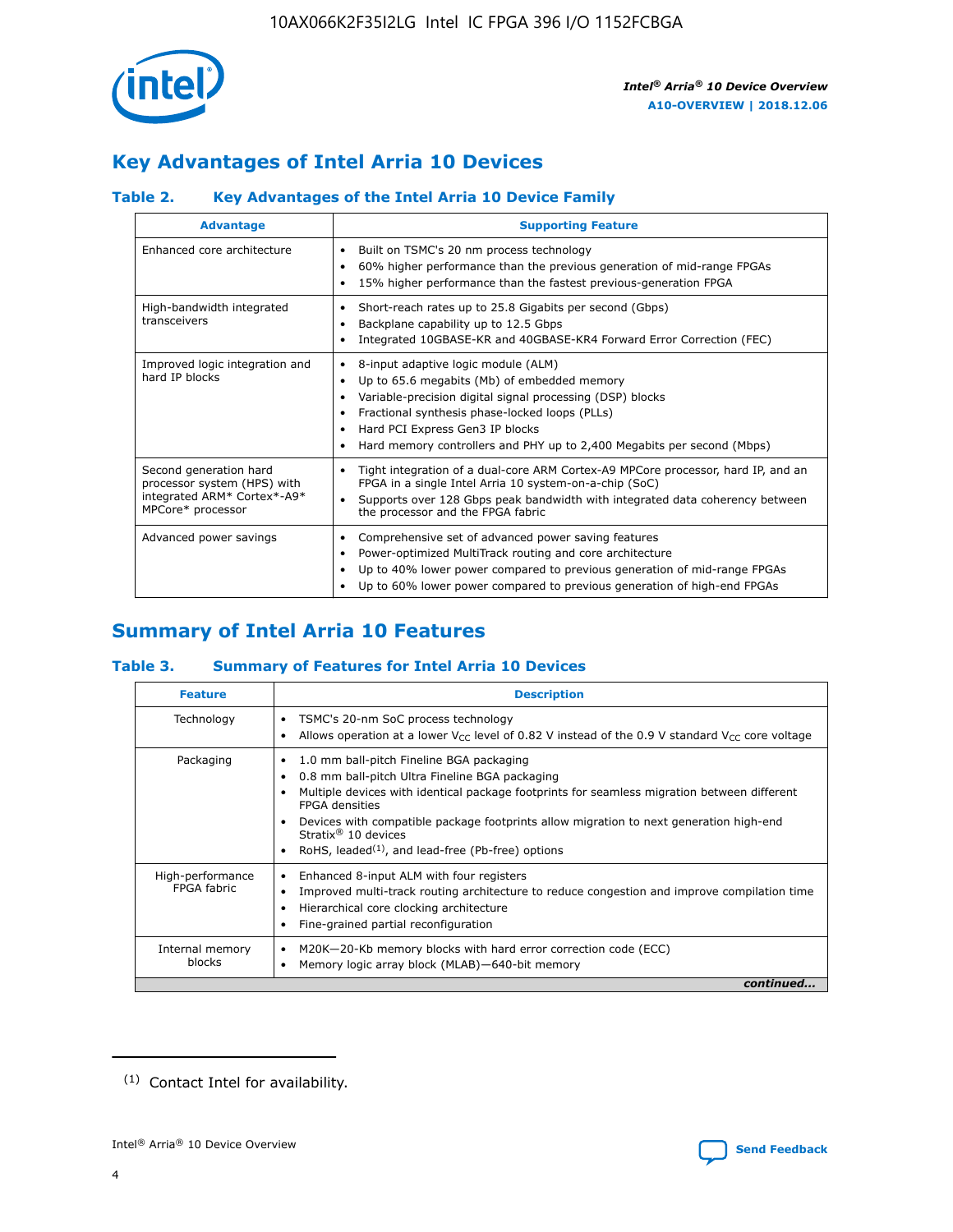r



| <b>Feature</b>                         | <b>Description</b>                                                                                             |                                                                                                                                                                                                                                                                                                                                                                                                                                                                                                                                                                                                                                                                                                                                                                                                                                        |  |  |  |  |  |
|----------------------------------------|----------------------------------------------------------------------------------------------------------------|----------------------------------------------------------------------------------------------------------------------------------------------------------------------------------------------------------------------------------------------------------------------------------------------------------------------------------------------------------------------------------------------------------------------------------------------------------------------------------------------------------------------------------------------------------------------------------------------------------------------------------------------------------------------------------------------------------------------------------------------------------------------------------------------------------------------------------------|--|--|--|--|--|
| Embedded Hard IP<br>blocks             | Variable-precision DSP                                                                                         | Native support for signal processing precision levels from $18 \times 19$ to<br>54 x 54<br>Native support for 27 x 27 multiplier mode<br>64-bit accumulator and cascade for systolic finite impulse responses<br>(FIRs)<br>Internal coefficient memory banks<br>$\bullet$<br>Preadder/subtractor for improved efficiency<br>Additional pipeline register to increase performance and reduce<br>power<br>Supports floating point arithmetic:<br>- Perform multiplication, addition, subtraction, multiply-add,<br>multiply-subtract, and complex multiplication.<br>- Supports multiplication with accumulation capability, cascade<br>summation, and cascade subtraction capability.<br>- Dynamic accumulator reset control.<br>- Support direct vector dot and complex multiplication chaining<br>multiply floating point DSP blocks. |  |  |  |  |  |
|                                        | Memory controller                                                                                              | DDR4, DDR3, and DDR3L                                                                                                                                                                                                                                                                                                                                                                                                                                                                                                                                                                                                                                                                                                                                                                                                                  |  |  |  |  |  |
|                                        | PCI Express*                                                                                                   | PCI Express (PCIe*) Gen3 (x1, x2, x4, or x8), Gen2 (x1, x2, x4, or x8)<br>and Gen1 (x1, x2, x4, or x8) hard IP with complete protocol stack,<br>endpoint, and root port                                                                                                                                                                                                                                                                                                                                                                                                                                                                                                                                                                                                                                                                |  |  |  |  |  |
|                                        | Transceiver I/O                                                                                                | 10GBASE-KR/40GBASE-KR4 Forward Error Correction (FEC)<br>PCS hard IPs that support:<br>$\bullet$<br>- 10-Gbps Ethernet (10GbE)<br>- PCIe PIPE interface<br>$-$ Interlaken<br>- Gbps Ethernet (GbE)<br>- Common Public Radio Interface (CPRI) with deterministic latency<br>support<br>- Gigabit-capable passive optical network (GPON) with fast lock-<br>time support<br>13.5G JESD204b<br>$\bullet$<br>8B/10B, 64B/66B, 64B/67B encoders and decoders<br>Custom mode support for proprietary protocols                                                                                                                                                                                                                                                                                                                               |  |  |  |  |  |
| Core clock networks                    | $\bullet$<br>$\bullet$                                                                                         | Up to 800 MHz fabric clocking, depending on the application:<br>- 667 MHz external memory interface clocking with 2,400 Mbps DDR4 interface<br>- 800 MHz LVDS interface clocking with 1,600 Mbps LVDS interface<br>Global, regional, and peripheral clock networks<br>Clock networks that are not used can be gated to reduce dynamic power                                                                                                                                                                                                                                                                                                                                                                                                                                                                                            |  |  |  |  |  |
| Phase-locked loops<br>(PLLs)           | High-resolution fractional synthesis PLLs:<br>$\bullet$<br>Integer PLLs:<br>- Adjacent to general purpose I/Os | - Precision clock synthesis, clock delay compensation, and zero delay buffering (ZDB)<br>- Support integer mode and fractional mode<br>- Fractional mode support with third-order delta-sigma modulation<br>- Support external memory and LVDS interfaces                                                                                                                                                                                                                                                                                                                                                                                                                                                                                                                                                                              |  |  |  |  |  |
| FPGA General-purpose<br>$I/Os$ (GPIOs) | On-chip termination (OCT)                                                                                      | 1.6 Gbps LVDS-every pair can be configured as receiver or transmitter<br>1.2 V to 3.0 V single-ended LVTTL/LVCMOS interfacing                                                                                                                                                                                                                                                                                                                                                                                                                                                                                                                                                                                                                                                                                                          |  |  |  |  |  |
| <b>External Memory</b><br>Interface    |                                                                                                                | Hard memory controller- DDR4, DDR3, and DDR3L support<br>$-$ DDR4 $-$ speeds up to 1,200 MHz/2,400 Mbps<br>- DDR3-speeds up to 1,067 MHz/2,133 Mbps<br>Soft memory controller—provides support for RLDRAM $3^{(2)}$ , QDR IV $^{(2)}$ , and QDR II+<br>continued                                                                                                                                                                                                                                                                                                                                                                                                                                                                                                                                                                       |  |  |  |  |  |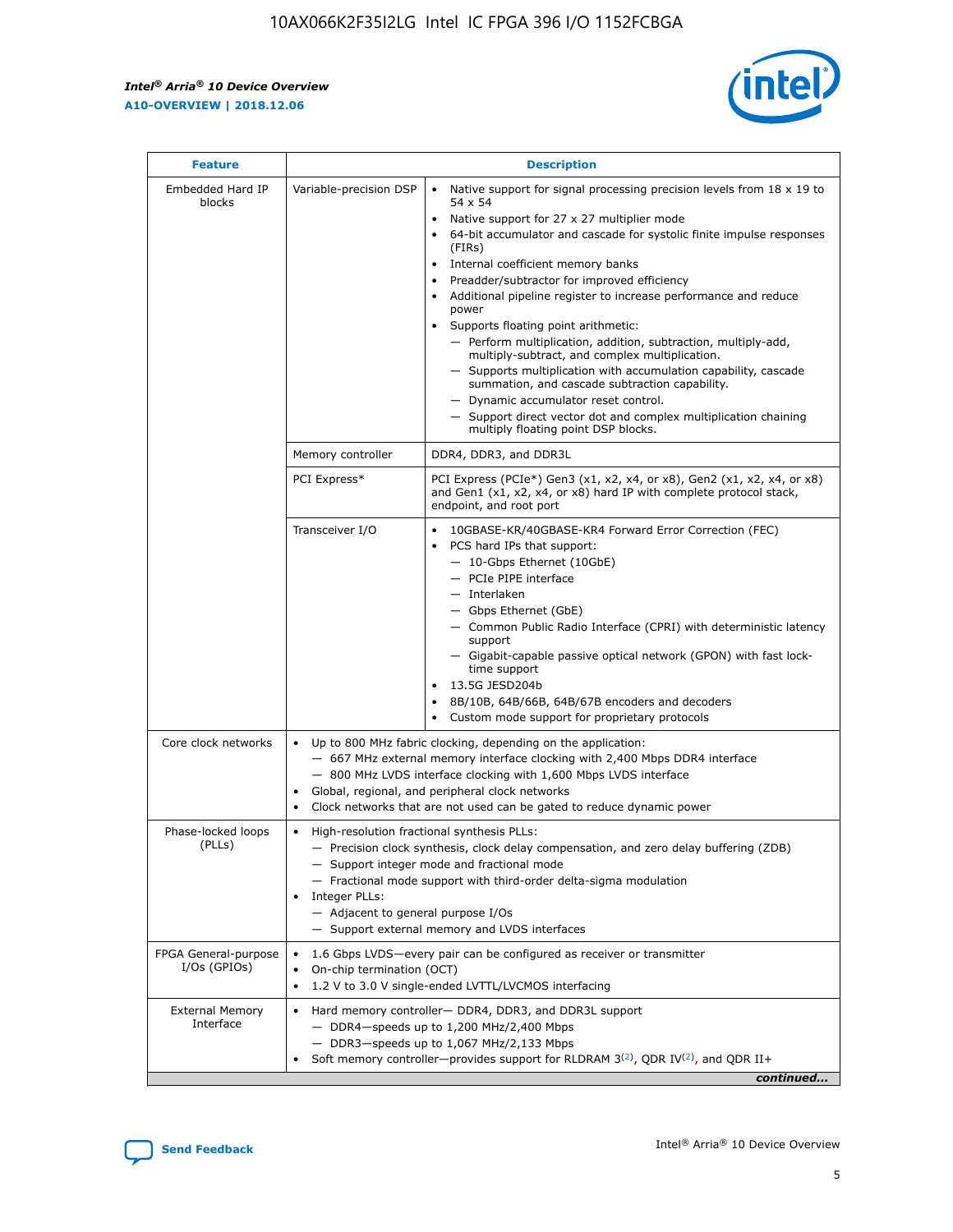

| <b>Feature</b>                                    | <b>Description</b>                                                                                                                                                                                                                                                                                                                                                                                                                                                                                                                                                                                                                                  |
|---------------------------------------------------|-----------------------------------------------------------------------------------------------------------------------------------------------------------------------------------------------------------------------------------------------------------------------------------------------------------------------------------------------------------------------------------------------------------------------------------------------------------------------------------------------------------------------------------------------------------------------------------------------------------------------------------------------------|
| Low-power serial<br>transceivers                  | • Continuous operating range:<br>- Intel Arria 10 GX-1 Gbps to 17.4 Gbps<br>- Intel Arria 10 GT-1 Gbps to 25.8 Gbps<br>Backplane support:<br>- Intel Arria 10 GX-up to 12.5<br>- Intel Arria 10 GT-up to 12.5<br>Extended range down to 125 Mbps with oversampling<br>ATX transmit PLLs with user-configurable fractional synthesis capability<br>Electronic Dispersion Compensation (EDC) support for XFP, SFP+, QSFP, and CFP optical<br>module<br>Adaptive linear and decision feedback equalization<br>$\bullet$<br>Transmitter pre-emphasis and de-emphasis<br>$\bullet$<br>Dynamic partial reconfiguration of individual transceiver channels |
| <b>HPS</b><br>(Intel Arria 10 SX<br>devices only) | Dual-core ARM Cortex-A9 MPCore processor-1.2 GHz CPU with<br>Processor and system<br>$\bullet$<br>1.5 GHz overdrive capability<br>256 KB on-chip RAM and 64 KB on-chip ROM<br>System peripherals—general-purpose timers, watchdog timers, direct<br>memory access (DMA) controller, FPGA configuration manager, and<br>clock and reset managers<br>Security features-anti-tamper, secure boot, Advanced Encryption<br>Standard (AES) and authentication (SHA)<br>ARM CoreSight* JTAG debug access port, trace port, and on-chip<br>trace storage                                                                                                    |
|                                                   | <b>External interfaces</b><br>Hard memory interface-Hard memory controller (2,400 Mbps DDR4,<br>$\bullet$<br>and 2,133 Mbps DDR3), Quad serial peripheral interface (QSPI) flash<br>controller, NAND flash controller, direct memory access (DMA)<br>controller, Secure Digital/MultiMediaCard (SD/MMC) controller<br>Communication interface-10/100/1000 Ethernet media access<br>control (MAC), USB On-The-GO (OTG) controllers, I <sup>2</sup> C controllers,<br>UART 16550, serial peripheral interface (SPI), and up to 62<br>HPS GPIO interfaces (48 direct-share I/Os)                                                                       |
|                                                   | High-performance ARM AMBA* AXI bus bridges that support<br>Interconnects to core<br>$\bullet$<br>simultaneous read and write<br>HPS-FPGA bridges-include the FPGA-to-HPS, HPS-to-FPGA, and<br>$\bullet$<br>lightweight HPS-to-FPGA bridges that allow the FPGA fabric to issue<br>transactions to slaves in the HPS, and vice versa<br>Configuration bridge that allows HPS configuration manager to<br>configure the core logic via dedicated 32-bit configuration port<br>FPGA-to-HPS SDRAM controller bridge-provides configuration<br>interfaces for the multiport front end (MPFE) of the HPS SDRAM<br>controller                              |
| Configuration                                     | Tamper protection—comprehensive design protection to protect your valuable IP investments<br>Enhanced 256-bit advanced encryption standard (AES) design security with authentication<br>٠<br>Configuration via protocol (CvP) using PCIe Gen1, Gen2, or Gen3<br>continued                                                                                                                                                                                                                                                                                                                                                                           |

<sup>(2)</sup> Intel Arria 10 devices support this external memory interface using hard PHY with soft memory controller.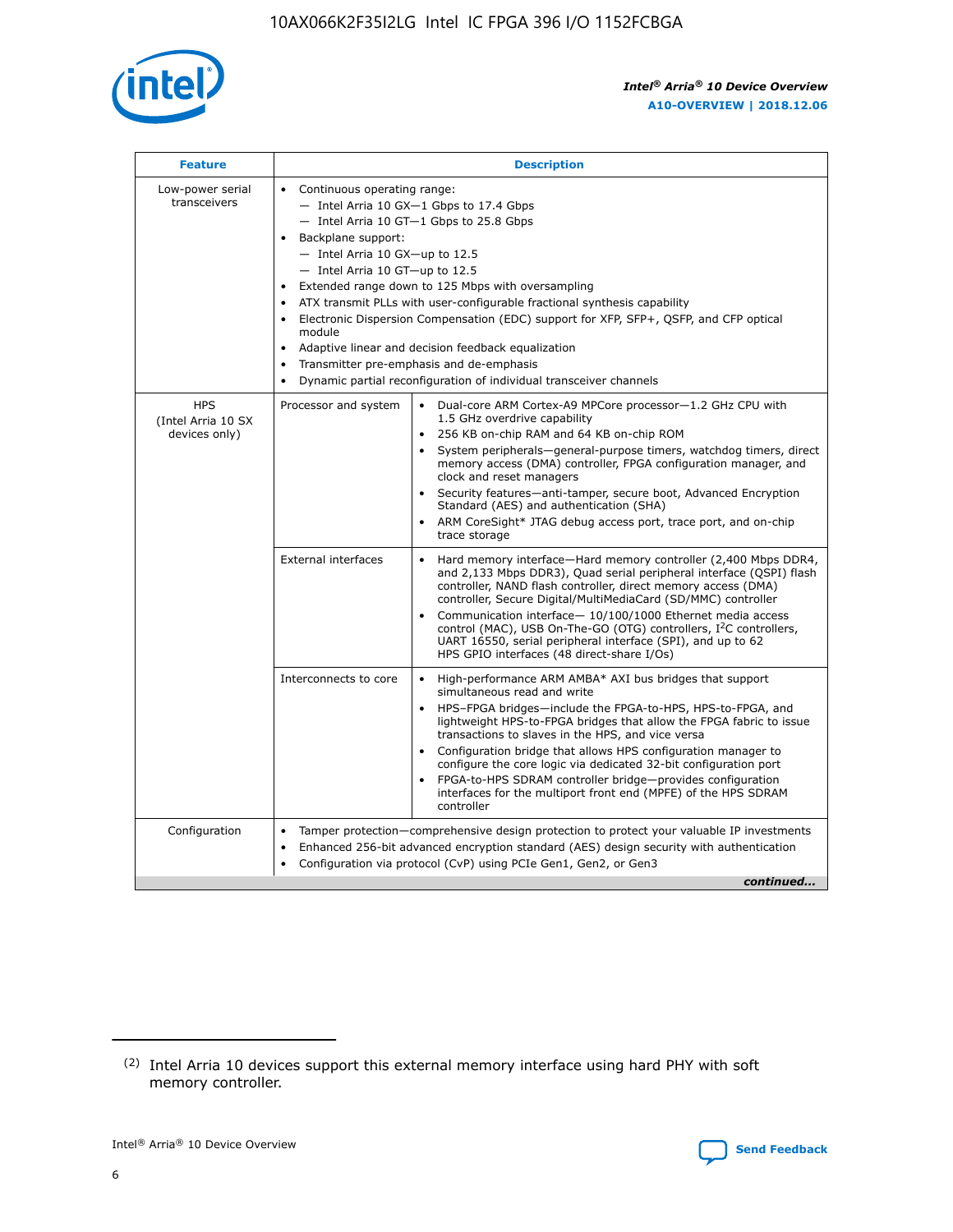

| <b>Feature</b>     | <b>Description</b>                                                                                                                                                                                               |
|--------------------|------------------------------------------------------------------------------------------------------------------------------------------------------------------------------------------------------------------|
|                    | Dynamic reconfiguration of the transceivers and PLLs<br>Fine-grained partial reconfiguration of the core fabric<br>Active Serial x4 Interface<br>$\bullet$                                                       |
| Power management   | SmartVID<br>Low static power device options<br>Programmable Power Technology<br>Intel Quartus <sup>®</sup> Prime integrated power analysis                                                                       |
| Software and tools | Intel Quartus Prime design suite<br>Transceiver toolkit<br>Platform Designer system integration tool<br>DSP Builder for Intel FPGAs<br>OpenCL <sup>™</sup> support<br>Intel SoC FPGA Embedded Design Suite (EDS) |

### **Related Information**

[Intel Arria 10 Transceiver PHY Overview](https://www.intel.com/content/www/us/en/programmable/documentation/nik1398707230472.html#nik1398706768037) Provides details on Intel Arria 10 transceivers.

# **Intel Arria 10 Device Variants and Packages**

### **Table 4. Device Variants for the Intel Arria 10 Device Family**

| <b>Variant</b>    | <b>Description</b>                                                                                                                                                                                                     |
|-------------------|------------------------------------------------------------------------------------------------------------------------------------------------------------------------------------------------------------------------|
| Intel Arria 10 GX | FPGA featuring 17.4 Gbps transceivers for short reach applications with 12.5 backplane driving<br>capability.                                                                                                          |
| Intel Arria 10 GT | FPGA featuring:<br>17.4 Gbps transceivers for short reach applications with 12.5 backplane driving capability.<br>25.8 Gbps transceivers for supporting CAUI-4 and CEI-25G applications with CFP2 and CFP4<br>modules. |
| Intel Arria 10 SX | SoC integrating ARM-based HPS and FPGA featuring 17.4 Gbps transceivers for short reach<br>applications with 12.5 backplane driving capability.                                                                        |

# **Intel Arria 10 GX**

This section provides the available options, maximum resource counts, and package plan for the Intel Arria 10 GX devices.

The information in this section is correct at the time of publication. For the latest information and to get more details, refer to the Intel FPGA Product Selector.

### **Related Information**

#### [Intel FPGA Product Selector](http://www.altera.com/products/selector/psg-selector.html) Provides the latest information on Intel products.

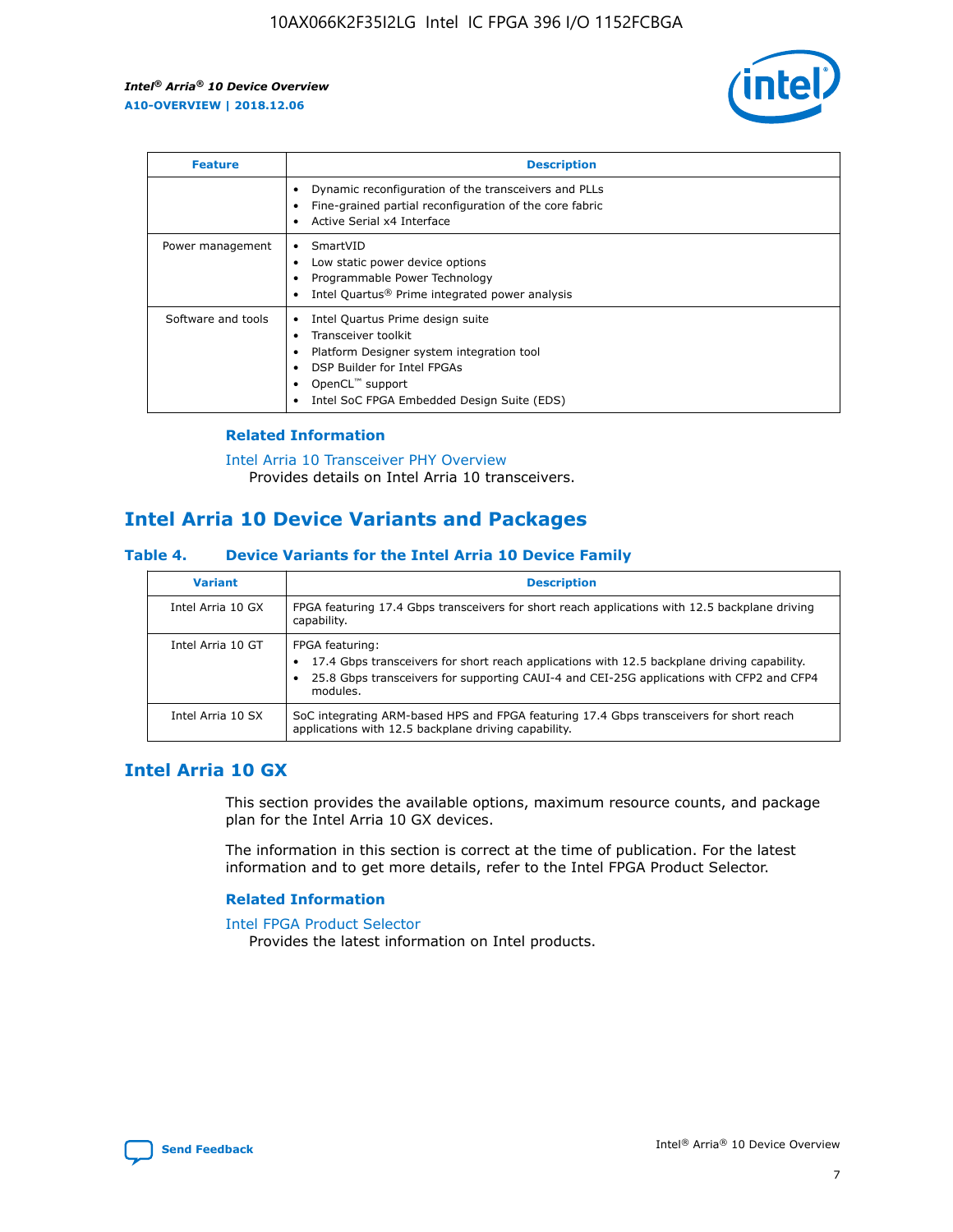

# **Available Options**





### **Related Information**

[Transceiver Performance for Intel Arria 10 GX/SX Devices](https://www.intel.com/content/www/us/en/programmable/documentation/mcn1413182292568.html#mcn1413213965502) Provides more information about the transceiver speed grade.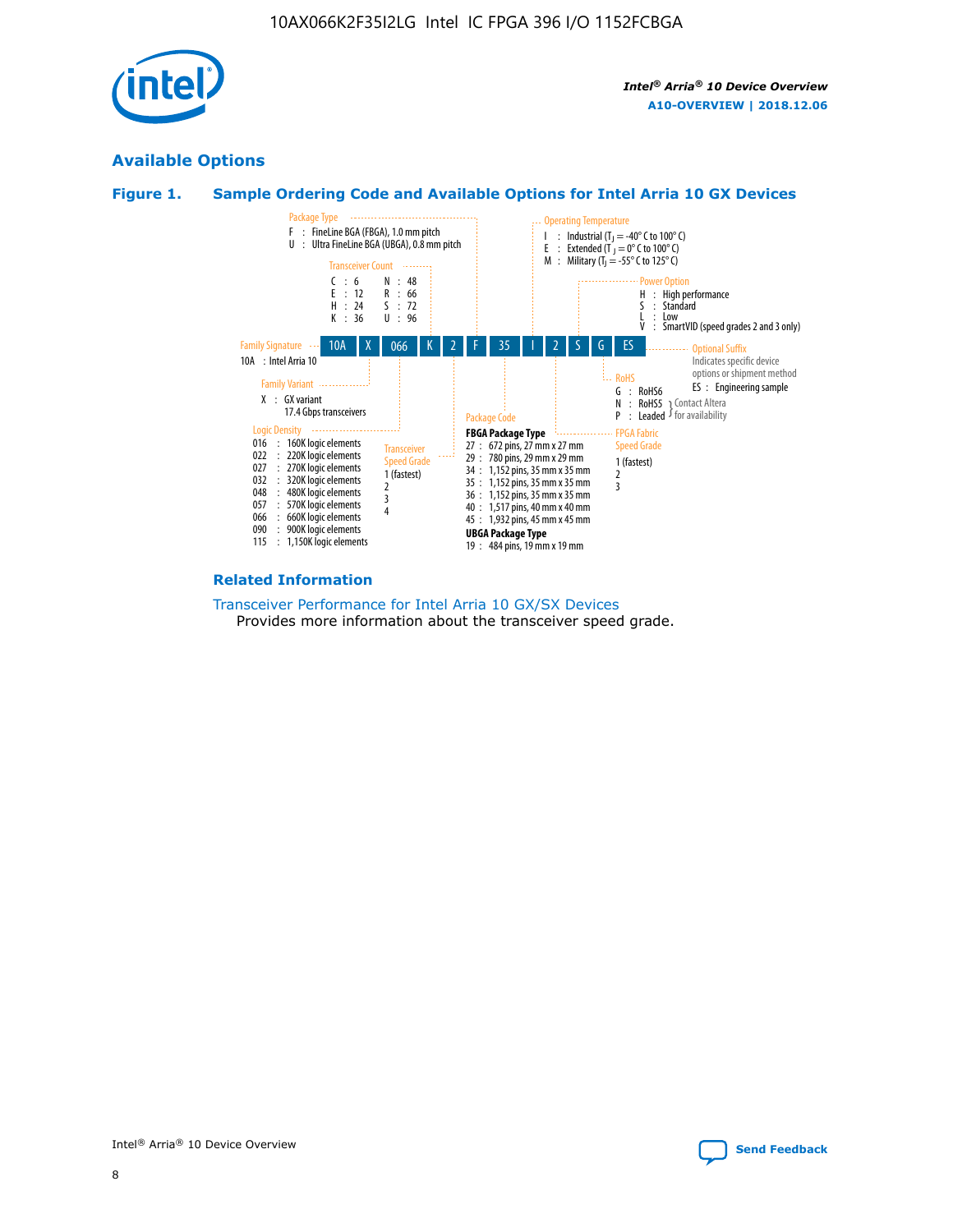

### **Maximum Resources**

### **Table 5. Maximum Resource Counts for Intel Arria 10 GX Devices (GX 160, GX 220, GX 270, GX 320, and GX 480)**

| <b>Resource</b>         |                                                          | <b>Product Line</b> |                                                 |         |                |                |  |  |  |
|-------------------------|----------------------------------------------------------|---------------------|-------------------------------------------------|---------|----------------|----------------|--|--|--|
|                         |                                                          | <b>GX 160</b>       | <b>GX 220</b><br><b>GX 270</b><br><b>GX 320</b> |         |                | <b>GX 480</b>  |  |  |  |
| Logic Elements (LE) (K) |                                                          | 160                 | 220                                             | 270     | 320            | 480            |  |  |  |
| <b>ALM</b>              |                                                          | 61,510              | 80,330                                          | 101,620 | 119,900        | 183,590        |  |  |  |
| Register                |                                                          | 246,040             | 321,320                                         | 406,480 | 479,600        | 734,360        |  |  |  |
| Memory (Kb)             | M <sub>20</sub> K                                        | 8,800               | 11,740                                          | 15,000  | 17,820         | 28,620         |  |  |  |
| <b>MLAB</b>             |                                                          | 1,050               | 1,690                                           | 2,452   | 2,727          | 4,164          |  |  |  |
|                         | Variable-precision DSP Block<br>156<br>192<br>830<br>985 |                     |                                                 |         | 1,368          |                |  |  |  |
| 18 x 19 Multiplier      |                                                          | 312                 | 384                                             | 1,660   | 1,970          | 2,736          |  |  |  |
| PLL                     | Fractional<br>Synthesis                                  | 6                   | 6                                               | 8       | 8              | 12             |  |  |  |
|                         | I/O                                                      | 6                   | 6                                               | 8       | 8              | 12             |  |  |  |
| 17.4 Gbps Transceiver   |                                                          | 12                  | 12                                              | 24      | 24             | 36             |  |  |  |
| GPIO <sup>(3)</sup>     |                                                          | 288                 | 288                                             | 384     | 384            | 492            |  |  |  |
| LVDS Pair $(4)$         |                                                          | 120                 | 120                                             | 168     | 168            | 222            |  |  |  |
| PCIe Hard IP Block      |                                                          | 1                   | 1                                               | 2       | $\overline{2}$ | $\overline{2}$ |  |  |  |
| Hard Memory Controller  |                                                          | 6                   | 6                                               | 8       | 8              | 12             |  |  |  |

<sup>(4)</sup> Each LVDS I/O pair can be used as differential input or output.



<sup>(3)</sup> The number of GPIOs does not include transceiver I/Os. In the Intel Quartus Prime software, the number of user I/Os includes transceiver I/Os.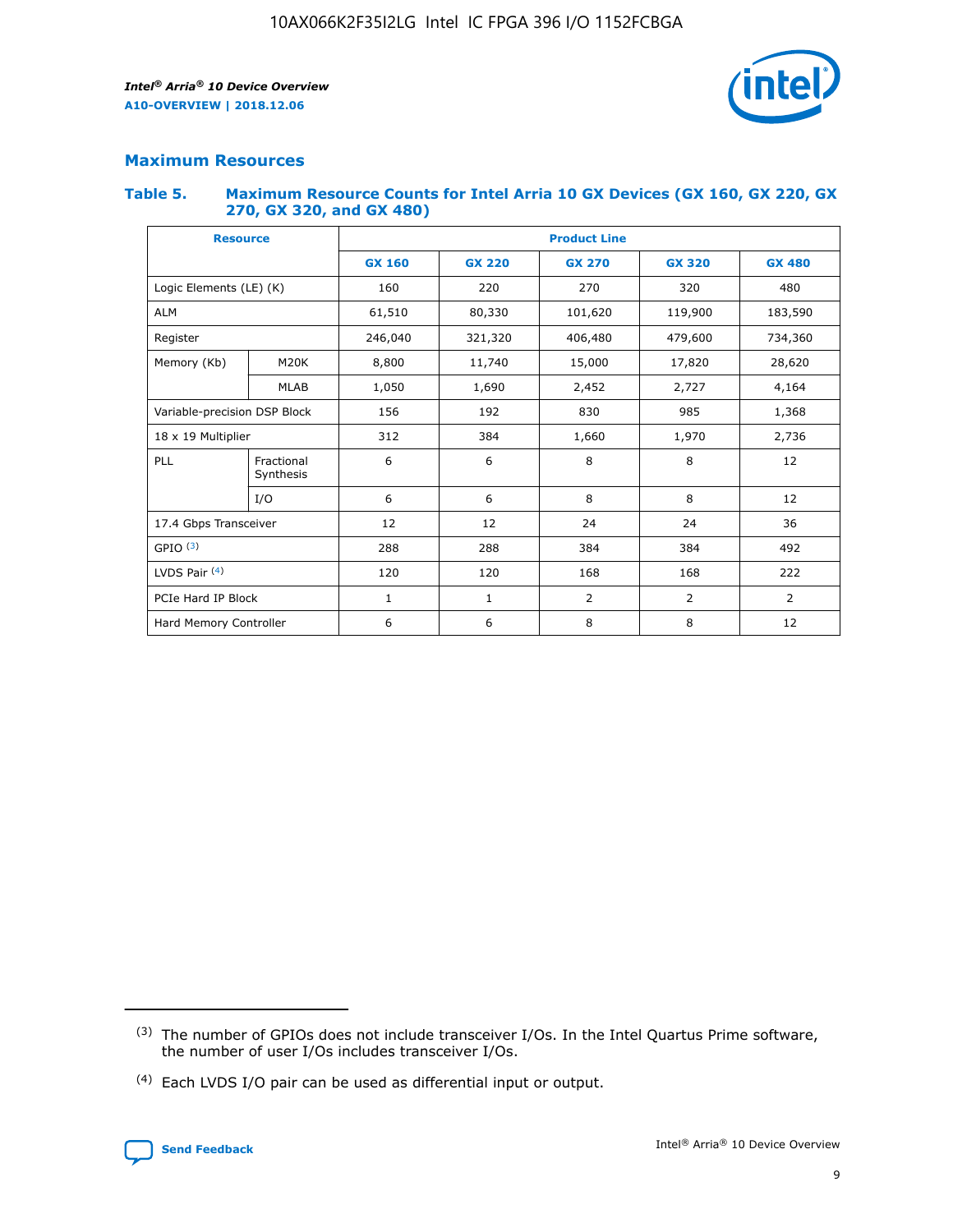

### **Table 6. Maximum Resource Counts for Intel Arria 10 GX Devices (GX 570, GX 660, GX 900, and GX 1150)**

|                              | <b>Resource</b>         | <b>Product Line</b> |                |                  |                |  |  |  |
|------------------------------|-------------------------|---------------------|----------------|------------------|----------------|--|--|--|
|                              |                         | <b>GX 570</b>       | <b>GX 660</b>  | <b>GX 900</b>    | <b>GX 1150</b> |  |  |  |
| Logic Elements (LE) (K)      |                         | 570                 | 660            | 900              | 1,150          |  |  |  |
| <b>ALM</b>                   |                         | 217,080             | 251,680        | 339,620          | 427,200        |  |  |  |
| Register                     |                         | 868,320             | 1,006,720      | 1,358,480        | 1,708,800      |  |  |  |
| Memory (Kb)                  | <b>M20K</b>             | 36,000              | 42,620         | 48,460<br>54,260 |                |  |  |  |
|                              | <b>MLAB</b>             | 5,096               | 5,788          |                  | 12,984         |  |  |  |
| Variable-precision DSP Block |                         | 1,523               | 1,687          | 1,518            | 1,518          |  |  |  |
| 18 x 19 Multiplier           |                         | 3,046               | 3,374          | 3,036            | 3,036          |  |  |  |
| PLL                          | Fractional<br>Synthesis | 16                  | 16             | 32               | 32             |  |  |  |
|                              | I/O                     | 16                  | 16             | 16               | 16             |  |  |  |
| 17.4 Gbps Transceiver        |                         | 48                  | 48             | 96               | 96             |  |  |  |
| GPIO <sup>(3)</sup>          |                         | 696                 | 696            | 768              | 768            |  |  |  |
| LVDS Pair $(4)$              |                         | 324                 | 324            |                  | 384            |  |  |  |
| PCIe Hard IP Block           |                         | 2                   | $\overline{2}$ | $\overline{4}$   | $\overline{4}$ |  |  |  |
| Hard Memory Controller       |                         | 16                  | 16             | 16               | 16             |  |  |  |

# **Package Plan**

# **Table 7. Package Plan for Intel Arria 10 GX Devices (U19, F27, and F29)**

Refer to I/O and High Speed I/O in Intel Arria 10 Devices chapter for the number of 3 V I/O, LVDS I/O, and LVDS channels in each device package.

| <b>Product Line</b> | U <sub>19</sub><br>$(19 \text{ mm} \times 19 \text{ mm})$<br>484-pin UBGA) |          |             |         | <b>F27</b><br>(27 mm × 27 mm,<br>672-pin FBGA) |             | <b>F29</b><br>(29 mm × 29 mm,<br>780-pin FBGA) |          |             |  |
|---------------------|----------------------------------------------------------------------------|----------|-------------|---------|------------------------------------------------|-------------|------------------------------------------------|----------|-------------|--|
|                     | 3 V I/O                                                                    | LVDS I/O | <b>XCVR</b> | 3 V I/O | <b>LVDS I/O</b>                                | <b>XCVR</b> | 3 V I/O                                        | LVDS I/O | <b>XCVR</b> |  |
| GX 160              | 48                                                                         | 192      | 6           | 48      | 192                                            | 12          | 48                                             | 240      | 12          |  |
| GX 220              | 48                                                                         | 192      | 6           | 48      | 192                                            | 12          | 48                                             | 240      | 12          |  |
| GX 270              |                                                                            |          |             | 48      | 192                                            | 12          | 48                                             | 312      | 12          |  |
| GX 320              |                                                                            |          |             | 48      | 192                                            | 12          | 48                                             | 312      | 12          |  |
| GX 480              |                                                                            |          |             |         |                                                |             | 48                                             | 312      | 12          |  |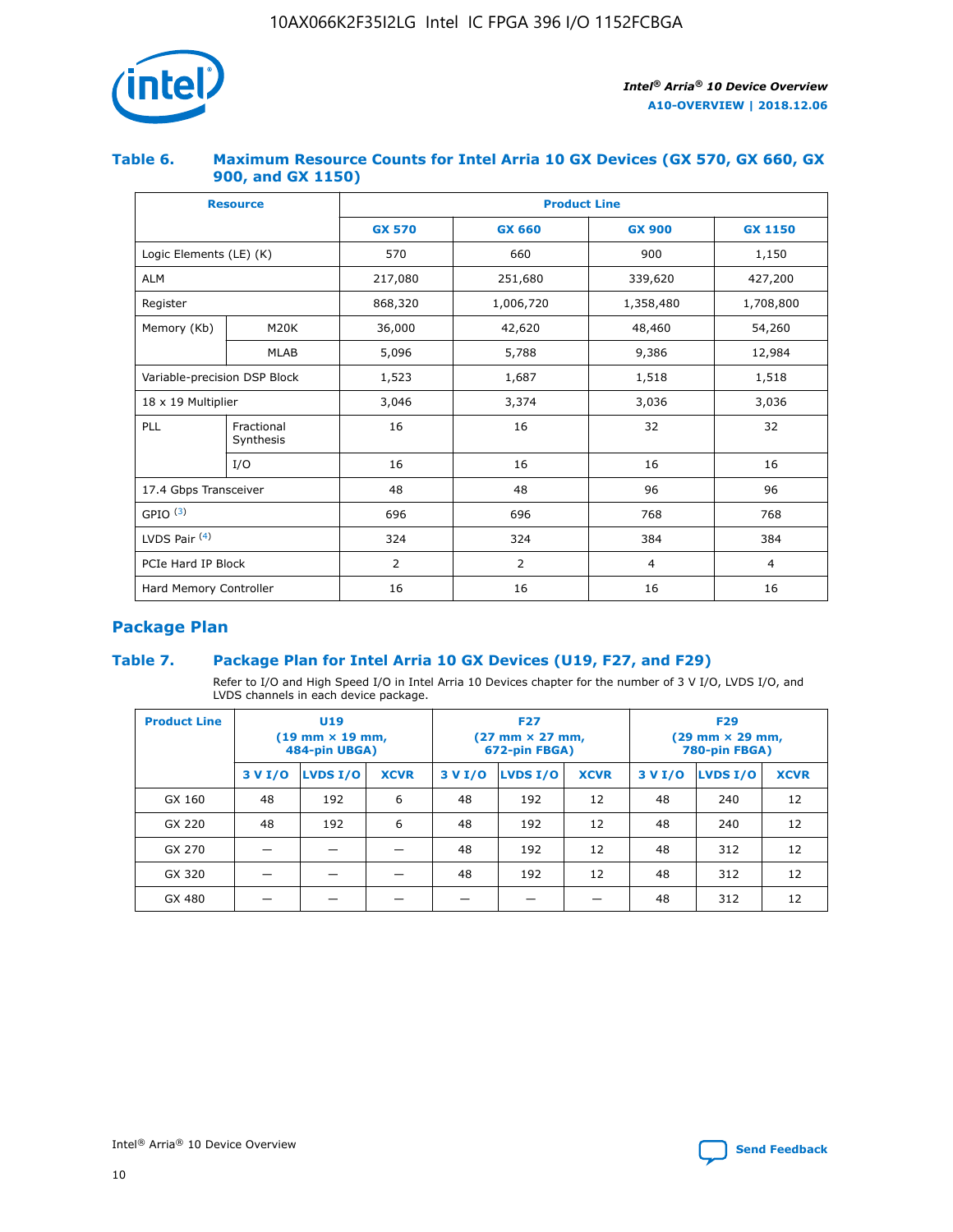



### **Table 8. Package Plan for Intel Arria 10 GX Devices (F34, F35, NF40, and KF40)**

Refer to I/O and High Speed I/O in Intel Arria 10 Devices chapter for the number of 3 V I/O, LVDS I/O, and LVDS channels in each device package.

| <b>Product Line</b> | <b>F34</b><br>(35 mm × 35 mm,<br><b>1152-pin FBGA)</b> |                    | <b>F35</b><br>$(35$ mm $\times$ 35 mm,<br><b>1152-pin FBGA)</b> |           | <b>KF40</b><br>$(40 \text{ mm} \times 40 \text{ mm})$<br>1517-pin FBGA) |             |           | <b>NF40</b><br>$(40 \text{ mm} \times 40 \text{ mm})$<br><b>1517-pin FBGA)</b> |             |           |                    |             |
|---------------------|--------------------------------------------------------|--------------------|-----------------------------------------------------------------|-----------|-------------------------------------------------------------------------|-------------|-----------|--------------------------------------------------------------------------------|-------------|-----------|--------------------|-------------|
|                     | 3V<br>I/O                                              | <b>LVDS</b><br>I/O | <b>XCVR</b>                                                     | 3V<br>I/O | <b>LVDS</b><br>I/O                                                      | <b>XCVR</b> | 3V<br>I/O | <b>LVDS</b><br>I/O                                                             | <b>XCVR</b> | 3V<br>I/O | <b>LVDS</b><br>I/O | <b>XCVR</b> |
| GX 270              | 48                                                     | 336                | 24                                                              | 48        | 336                                                                     | 24          |           |                                                                                |             |           |                    |             |
| GX 320              | 48                                                     | 336                | 24                                                              | 48        | 336                                                                     | 24          |           |                                                                                |             |           |                    |             |
| GX 480              | 48                                                     | 444                | 24                                                              | 48        | 348                                                                     | 36          |           |                                                                                |             |           |                    |             |
| GX 570              | 48                                                     | 444                | 24                                                              | 48        | 348                                                                     | 36          | 96        | 600                                                                            | 36          | 48        | 540                | 48          |
| GX 660              | 48                                                     | 444                | 24                                                              | 48        | 348                                                                     | 36          | 96        | 600                                                                            | 36          | 48        | 540                | 48          |
| GX 900              |                                                        | 504                | 24                                                              | -         |                                                                         | -           |           |                                                                                |             |           | 600                | 48          |
| GX 1150             |                                                        | 504                | 24                                                              |           |                                                                         |             |           |                                                                                |             |           | 600                | 48          |

### **Table 9. Package Plan for Intel Arria 10 GX Devices (RF40, NF45, SF45, and UF45)**

Refer to I/O and High Speed I/O in Intel Arria 10 Devices chapter for the number of 3 V I/O, LVDS I/O, and LVDS channels in each device package.

| <b>Product Line</b> | <b>RF40</b><br>$(40$ mm $\times$ 40 mm,<br>1517-pin FBGA) |                    |             | <b>NF45</b><br>$(45 \text{ mm} \times 45 \text{ mm})$<br><b>1932-pin FBGA)</b> |                    |             | <b>SF45</b><br>$(45 \text{ mm} \times 45 \text{ mm})$<br><b>1932-pin FBGA)</b> |                    |             | <b>UF45</b><br>$(45 \text{ mm} \times 45 \text{ mm})$<br><b>1932-pin FBGA)</b> |                    |             |
|---------------------|-----------------------------------------------------------|--------------------|-------------|--------------------------------------------------------------------------------|--------------------|-------------|--------------------------------------------------------------------------------|--------------------|-------------|--------------------------------------------------------------------------------|--------------------|-------------|
|                     | 3V<br>I/O                                                 | <b>LVDS</b><br>I/O | <b>XCVR</b> | 3 V<br>I/O                                                                     | <b>LVDS</b><br>I/O | <b>XCVR</b> | 3 V<br>I/O                                                                     | <b>LVDS</b><br>I/O | <b>XCVR</b> | 3V<br>I/O                                                                      | <b>LVDS</b><br>I/O | <b>XCVR</b> |
| GX 900              |                                                           | 342                | 66          | _                                                                              | 768                | 48          |                                                                                | 624                | 72          |                                                                                | 480                | 96          |
| GX 1150             |                                                           | 342                | 66          | _                                                                              | 768                | 48          |                                                                                | 624                | 72          |                                                                                | 480                | 96          |

### **Related Information**

[I/O and High-Speed Differential I/O Interfaces in Intel Arria 10 Devices chapter, Intel](https://www.intel.com/content/www/us/en/programmable/documentation/sam1403482614086.html#sam1403482030321) [Arria 10 Device Handbook](https://www.intel.com/content/www/us/en/programmable/documentation/sam1403482614086.html#sam1403482030321)

Provides the number of 3 V and LVDS I/Os, and LVDS channels for each Intel Arria 10 device package.

# **Intel Arria 10 GT**

This section provides the available options, maximum resource counts, and package plan for the Intel Arria 10 GT devices.

The information in this section is correct at the time of publication. For the latest information and to get more details, refer to the Intel FPGA Product Selector.

#### **Related Information**

### [Intel FPGA Product Selector](http://www.altera.com/products/selector/psg-selector.html)

Provides the latest information on Intel products.

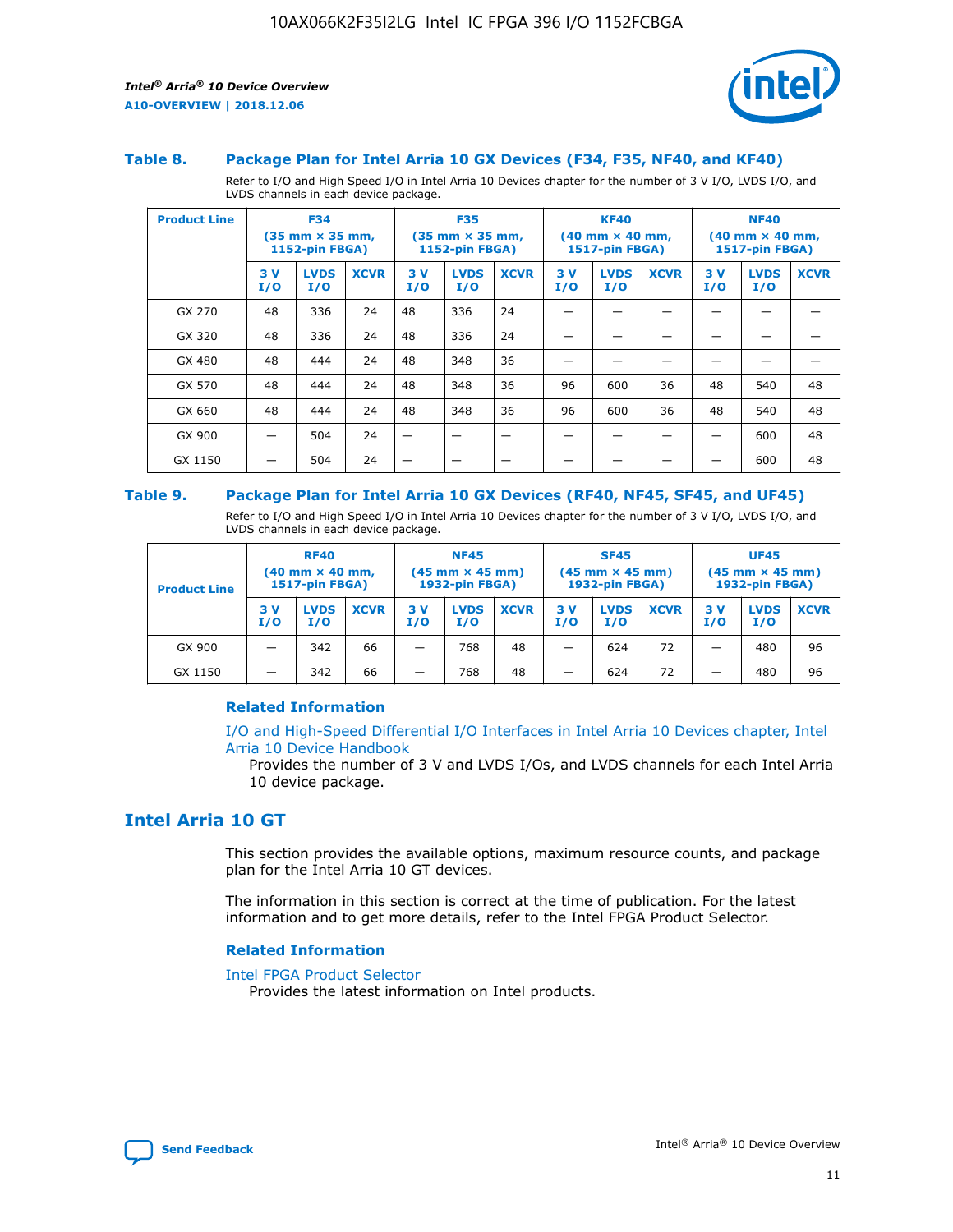

# **Available Options**

# **Figure 2. Sample Ordering Code and Available Options for Intel Arria 10 GT Devices**

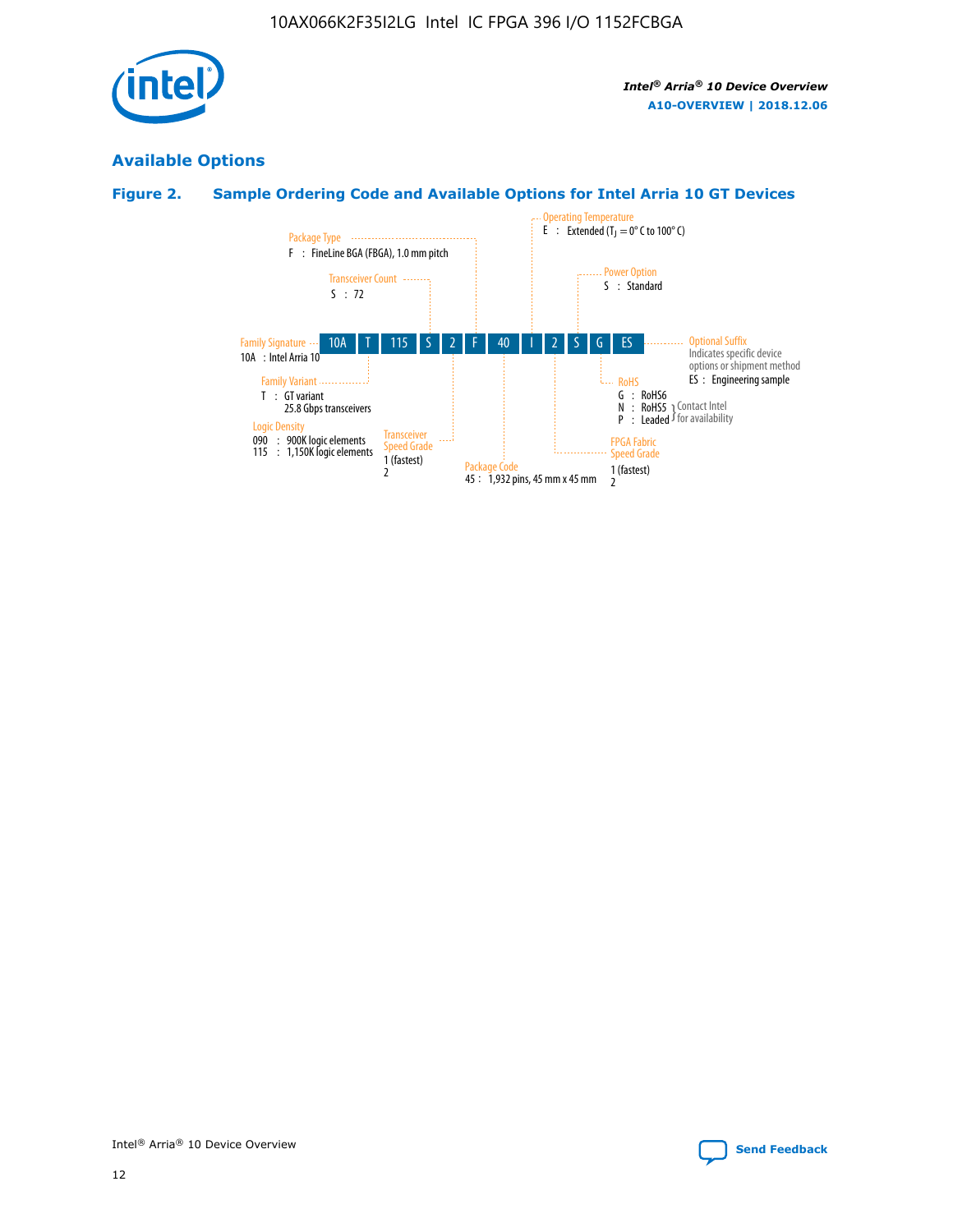

### **Maximum Resources**

### **Table 10. Maximum Resource Counts for Intel Arria 10 GT Devices**

| <b>Resource</b>              |                      | <b>Product Line</b> |                |  |
|------------------------------|----------------------|---------------------|----------------|--|
|                              |                      | <b>GT 900</b>       | <b>GT 1150</b> |  |
| Logic Elements (LE) (K)      |                      | 900                 | 1,150          |  |
| <b>ALM</b>                   |                      | 339,620             | 427,200        |  |
| Register                     |                      | 1,358,480           | 1,708,800      |  |
| Memory (Kb)                  | M20K                 | 48,460              | 54,260         |  |
|                              | <b>MLAB</b>          | 9,386               | 12,984         |  |
| Variable-precision DSP Block |                      | 1,518               | 1,518          |  |
| 18 x 19 Multiplier           |                      | 3,036               | 3,036          |  |
| PLL                          | Fractional Synthesis | 32                  | 32             |  |
|                              | I/O                  | 16                  | 16             |  |
| Transceiver                  | 17.4 Gbps            | 72(5)               | 72(5)          |  |
|                              | 25.8 Gbps            | 6                   | 6              |  |
| GPIO <sup>(6)</sup>          |                      | 624                 | 624            |  |
| LVDS Pair $(7)$              |                      | 312                 | 312            |  |
| PCIe Hard IP Block           |                      | $\overline{4}$      | $\overline{4}$ |  |
| Hard Memory Controller       |                      | 16                  | 16             |  |

### **Related Information**

#### [Intel Arria 10 GT Channel Usage](https://www.intel.com/content/www/us/en/programmable/documentation/nik1398707230472.html#nik1398707008178)

Configuring GT/GX channels in Intel Arria 10 GT devices.

### **Package Plan**

### **Table 11. Package Plan for Intel Arria 10 GT Devices**

Refer to I/O and High Speed I/O in Intel Arria 10 Devices chapter for the number of 3 V I/O, LVDS I/O, and LVDS channels in each device package.

| <b>Product Line</b> | <b>SF45</b><br>(45 mm × 45 mm, 1932-pin FBGA) |                 |             |  |  |  |
|---------------------|-----------------------------------------------|-----------------|-------------|--|--|--|
|                     | 3 V I/O                                       | <b>LVDS I/O</b> | <b>XCVR</b> |  |  |  |
| GT 900              |                                               | 624             | 72          |  |  |  |
| GT 1150             |                                               | 624             | 72          |  |  |  |

<sup>(7)</sup> Each LVDS I/O pair can be used as differential input or output.



 $(5)$  If all 6 GT channels are in use, 12 of the GX channels are not usable.

<sup>(6)</sup> The number of GPIOs does not include transceiver I/Os. In the Intel Quartus Prime software, the number of user I/Os includes transceiver I/Os.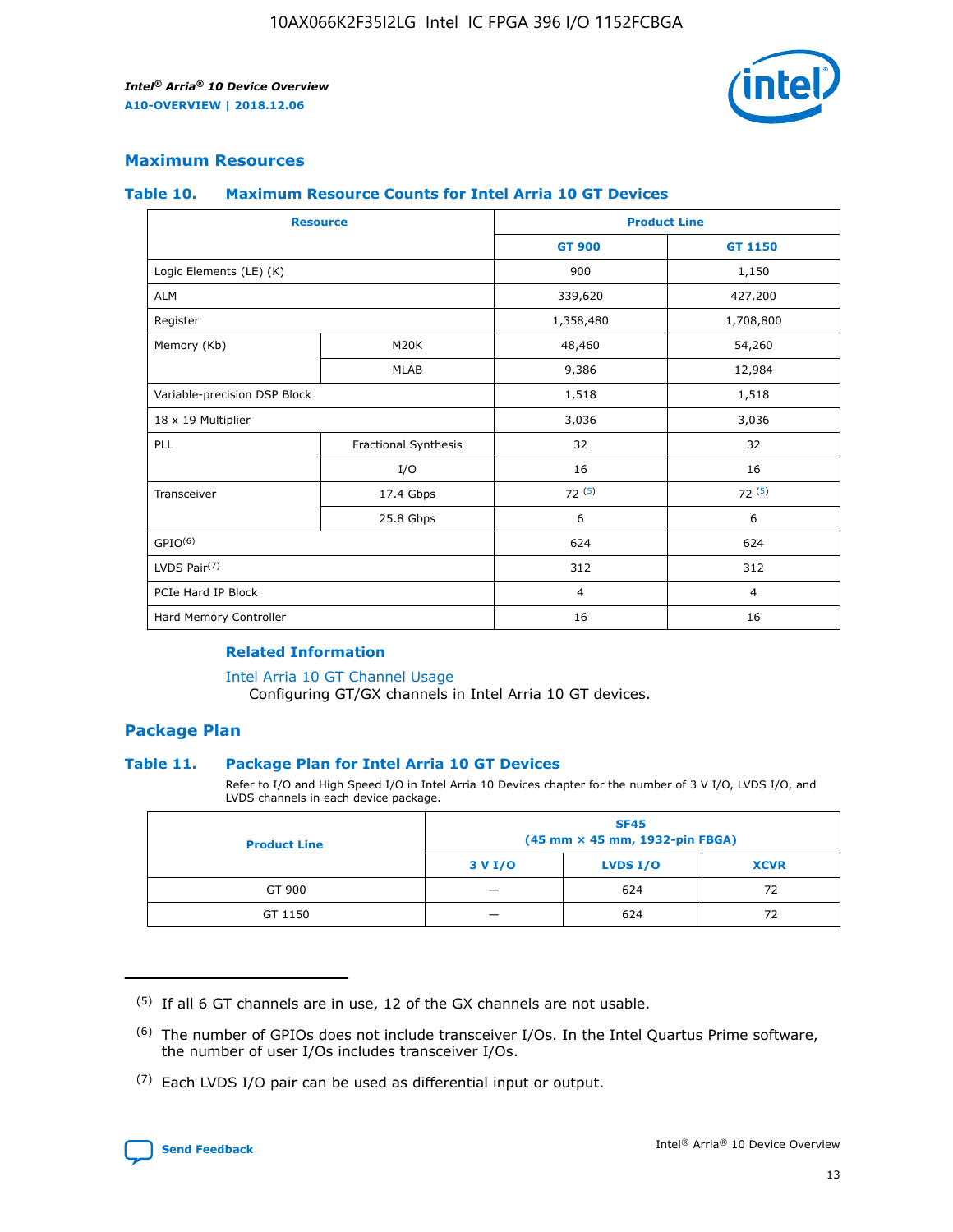

### **Related Information**

[I/O and High-Speed Differential I/O Interfaces in Intel Arria 10 Devices chapter, Intel](https://www.intel.com/content/www/us/en/programmable/documentation/sam1403482614086.html#sam1403482030321) [Arria 10 Device Handbook](https://www.intel.com/content/www/us/en/programmable/documentation/sam1403482614086.html#sam1403482030321)

Provides the number of 3 V and LVDS I/Os, and LVDS channels for each Intel Arria 10 device package.

# **Intel Arria 10 SX**

This section provides the available options, maximum resource counts, and package plan for the Intel Arria 10 SX devices.

The information in this section is correct at the time of publication. For the latest information and to get more details, refer to the Intel FPGA Product Selector.

### **Related Information**

[Intel FPGA Product Selector](http://www.altera.com/products/selector/psg-selector.html) Provides the latest information on Intel products.

### **Available Options**

#### **Figure 3. Sample Ordering Code and Available Options for Intel Arria 10 SX Devices**



#### **Related Information**

[Transceiver Performance for Intel Arria 10 GX/SX Devices](https://www.intel.com/content/www/us/en/programmable/documentation/mcn1413182292568.html#mcn1413213965502) Provides more information about the transceiver speed grade.

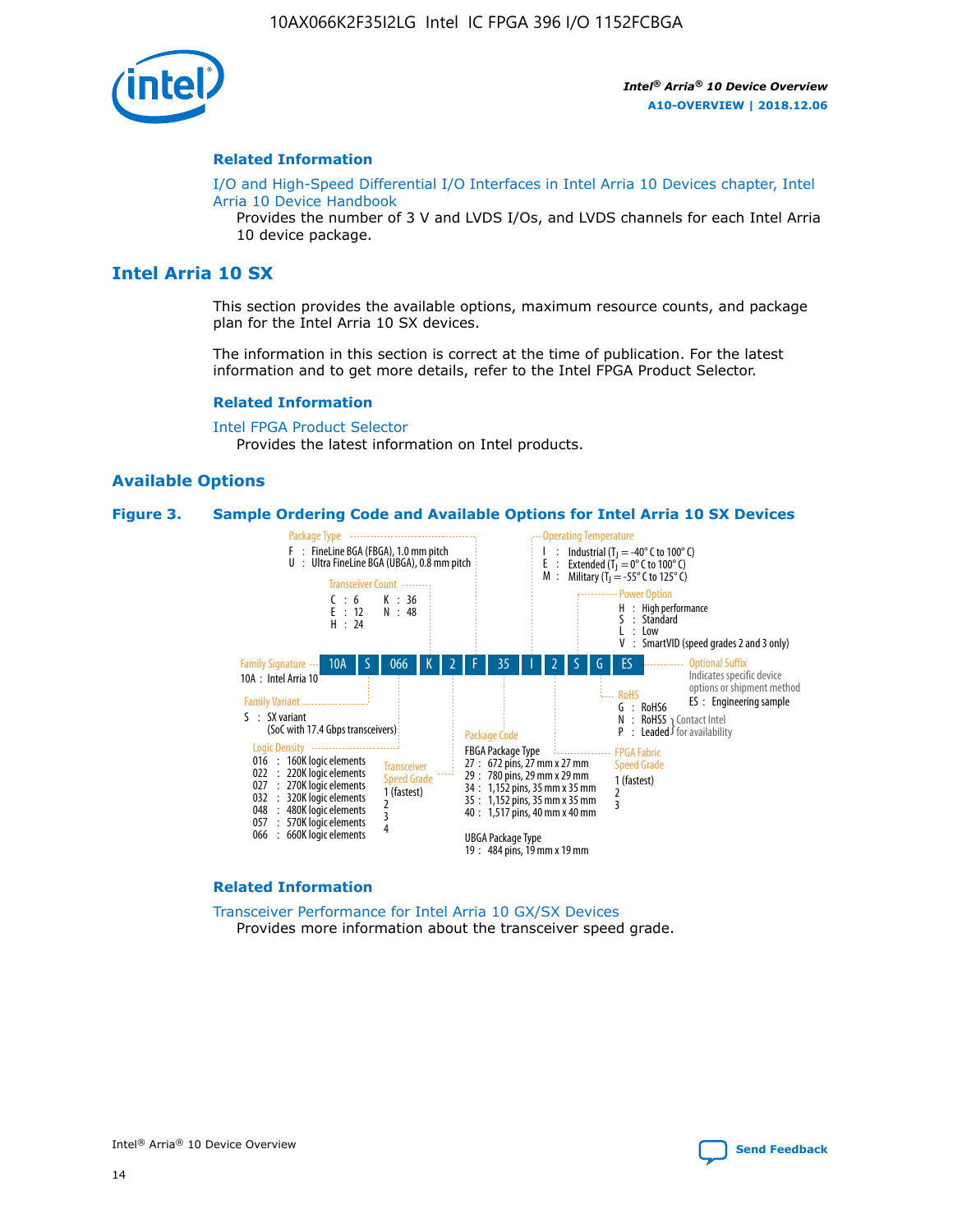

# **Maximum Resources**

### **Table 12. Maximum Resource Counts for Intel Arria 10 SX Devices**

| <b>Resource</b>                   |                         | <b>Product Line</b> |               |                |                |                |                |                |  |  |  |
|-----------------------------------|-------------------------|---------------------|---------------|----------------|----------------|----------------|----------------|----------------|--|--|--|
|                                   |                         | <b>SX 160</b>       | <b>SX 220</b> | <b>SX 270</b>  | <b>SX 320</b>  | <b>SX 480</b>  | <b>SX 570</b>  | <b>SX 660</b>  |  |  |  |
| Logic Elements (LE) (K)           |                         | 160                 | 220           | 270            | 320            | 480            | 570            | 660            |  |  |  |
| <b>ALM</b>                        |                         | 61,510              | 80,330        | 101,620        | 119,900        | 183,590        | 217,080        | 251,680        |  |  |  |
| Register                          |                         | 246,040             | 321,320       | 406,480        | 479,600        | 734,360        | 868,320        | 1,006,720      |  |  |  |
| Memory (Kb)                       | <b>M20K</b>             | 8,800               | 11,740        | 15,000         | 17,820         | 28,620         | 36,000         | 42,620         |  |  |  |
|                                   | <b>MLAB</b>             | 1,050               | 1,690         | 2,452          | 2,727          | 4,164          | 5,096          | 5,788          |  |  |  |
| Variable-precision DSP Block      |                         | 156                 | 192           | 830            | 985            | 1,368          | 1,523          | 1,687          |  |  |  |
| 18 x 19 Multiplier                |                         | 312                 | 384           | 1,660          | 1,970          | 2,736          | 3,046          | 3,374          |  |  |  |
| PLL                               | Fractional<br>Synthesis | 6                   | 6             | 8              | 8              | 12             | 16             | 16             |  |  |  |
|                                   | I/O                     | 6                   | 6             | 8              | 8              | 12             | 16             | 16             |  |  |  |
| 17.4 Gbps Transceiver             |                         | 12                  | 12            | 24             | 24             | 36             | 48             | 48             |  |  |  |
| GPIO <sup>(8)</sup>               |                         | 288                 | 288           | 384            | 384            | 492            | 696            | 696            |  |  |  |
| LVDS Pair $(9)$                   |                         | 120                 | 120           | 168            | 168            | 174            | 324            | 324            |  |  |  |
| PCIe Hard IP Block                |                         | $\mathbf{1}$        | $\mathbf{1}$  | $\overline{2}$ | $\overline{2}$ | $\overline{2}$ | $\overline{2}$ | $\overline{2}$ |  |  |  |
| Hard Memory Controller            |                         | 6                   | 6             | 8              | 8              | 12             | 16             | 16             |  |  |  |
| ARM Cortex-A9 MPCore<br>Processor |                         | Yes                 | Yes           | Yes            | Yes            | Yes            | Yes            | <b>Yes</b>     |  |  |  |

# **Package Plan**

### **Table 13. Package Plan for Intel Arria 10 SX Devices (U19, F27, F29, and F34)**

Refer to I/O and High Speed I/O in Intel Arria 10 Devices chapter for the number of 3 V I/O, LVDS I/O, and LVDS channels in each device package.

| <b>Product Line</b> | <b>U19</b><br>$(19 \text{ mm} \times 19 \text{ mm})$<br>484-pin UBGA) |                    |             | <b>F27</b><br>$(27 \text{ mm} \times 27 \text{ mm})$<br>672-pin FBGA) |                    | <b>F29</b><br>$(29 \text{ mm} \times 29 \text{ mm})$<br>780-pin FBGA) |           |                    | <b>F34</b><br>$(35 \text{ mm} \times 35 \text{ mm})$<br><b>1152-pin FBGA)</b> |           |                    |             |
|---------------------|-----------------------------------------------------------------------|--------------------|-------------|-----------------------------------------------------------------------|--------------------|-----------------------------------------------------------------------|-----------|--------------------|-------------------------------------------------------------------------------|-----------|--------------------|-------------|
|                     | 3V<br>I/O                                                             | <b>LVDS</b><br>I/O | <b>XCVR</b> | 3V<br>I/O                                                             | <b>LVDS</b><br>I/O | <b>XCVR</b>                                                           | 3V<br>I/O | <b>LVDS</b><br>I/O | <b>XCVR</b>                                                                   | 3V<br>I/O | <b>LVDS</b><br>I/O | <b>XCVR</b> |
| SX 160              | 48                                                                    | 144                | 6           | 48                                                                    | 192                | 12                                                                    | 48        | 240                | 12                                                                            | -         |                    |             |
| SX 220              | 48                                                                    | 144                | 6           | 48                                                                    | 192                | 12                                                                    | 48        | 240                | 12                                                                            |           |                    |             |
| SX 270              |                                                                       |                    |             | 48                                                                    | 192                | 12                                                                    | 48        | 312                | 12                                                                            | 48        | 336                | 24          |
| SX 320              |                                                                       |                    |             | 48                                                                    | 192                | 12                                                                    | 48        | 312                | 12                                                                            | 48        | 336                | 24          |
|                     | continued                                                             |                    |             |                                                                       |                    |                                                                       |           |                    |                                                                               |           |                    |             |

 $(8)$  The number of GPIOs does not include transceiver I/Os. In the Intel Quartus Prime software, the number of user I/Os includes transceiver I/Os.

 $(9)$  Each LVDS I/O pair can be used as differential input or output.

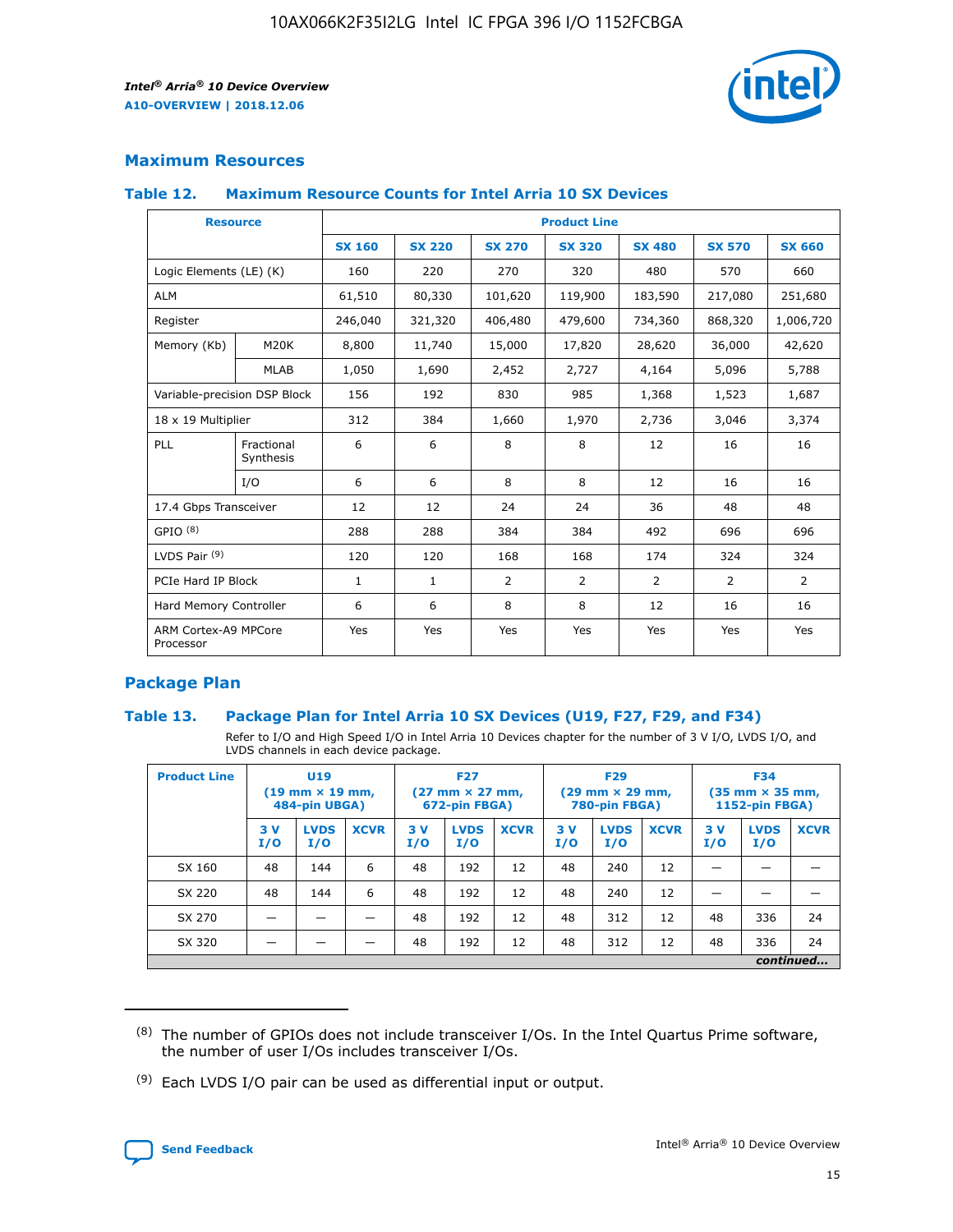

| <b>Product Line</b> | U <sub>19</sub><br>$(19 \text{ mm} \times 19 \text{ mm})$<br>484-pin UBGA) |                    | <b>F27</b><br>$(27 \text{ mm} \times 27 \text{ mm})$<br>672-pin FBGA) |           | <b>F29</b><br>$(29$ mm $\times$ 29 mm,<br>780-pin FBGA) |             |           | <b>F34</b><br>$(35$ mm $\times$ 35 mm,<br><b>1152-pin FBGA)</b> |             |            |                    |             |
|---------------------|----------------------------------------------------------------------------|--------------------|-----------------------------------------------------------------------|-----------|---------------------------------------------------------|-------------|-----------|-----------------------------------------------------------------|-------------|------------|--------------------|-------------|
|                     | 3 V<br>I/O                                                                 | <b>LVDS</b><br>I/O | <b>XCVR</b>                                                           | 3V<br>I/O | <b>LVDS</b><br>I/O                                      | <b>XCVR</b> | 3V<br>I/O | <b>LVDS</b><br>I/O                                              | <b>XCVR</b> | 3 V<br>I/O | <b>LVDS</b><br>I/O | <b>XCVR</b> |
| SX 480              |                                                                            |                    |                                                                       |           |                                                         |             | 48        | 312                                                             | 12          | 48         | 444                | 24          |
| SX 570              |                                                                            |                    |                                                                       |           |                                                         |             |           |                                                                 |             | 48         | 444                | 24          |
| SX 660              |                                                                            |                    |                                                                       |           |                                                         |             |           |                                                                 |             | 48         | 444                | 24          |

### **Table 14. Package Plan for Intel Arria 10 SX Devices (F35, KF40, and NF40)**

Refer to I/O and High Speed I/O in Intel Arria 10 Devices chapter for the number of 3 V I/O, LVDS I/O, and LVDS channels in each device package.

| <b>Product Line</b> | <b>F35</b><br>$(35 \text{ mm} \times 35 \text{ mm})$<br><b>1152-pin FBGA)</b> |          |             |                                           | <b>KF40</b><br>(40 mm × 40 mm,<br>1517-pin FBGA) |    | <b>NF40</b><br>$(40 \text{ mm} \times 40 \text{ mm})$<br>1517-pin FBGA) |          |             |  |
|---------------------|-------------------------------------------------------------------------------|----------|-------------|-------------------------------------------|--------------------------------------------------|----|-------------------------------------------------------------------------|----------|-------------|--|
|                     | 3 V I/O                                                                       | LVDS I/O | <b>XCVR</b> | <b>LVDS I/O</b><br><b>XCVR</b><br>3 V I/O |                                                  |    | 3 V I/O                                                                 | LVDS I/O | <b>XCVR</b> |  |
| SX 270              | 48                                                                            | 336      | 24          |                                           |                                                  |    |                                                                         |          |             |  |
| SX 320              | 48                                                                            | 336      | 24          |                                           |                                                  |    |                                                                         |          |             |  |
| SX 480              | 48                                                                            | 348      | 36          |                                           |                                                  |    |                                                                         |          |             |  |
| SX 570              | 48                                                                            | 348      | 36          | 96                                        | 600                                              | 36 | 48                                                                      | 540      | 48          |  |
| SX 660              | 48                                                                            | 348      | 36          | 96                                        | 600                                              | 36 | 48                                                                      | 540      | 48          |  |

# **Related Information**

[I/O and High-Speed Differential I/O Interfaces in Intel Arria 10 Devices chapter, Intel](https://www.intel.com/content/www/us/en/programmable/documentation/sam1403482614086.html#sam1403482030321) [Arria 10 Device Handbook](https://www.intel.com/content/www/us/en/programmable/documentation/sam1403482614086.html#sam1403482030321)

Provides the number of 3 V and LVDS I/Os, and LVDS channels for each Intel Arria 10 device package.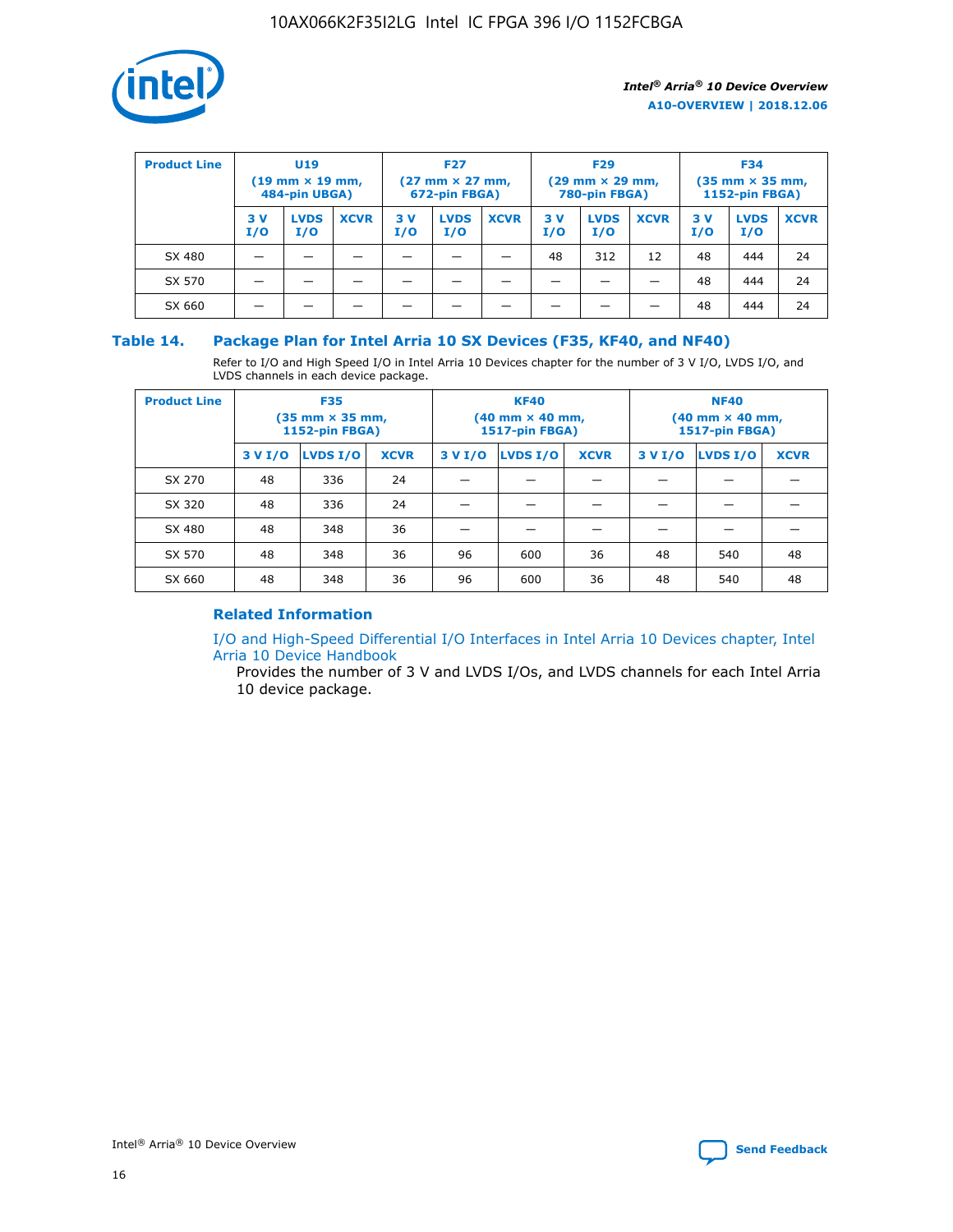

# **I/O Vertical Migration for Intel Arria 10 Devices**

### **Figure 4. Migration Capability Across Intel Arria 10 Product Lines**

- The arrows indicate the migration paths. The devices included in each vertical migration path are shaded. Devices with fewer resources in the same path have lighter shades.
- To achieve the full I/O migration across product lines in the same migration path, restrict I/Os and transceivers usage to match the product line with the lowest I/O and transceiver counts.
- An LVDS I/O bank in the source device may be mapped to a 3 V I/O bank in the target device. To use memory interface clock frequency higher than 533 MHz, assign external memory interface pins only to banks that are LVDS I/O in both devices.
- There may be nominal 0.15 mm package height difference between some product lines in the same package type.
	- **Variant Product Line Package U19 F27 F29 F34 F35 KF40 NF40 RF40 NF45 SF45 UF45** Intel® Arria® 10 GX GX 160 GX 220 GX 270 GX 320 GX 480 GX 570 GX 660 GX 900 GX 1150 Intel Arria 10 GT GT 900 GT 1150 Intel Arria 10 SX SX 160 SX 220 SX 270 SX 320 SX 480 SX 570 SX 660
- Some migration paths are not shown in the Intel Quartus Prime software **Pin Migration View**.

*Note:* To verify the pin migration compatibility, use the **Pin Migration View** window in the Intel Quartus Prime software Pin Planner.

# **Adaptive Logic Module**

Intel Arria 10 devices use a 20 nm ALM as the basic building block of the logic fabric.

The ALM architecture is the same as the previous generation FPGAs, allowing for efficient implementation of logic functions and easy conversion of IP between the device generations.

The ALM, as shown in following figure, uses an 8-input fracturable look-up table (LUT) with four dedicated registers to help improve timing closure in register-rich designs and achieve an even higher design packing capability than the traditional two-register per LUT architecture.

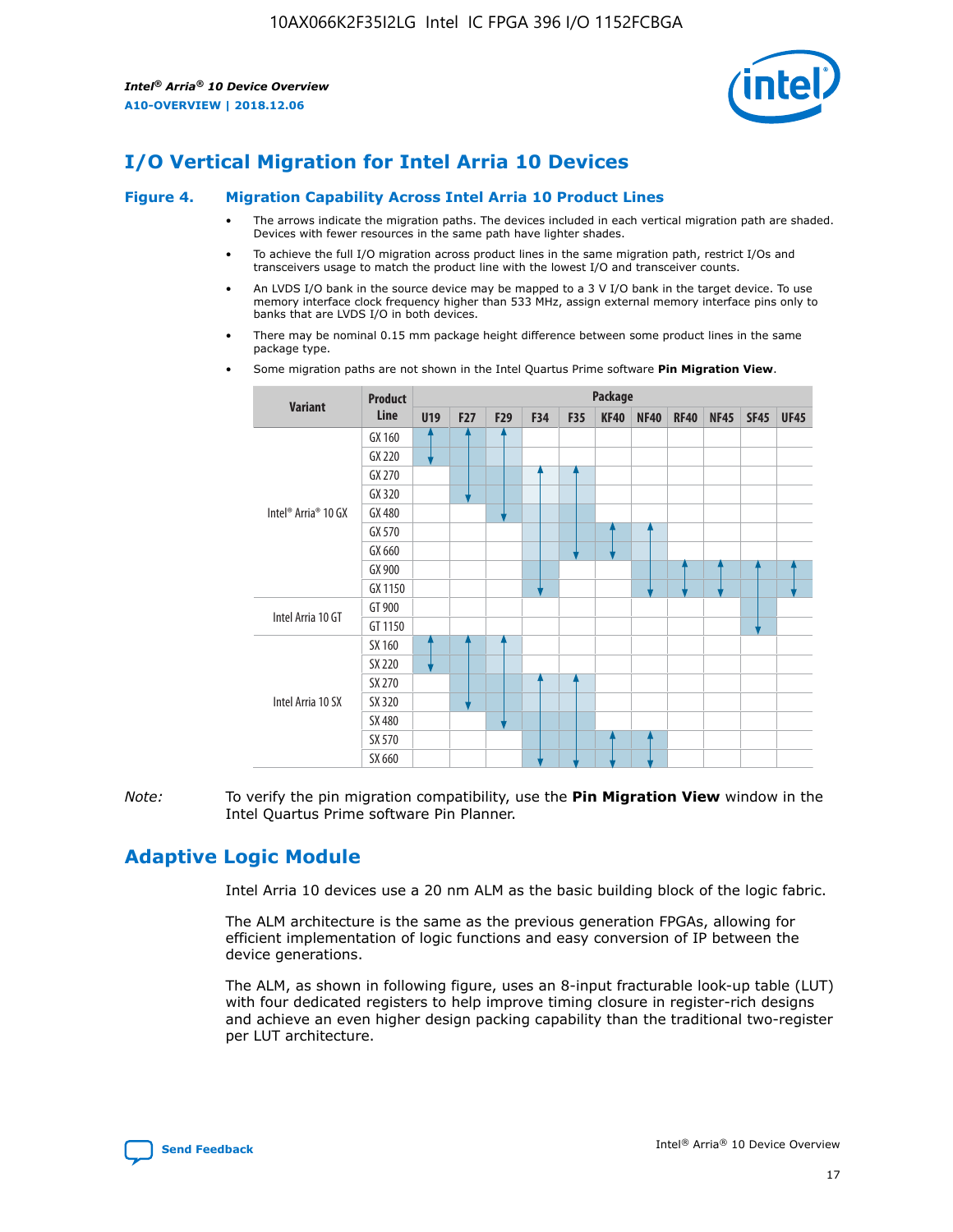

**Figure 5. ALM for Intel Arria 10 Devices**



The Intel Quartus Prime software optimizes your design according to the ALM logic structure and automatically maps legacy designs into the Intel Arria 10 ALM architecture.

# **Variable-Precision DSP Block**

The Intel Arria 10 variable precision DSP blocks support fixed-point arithmetic and floating-point arithmetic.

Features for fixed-point arithmetic:

- High-performance, power-optimized, and fully registered multiplication operations
- 18-bit and 27-bit word lengths
- Two 18 x 19 multipliers or one 27 x 27 multiplier per DSP block
- Built-in addition, subtraction, and 64-bit double accumulation register to combine multiplication results
- Cascading 19-bit or 27-bit when pre-adder is disabled and cascading 18-bit when pre-adder is used to form the tap-delay line for filtering applications
- Cascading 64-bit output bus to propagate output results from one block to the next block without external logic support
- Hard pre-adder supported in 19-bit and 27-bit modes for symmetric filters
- Internal coefficient register bank in both 18-bit and 27-bit modes for filter implementation
- 18-bit and 27-bit systolic finite impulse response (FIR) filters with distributed output adder
- Biased rounding support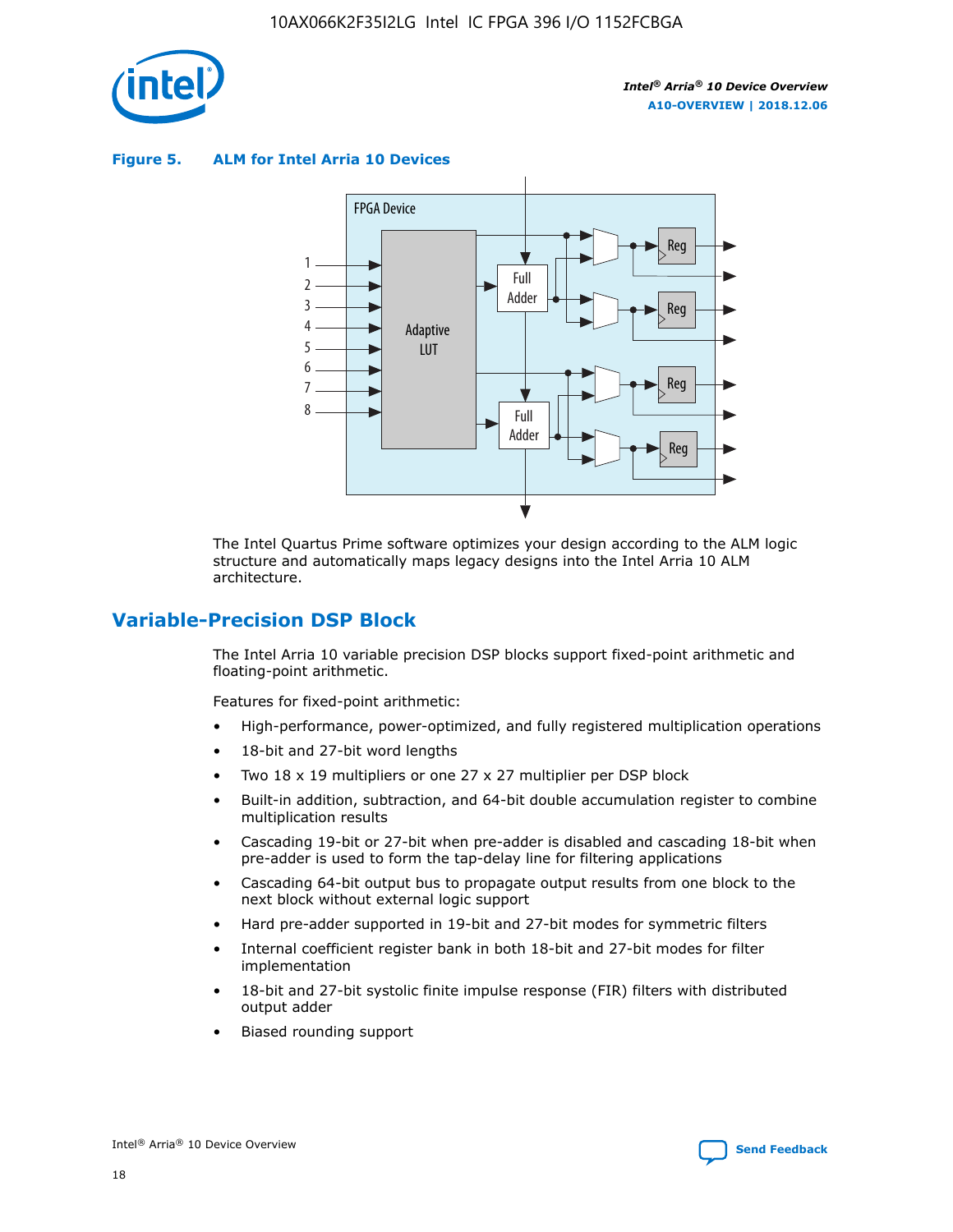

Features for floating-point arithmetic:

- A completely hardened architecture that supports multiplication, addition, subtraction, multiply-add, and multiply-subtract
- Multiplication with accumulation capability and a dynamic accumulator reset control
- Multiplication with cascade summation capability
- Multiplication with cascade subtraction capability
- Complex multiplication
- Direct vector dot product
- Systolic FIR filter

### **Table 15. Variable-Precision DSP Block Configurations for Intel Arria 10 Devices**

| <b>Usage Example</b>                                       | <b>Multiplier Size (Bit)</b>    | <b>DSP Block Resources</b> |
|------------------------------------------------------------|---------------------------------|----------------------------|
| Medium precision fixed point                               | Two 18 x 19                     |                            |
| High precision fixed or Single precision<br>floating point | One 27 x 27                     |                            |
| Fixed point FFTs                                           | One 19 x 36 with external adder |                            |
| Very high precision fixed point                            | One 36 x 36 with external adder |                            |
| Double precision floating point                            | One 54 x 54 with external adder | 4                          |

#### **Table 16. Resources for Fixed-Point Arithmetic in Intel Arria 10 Devices**

The table lists the variable-precision DSP resources by bit precision for each Intel Arria 10 device.

| <b>Variant</b>        | <b>Product Line</b> | Variable-<br>precision<br><b>DSP Block</b> | <b>Independent Input and Output</b><br><b>Multiplications Operator</b> |                                     | 18 x 19<br><b>Multiplier</b><br><b>Adder Sum</b> | $18 \times 18$<br><b>Multiplier</b><br><b>Adder</b> |
|-----------------------|---------------------|--------------------------------------------|------------------------------------------------------------------------|-------------------------------------|--------------------------------------------------|-----------------------------------------------------|
|                       |                     |                                            | 18 x 19<br><b>Multiplier</b>                                           | $27 \times 27$<br><b>Multiplier</b> | <b>Mode</b>                                      | <b>Summed with</b><br>36 bit Input                  |
| AIntel Arria 10<br>GX | GX 160              | 156                                        | 312                                                                    | 156                                 | 156                                              | 156                                                 |
|                       | GX 220              | 192                                        | 384                                                                    | 192                                 | 192                                              | 192                                                 |
|                       | GX 270              | 830                                        | 1,660                                                                  | 830                                 | 830                                              | 830                                                 |
|                       | GX 320              | 984                                        | 1,968                                                                  | 984                                 | 984                                              | 984                                                 |
|                       | GX 480              | 1,368                                      | 2,736                                                                  | 1,368                               | 1,368                                            | 1,368                                               |
|                       | GX 570              | 1,523                                      | 3,046                                                                  | 1,523                               | 1,523                                            | 1,523                                               |
|                       | GX 660              | 1,687                                      | 3,374                                                                  | 1,687                               | 1,687                                            | 1,687                                               |
|                       | GX 900              | 1,518                                      | 3,036                                                                  | 1,518                               | 1,518                                            | 1,518                                               |
|                       | GX 1150             | 1,518                                      | 3,036                                                                  | 1,518                               | 1,518                                            | 1,518                                               |
| Intel Arria 10        | GT 900              | 1,518                                      | 3,036                                                                  | 1,518                               | 1,518                                            | 1,518                                               |
| GT                    | GT 1150             | 1,518                                      | 3,036                                                                  | 1,518                               | 1,518                                            | 1,518                                               |
| Intel Arria 10        | SX 160              | 156                                        | 312                                                                    | 156                                 | 156                                              | 156                                                 |
| <b>SX</b>             | SX 220              | 192                                        | 384                                                                    | 192                                 | 192                                              | 192                                                 |
|                       | SX 270              | 830                                        | 1,660                                                                  | 830                                 | 830                                              | 830                                                 |
|                       |                     |                                            |                                                                        |                                     |                                                  | continued                                           |

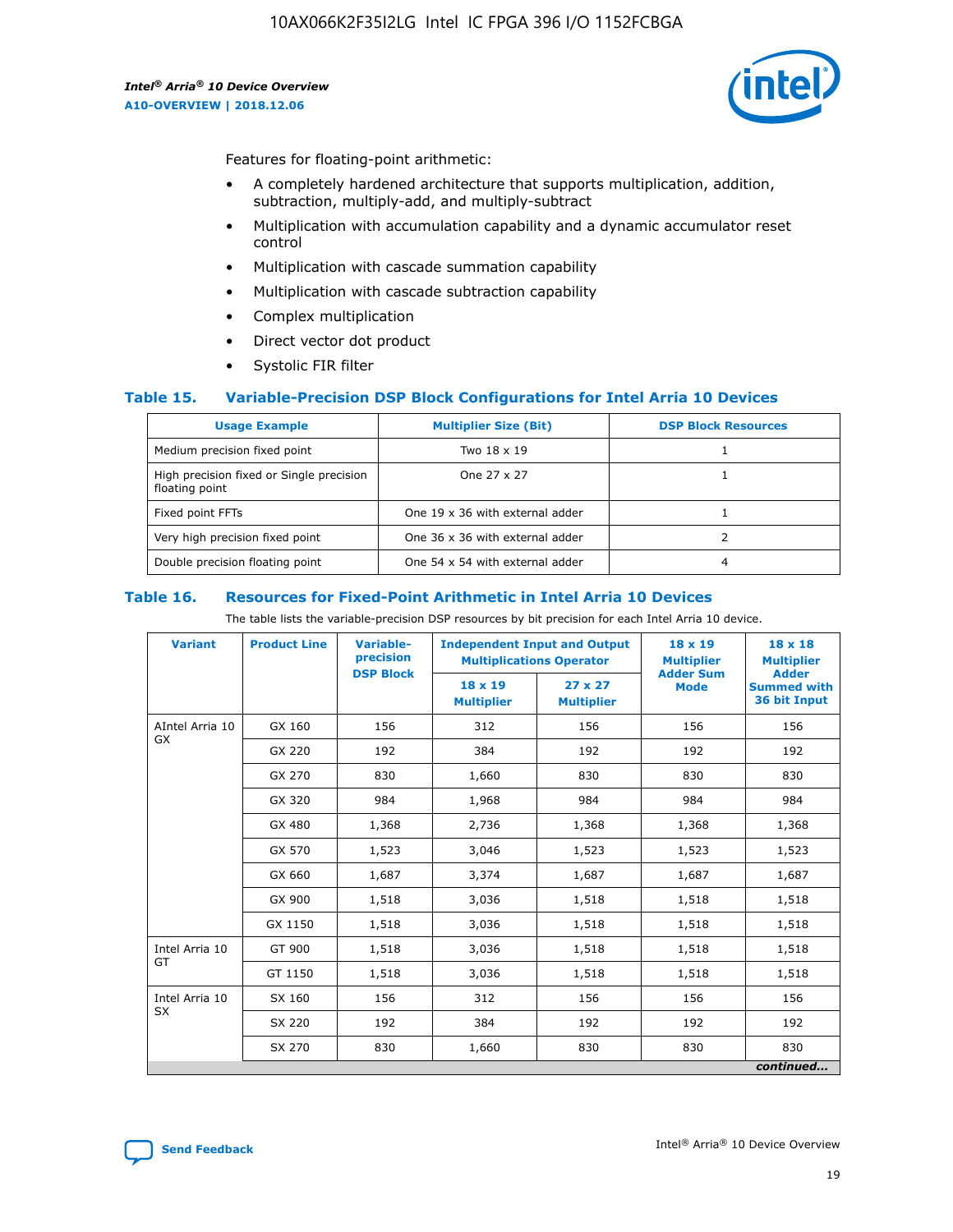

| <b>Variant</b> | <b>Product Line</b> | <b>Variable-</b><br>precision<br><b>DSP Block</b> | <b>Independent Input and Output</b><br><b>Multiplications Operator</b> |                                     | $18 \times 19$<br><b>Multiplier</b><br><b>Adder Sum</b> | $18 \times 18$<br><b>Multiplier</b><br><b>Adder</b> |  |
|----------------|---------------------|---------------------------------------------------|------------------------------------------------------------------------|-------------------------------------|---------------------------------------------------------|-----------------------------------------------------|--|
|                |                     |                                                   | $18 \times 19$<br><b>Multiplier</b>                                    | $27 \times 27$<br><b>Multiplier</b> | <b>Mode</b>                                             | <b>Summed with</b><br>36 bit Input                  |  |
|                | SX 320              | 984                                               | 1,968                                                                  | 984                                 | 984                                                     | 984                                                 |  |
|                | SX 480              | 1,368                                             | 2,736                                                                  | 1,368                               | 1,368                                                   | 1,368                                               |  |
|                | SX 570              | 1,523                                             | 3,046                                                                  | 1,523                               | 1,523                                                   | 1,523                                               |  |
|                | SX 660              | 1,687                                             | 3,374                                                                  | 1,687                               | 1,687                                                   | 1,687                                               |  |

# **Table 17. Resources for Floating-Point Arithmetic in Intel Arria 10 Devices**

The table lists the variable-precision DSP resources by bit precision for each Intel Arria 10 device.

| <b>Variant</b>              | <b>Product Line</b> | <b>Variable-</b><br>precision<br><b>DSP Block</b> | <b>Single</b><br><b>Precision</b><br><b>Floating-Point</b><br><b>Multiplication</b><br><b>Mode</b> | <b>Single-Precision</b><br><b>Floating-Point</b><br><b>Adder Mode</b> | Single-<br><b>Precision</b><br><b>Floating-Point</b><br><b>Multiply</b><br><b>Accumulate</b><br><b>Mode</b> | <b>Peak</b><br><b>Giga Floating-</b><br><b>Point</b><br><b>Operations</b><br>per Second<br>(GFLOPs) |
|-----------------------------|---------------------|---------------------------------------------------|----------------------------------------------------------------------------------------------------|-----------------------------------------------------------------------|-------------------------------------------------------------------------------------------------------------|-----------------------------------------------------------------------------------------------------|
| Intel Arria 10<br>GX        | GX 160              | 156                                               | 156                                                                                                | 156                                                                   | 156                                                                                                         | 140                                                                                                 |
|                             | GX 220              | 192                                               | 192                                                                                                | 192                                                                   | 192                                                                                                         | 173                                                                                                 |
|                             | GX 270              | 830                                               | 830                                                                                                | 830                                                                   | 830                                                                                                         | 747                                                                                                 |
|                             | GX 320              | 984                                               | 984                                                                                                | 984                                                                   | 984                                                                                                         | 886                                                                                                 |
|                             | GX 480              | 1,369                                             | 1,368                                                                                              | 1,368                                                                 | 1,368                                                                                                       | 1,231                                                                                               |
|                             | GX 570              | 1,523                                             | 1,523                                                                                              | 1,523                                                                 | 1,523                                                                                                       | 1,371                                                                                               |
|                             | GX 660              | 1,687                                             | 1,687                                                                                              | 1,687                                                                 | 1,687                                                                                                       | 1,518                                                                                               |
|                             | GX 900              | 1,518                                             | 1,518                                                                                              | 1,518                                                                 | 1,518                                                                                                       | 1,366                                                                                               |
|                             | GX 1150             | 1,518                                             | 1,518                                                                                              | 1,518                                                                 | 1,518                                                                                                       | 1,366                                                                                               |
| Intel Arria 10              | GT 900              | 1,518                                             | 1,518                                                                                              | 1,518                                                                 | 1,518                                                                                                       | 1,366                                                                                               |
| GT                          | GT 1150             | 1,518                                             | 1,518                                                                                              | 1,518                                                                 | 1,518                                                                                                       | 1,366                                                                                               |
| Intel Arria 10<br><b>SX</b> | SX 160              | 156                                               | 156                                                                                                | 156                                                                   | 156                                                                                                         | 140                                                                                                 |
|                             | SX 220              | 192                                               | 192                                                                                                | 192                                                                   | 192                                                                                                         | 173                                                                                                 |
|                             | SX 270              | 830                                               | 830                                                                                                | 830                                                                   | 830                                                                                                         | 747                                                                                                 |
|                             | SX 320              | 984                                               | 984                                                                                                | 984                                                                   | 984                                                                                                         | 886                                                                                                 |
|                             | SX 480              | 1,369                                             | 1,368                                                                                              | 1,368                                                                 | 1,368                                                                                                       | 1,231                                                                                               |
|                             | SX 570              | 1,523                                             | 1,523                                                                                              | 1,523                                                                 | 1,523                                                                                                       | 1,371                                                                                               |
|                             | SX 660              | 1,687                                             | 1,687                                                                                              | 1,687                                                                 | 1,687                                                                                                       | 1,518                                                                                               |

# **Embedded Memory Blocks**

The embedded memory blocks in the devices are flexible and designed to provide an optimal amount of small- and large-sized memory arrays to fit your design requirements.

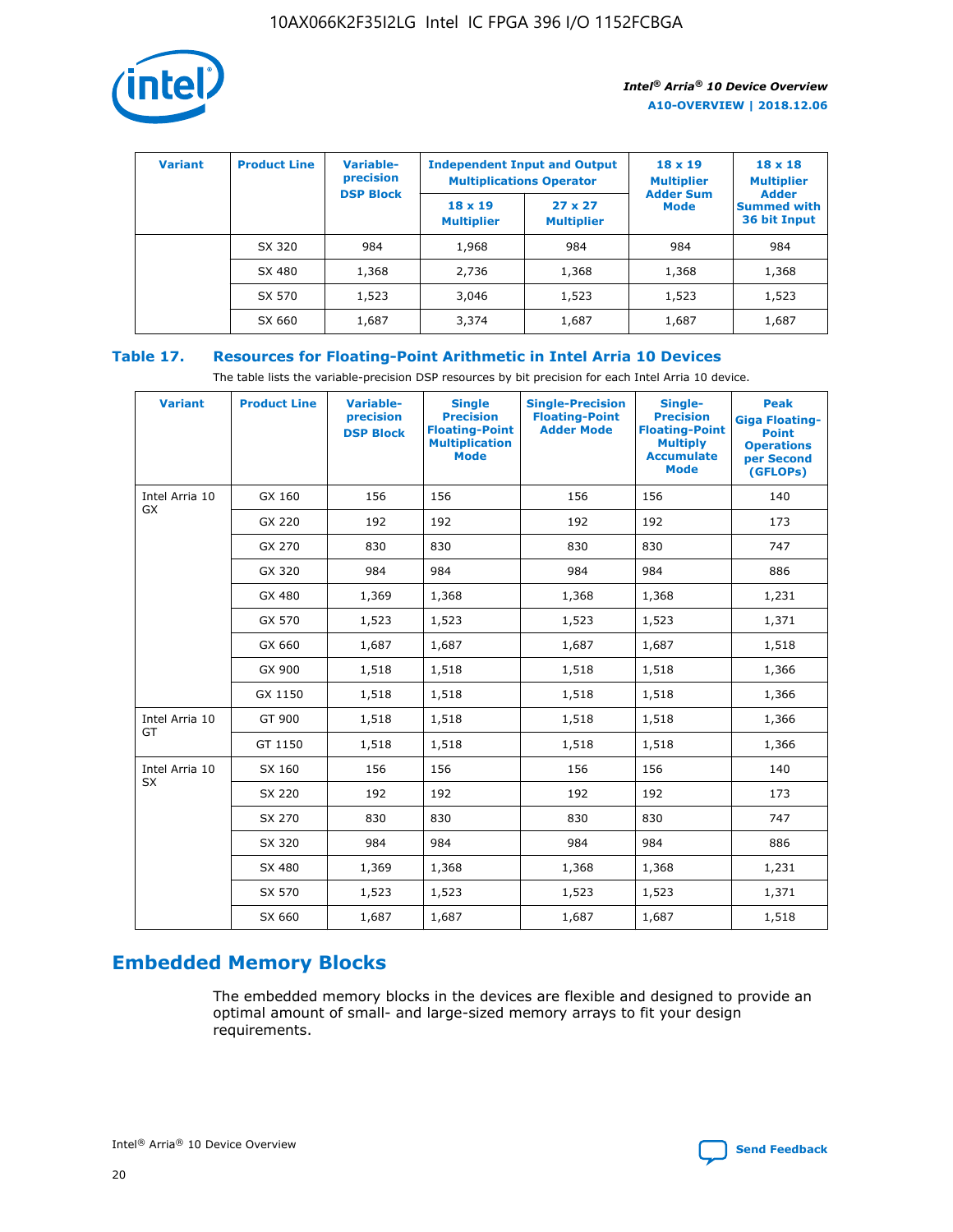

# **Types of Embedded Memory**

The Intel Arria 10 devices contain two types of memory blocks:

- 20 Kb M20K blocks—blocks of dedicated memory resources. The M20K blocks are ideal for larger memory arrays while still providing a large number of independent ports.
- 640 bit memory logic array blocks (MLABs)—enhanced memory blocks that are configured from dual-purpose logic array blocks (LABs). The MLABs are ideal for wide and shallow memory arrays. The MLABs are optimized for implementation of shift registers for digital signal processing (DSP) applications, wide and shallow FIFO buffers, and filter delay lines. Each MLAB is made up of ten adaptive logic modules (ALMs). In the Intel Arria 10 devices, you can configure these ALMs as ten 32 x 2 blocks, giving you one 32 x 20 simple dual-port SRAM block per MLAB.

# **Embedded Memory Capacity in Intel Arria 10 Devices**

|                   | <b>Product</b> |              | <b>M20K</b>         | <b>MLAB</b>  |                     | <b>Total RAM Bit</b> |
|-------------------|----------------|--------------|---------------------|--------------|---------------------|----------------------|
| <b>Variant</b>    | <b>Line</b>    | <b>Block</b> | <b>RAM Bit (Kb)</b> | <b>Block</b> | <b>RAM Bit (Kb)</b> | (Kb)                 |
| Intel Arria 10 GX | GX 160         | 440          | 8,800               | 1,680        | 1,050               | 9,850                |
|                   | GX 220         | 587          | 11,740              | 2,703        | 1,690               | 13,430               |
|                   | GX 270         | 750          | 15,000              | 3,922        | 2,452               | 17,452               |
|                   | GX 320         | 891          | 17,820              | 4,363        | 2,727               | 20,547               |
|                   | GX 480         | 1,431        | 28,620              | 6,662        | 4,164               | 32,784               |
|                   | GX 570         | 1,800        | 36,000              | 8,153        | 5,096               | 41,096               |
|                   | GX 660         | 2,131        | 42,620              | 9,260        | 5,788               | 48,408               |
|                   | GX 900         | 2,423        | 48,460              | 15,017       | 9,386               | 57,846               |
|                   | GX 1150        | 2,713        | 54,260              | 20,774       | 12,984              | 67,244               |
| Intel Arria 10 GT | GT 900         | 2,423        | 48,460              | 15,017       | 9,386               | 57,846               |
|                   | GT 1150        | 2,713        | 54,260              | 20,774       | 12,984              | 67,244               |
| Intel Arria 10 SX | SX 160         | 440          | 8,800               | 1,680        | 1,050               | 9,850                |
|                   | SX 220         | 587          | 11,740              | 2,703        | 1,690               | 13,430               |
|                   | SX 270         | 750          | 15,000              | 3,922        | 2,452               | 17,452               |
|                   | SX 320         | 891          | 17,820              | 4,363        | 2,727               | 20,547               |
|                   | SX 480         | 1,431        | 28,620              | 6,662        | 4,164               | 32,784               |
|                   | SX 570         | 1,800        | 36,000              | 8,153        | 5,096               | 41,096               |
|                   | SX 660         | 2,131        | 42,620              | 9,260        | 5,788               | 48,408               |

#### **Table 18. Embedded Memory Capacity and Distribution in Intel Arria 10 Devices**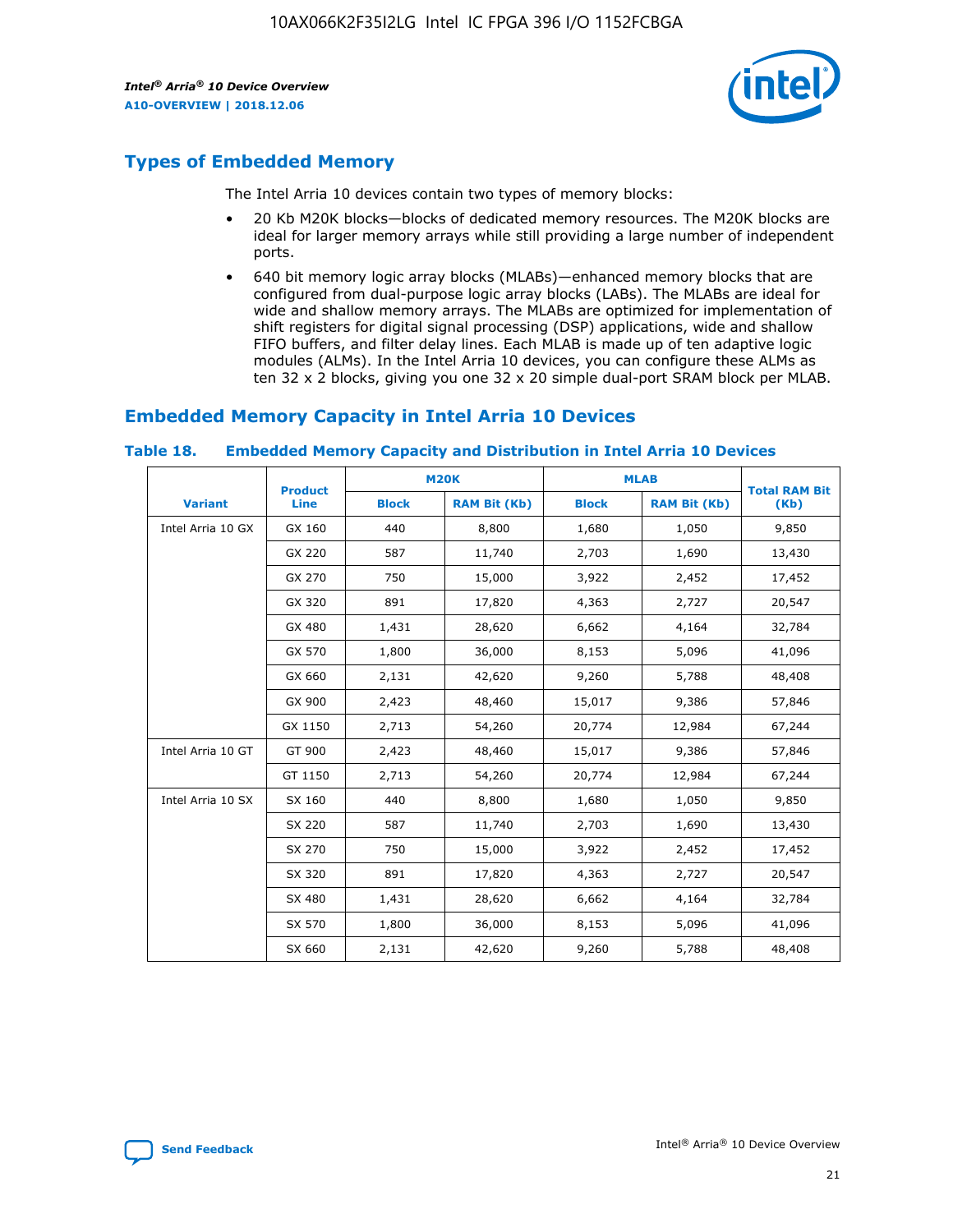

# **Embedded Memory Configurations for Single-port Mode**

### **Table 19. Single-port Embedded Memory Configurations for Intel Arria 10 Devices**

This table lists the maximum configurations supported for single-port RAM and ROM modes.

| <b>Memory Block</b> | Depth (bits) | <b>Programmable Width</b> |
|---------------------|--------------|---------------------------|
| MLAB                | 32           | x16, x18, or x20          |
|                     | 64(10)       | x8, x9, x10               |
| M20K                | 512          | x40, x32                  |
|                     | 1K           | x20, x16                  |
|                     | 2K           | x10, x8                   |
|                     | 4K           | x5, x4                    |
|                     | 8K           | x2                        |
|                     | 16K          | x1                        |

# **Clock Networks and PLL Clock Sources**

The clock network architecture is based on Intel's global, regional, and peripheral clock structure. This clock structure is supported by dedicated clock input pins, fractional clock synthesis PLLs, and integer I/O PLLs.

# **Clock Networks**

The Intel Arria 10 core clock networks are capable of up to 800 MHz fabric operation across the full industrial temperature range. For the external memory interface, the clock network supports the hard memory controller with speeds up to 2,400 Mbps in a quarter-rate transfer.

To reduce power consumption, the Intel Quartus Prime software identifies all unused sections of the clock network and powers them down.

# **Fractional Synthesis and I/O PLLs**

Intel Arria 10 devices contain up to 32 fractional synthesis PLLs and up to 16 I/O PLLs that are available for both specific and general purpose uses in the core:

- Fractional synthesis PLLs—located in the column adjacent to the transceiver blocks
- I/O PLLs—located in each bank of the 48 I/Os

# **Fractional Synthesis PLLs**

You can use the fractional synthesis PLLs to:

- Reduce the number of oscillators that are required on your board
- Reduce the number of clock pins that are used in the device by synthesizing multiple clock frequencies from a single reference clock source

<sup>(10)</sup> Supported through software emulation and consumes additional MLAB blocks.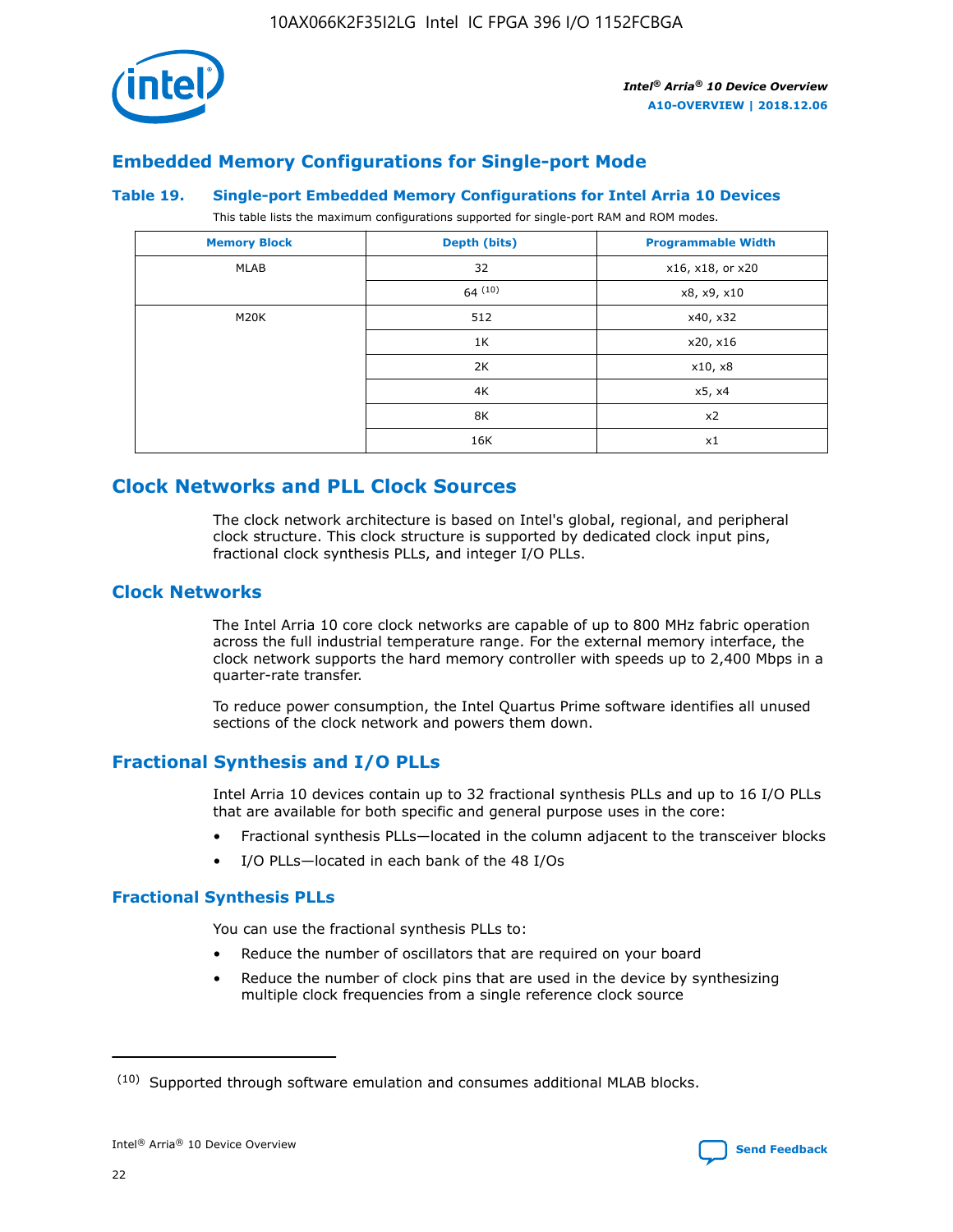

The fractional synthesis PLLs support the following features:

- Reference clock frequency synthesis for transceiver CMU and Advanced Transmit (ATX) PLLs
- Clock network delay compensation
- Zero-delay buffering
- Direct transmit clocking for transceivers
- Independently configurable into two modes:
	- Conventional integer mode equivalent to the general purpose PLL
	- Enhanced fractional mode with third order delta-sigma modulation
- PLL cascading

# **I/O PLLs**

The integer mode I/O PLLs are located in each bank of 48 I/Os. You can use the I/O PLLs to simplify the design of external memory and high-speed LVDS interfaces.

In each I/O bank, the I/O PLLs are adjacent to the hard memory controllers and LVDS SERDES. Because these PLLs are tightly coupled with the I/Os that need to use them, it makes it easier to close timing.

You can use the I/O PLLs for general purpose applications in the core such as clock network delay compensation and zero-delay buffering.

Intel Arria 10 devices support PLL-to-PLL cascading.

# **FPGA General Purpose I/O**

Intel Arria 10 devices offer highly configurable GPIOs. Each I/O bank contains 48 general purpose I/Os and a high-efficiency hard memory controller.

The following list describes the features of the GPIOs:

- Consist of 3 V I/Os for high-voltage application and LVDS I/Os for differential signaling
	- Up to two 3 V I/O banks, available in some devices, that support up to 3 V I/O standards
	- LVDS I/O banks that support up to 1.8 V I/O standards
- Support a wide range of single-ended and differential I/O interfaces
- LVDS speeds up to 1.6 Gbps
- Each LVDS pair of pins has differential input and output buffers, allowing you to configure the LVDS direction for each pair.
- Programmable bus hold and weak pull-up
- Programmable differential output voltage  $(V_{OD})$  and programmable pre-emphasis

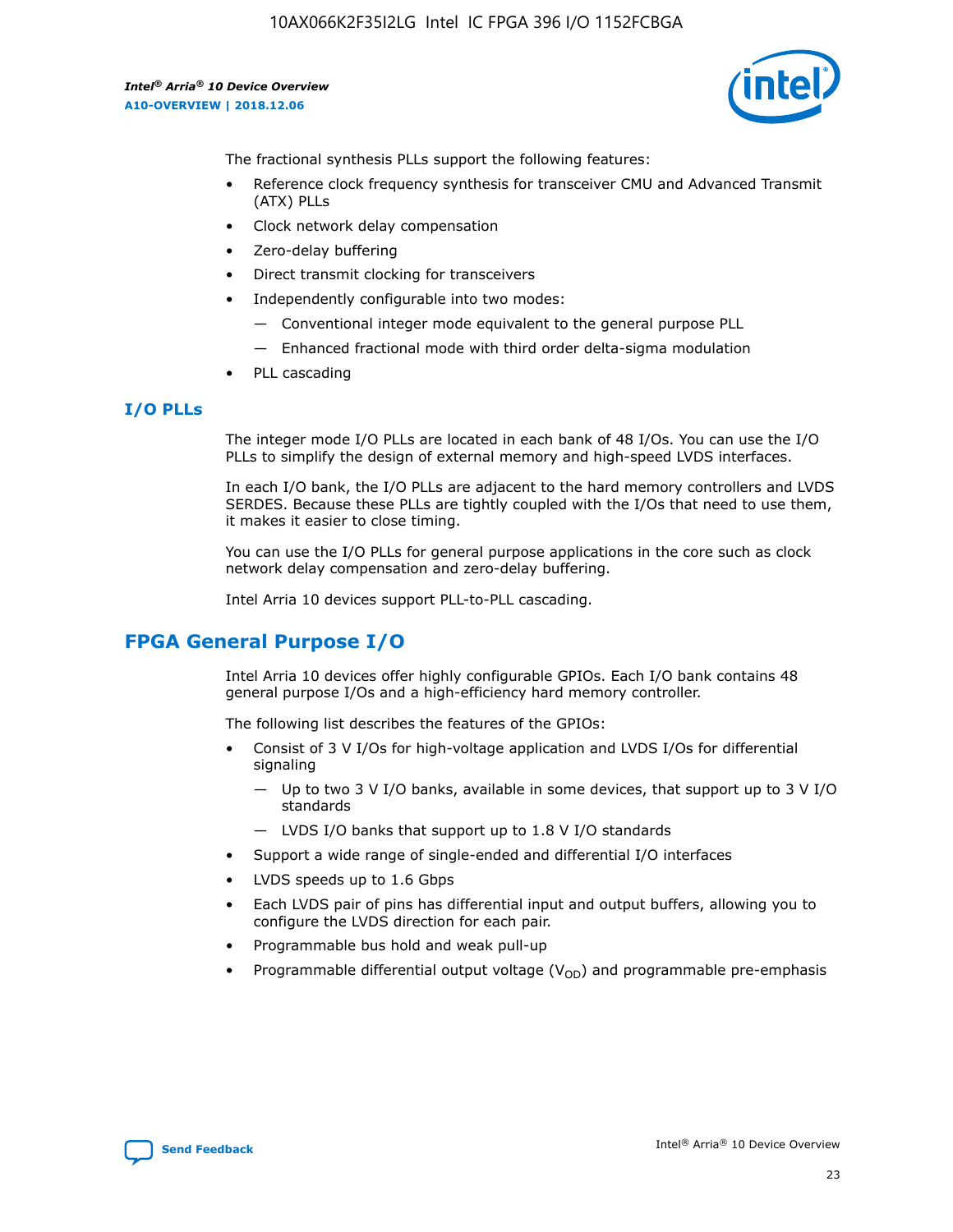

- Series (R<sub>S</sub>) and parallel (R<sub>T</sub>) on-chip termination (OCT) for all I/O banks with OCT calibration to limit the termination impedance variation
- On-chip dynamic termination that has the ability to swap between series and parallel termination, depending on whether there is read or write on a common bus for signal integrity
- Easy timing closure support using the hard read FIFO in the input register path, and delay-locked loop (DLL) delay chain with fine and coarse architecture

# **External Memory Interface**

Intel Arria 10 devices offer massive external memory bandwidth, with up to seven 32 bit DDR4 memory interfaces running at up to 2,400 Mbps. This bandwidth provides additional ease of design, lower power, and resource efficiencies of hardened highperformance memory controllers.

The memory interface within Intel Arria 10 FPGAs and SoCs delivers the highest performance and ease of use. You can configure up to a maximum width of 144 bits when using the hard or soft memory controllers. If required, you can bypass the hard memory controller and use a soft controller implemented in the user logic.

Each I/O contains a hardened DDR read/write path (PHY) capable of performing key memory interface functionality such as read/write leveling, FIFO buffering to lower latency and improve margin, timing calibration, and on-chip termination.

The timing calibration is aided by the inclusion of hard microcontrollers based on Intel's Nios® II technology, specifically tailored to control the calibration of multiple memory interfaces. This calibration allows the Intel Arria 10 device to compensate for any changes in process, voltage, or temperature either within the Intel Arria 10 device itself, or within the external memory device. The advanced calibration algorithms ensure maximum bandwidth and robust timing margin across all operating conditions.

In addition to parallel memory interfaces, Intel Arria 10 devices support serial memory technologies such as the Hybrid Memory Cube (HMC). The HMC is supported by the Intel Arria 10 high-speed serial transceivers which connect up to four HMC links, with each link running at data rates up to 15 Gbps.

### **Related Information**

#### [External Memory Interface Spec Estimator](http://www.altera.com/technology/memory/estimator/mem-emif-index.html)

Provides a parametric tool that allows you to find and compare the performance of the supported external memory interfaces in IntelFPGAs.

# **Memory Standards Supported by Intel Arria 10 Devices**

The I/Os are designed to provide high performance support for existing and emerging external memory standards.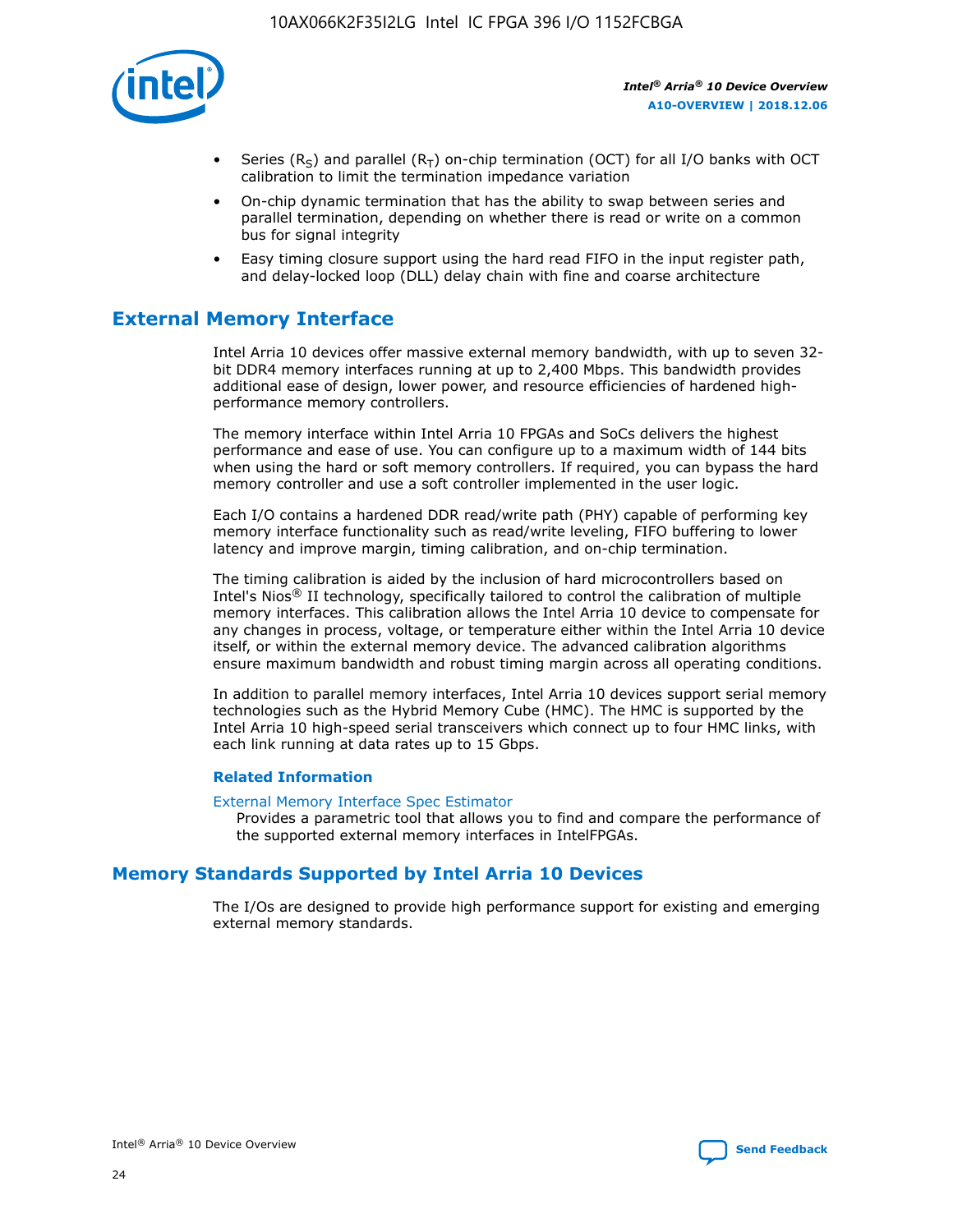

### **Table 20. Memory Standards Supported by the Hard Memory Controller**

This table lists the overall capability of the hard memory controller. For specific details, refer to the External Memory Interface Spec Estimator and Intel Arria 10 Device Datasheet.

| <b>Memory Standard</b> | <b>Rate Support</b> | <b>Ping Pong PHY Support</b> | <b>Maximum Frequency</b><br>(MHz) |
|------------------------|---------------------|------------------------------|-----------------------------------|
| <b>DDR4 SDRAM</b>      | Quarter rate        | Yes                          | 1,067                             |
|                        |                     |                              | 1,200                             |
| <b>DDR3 SDRAM</b>      | Half rate           | Yes                          | 533                               |
|                        |                     |                              | 667                               |
|                        | Quarter rate        | Yes                          | 1,067                             |
|                        |                     |                              | 1,067                             |
| <b>DDR3L SDRAM</b>     | Half rate           | Yes                          | 533                               |
|                        |                     |                              | 667                               |
|                        | Quarter rate        | Yes                          | 933                               |
|                        |                     |                              | 933                               |
| LPDDR3 SDRAM           | Half rate           |                              | 533                               |
|                        | Quarter rate        |                              | 800                               |

### **Table 21. Memory Standards Supported by the Soft Memory Controller**

| <b>Memory Standard</b>      | <b>Rate Support</b> | <b>Maximum Frequency</b><br>(MHz) |
|-----------------------------|---------------------|-----------------------------------|
| <b>RLDRAM 3 (11)</b>        | Quarter rate        | 1,200                             |
| ODR IV SRAM <sup>(11)</sup> | Quarter rate        | 1,067                             |
| <b>ODR II SRAM</b>          | Full rate           | 333                               |
|                             | Half rate           | 633                               |
| <b>ODR II+ SRAM</b>         | Full rate           | 333                               |
|                             | Half rate           | 633                               |
| <b>ODR II+ Xtreme SRAM</b>  | Full rate           | 333                               |
|                             | Half rate           | 633                               |

#### **Table 22. Memory Standards Supported by the HPS Hard Memory Controller**

The hard processor system (HPS) is available in Intel Arria 10 SoC devices only.

| <b>Memory Standard</b> | <b>Rate Support</b> | <b>Maximum Frequency</b><br>(MHz) |
|------------------------|---------------------|-----------------------------------|
| <b>DDR4 SDRAM</b>      | Half rate           | 1,200                             |
| <b>DDR3 SDRAM</b>      | Half rate           | 1,067                             |
| <b>DDR3L SDRAM</b>     | Half rate           | 933                               |

<sup>(11)</sup> Intel Arria 10 devices support this external memory interface using hard PHY with soft memory controller.

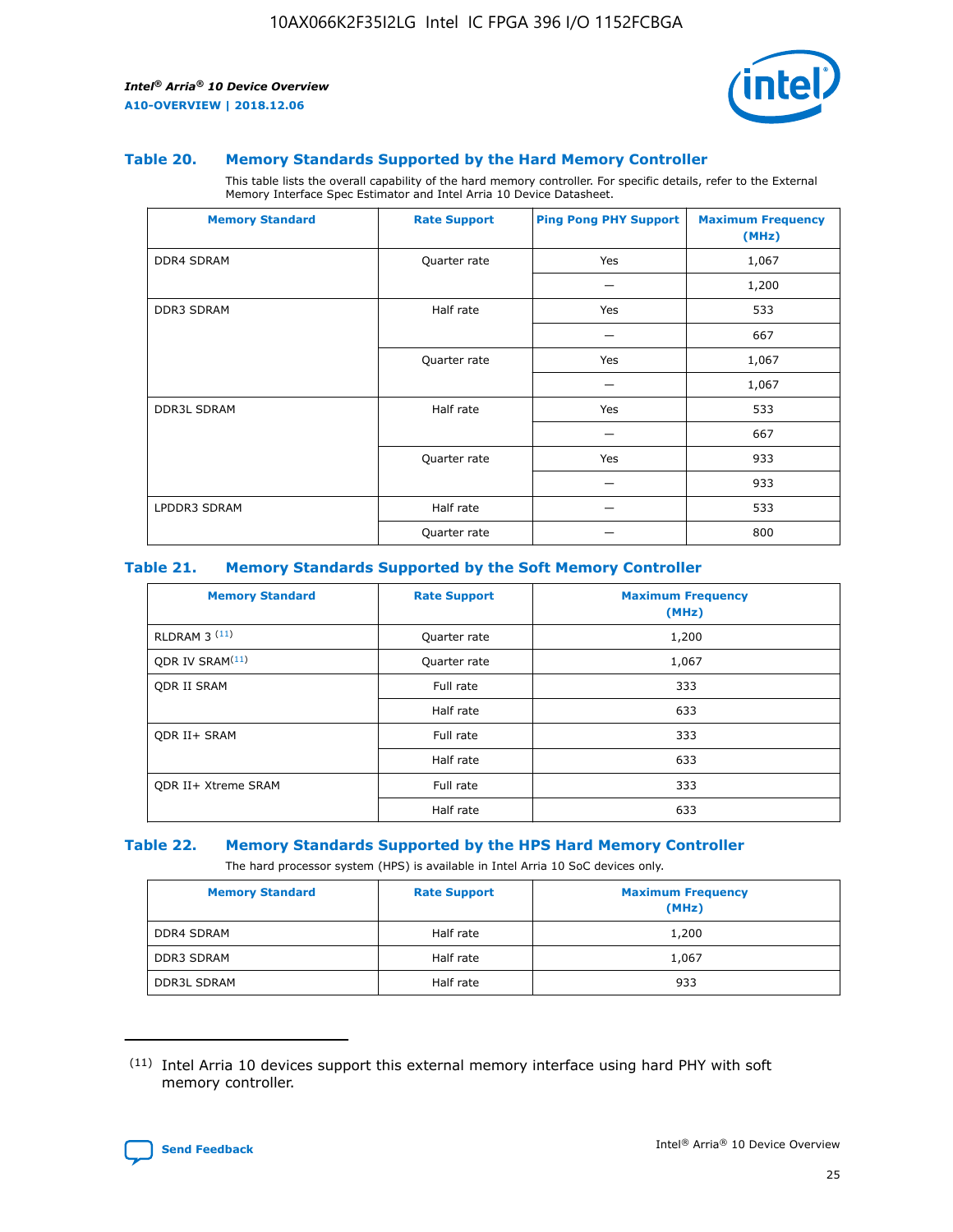

### **Related Information**

#### [Intel Arria 10 Device Datasheet](https://www.intel.com/content/www/us/en/programmable/documentation/mcn1413182292568.html#mcn1413182153340)

Lists the memory interface performance according to memory interface standards, rank or chip select configurations, and Intel Arria 10 device speed grades.

# **PCIe Gen1, Gen2, and Gen3 Hard IP**

Intel Arria 10 devices contain PCIe hard IP that is designed for performance and ease-of-use:

- Includes all layers of the PCIe stack—transaction, data link and physical layers.
- Supports PCIe Gen3, Gen2, and Gen1 Endpoint and Root Port in x1, x2, x4, or x8 lane configuration.
- Operates independently from the core logic—optional configuration via protocol (CvP) allows the PCIe link to power up and complete link training in less than 100 ms while the Intel Arria 10 device completes loading the programming file for the rest of the FPGA.
- Provides added functionality that makes it easier to support emerging features such as Single Root I/O Virtualization (SR-IOV) and optional protocol extensions.
- Provides improved end-to-end datapath protection using ECC.
- Supports FPGA configuration via protocol (CvP) using PCIe at Gen3, Gen2, or Gen1 speed.

#### **Related Information**

PCS Features on page 30

# **Enhanced PCS Hard IP for Interlaken and 10 Gbps Ethernet**

# **Interlaken Support**

The Intel Arria 10 enhanced PCS hard IP provides integrated Interlaken PCS supporting rates up to 25.8 Gbps per lane.

The Interlaken PCS is based on the proven functionality of the PCS developed for Intel's previous generation FPGAs, which demonstrated interoperability with Interlaken ASSP vendors and third-party IP suppliers. The Interlaken PCS is present in every transceiver channel in Intel Arria 10 devices.

### **Related Information**

PCS Features on page 30

# **10 Gbps Ethernet Support**

The Intel Arria 10 enhanced PCS hard IP supports 10GBASE-R PCS compliant with IEEE 802.3 10 Gbps Ethernet (10GbE). The integrated hard IP support for 10GbE and the 10 Gbps transceivers save external PHY cost, board space, and system power.

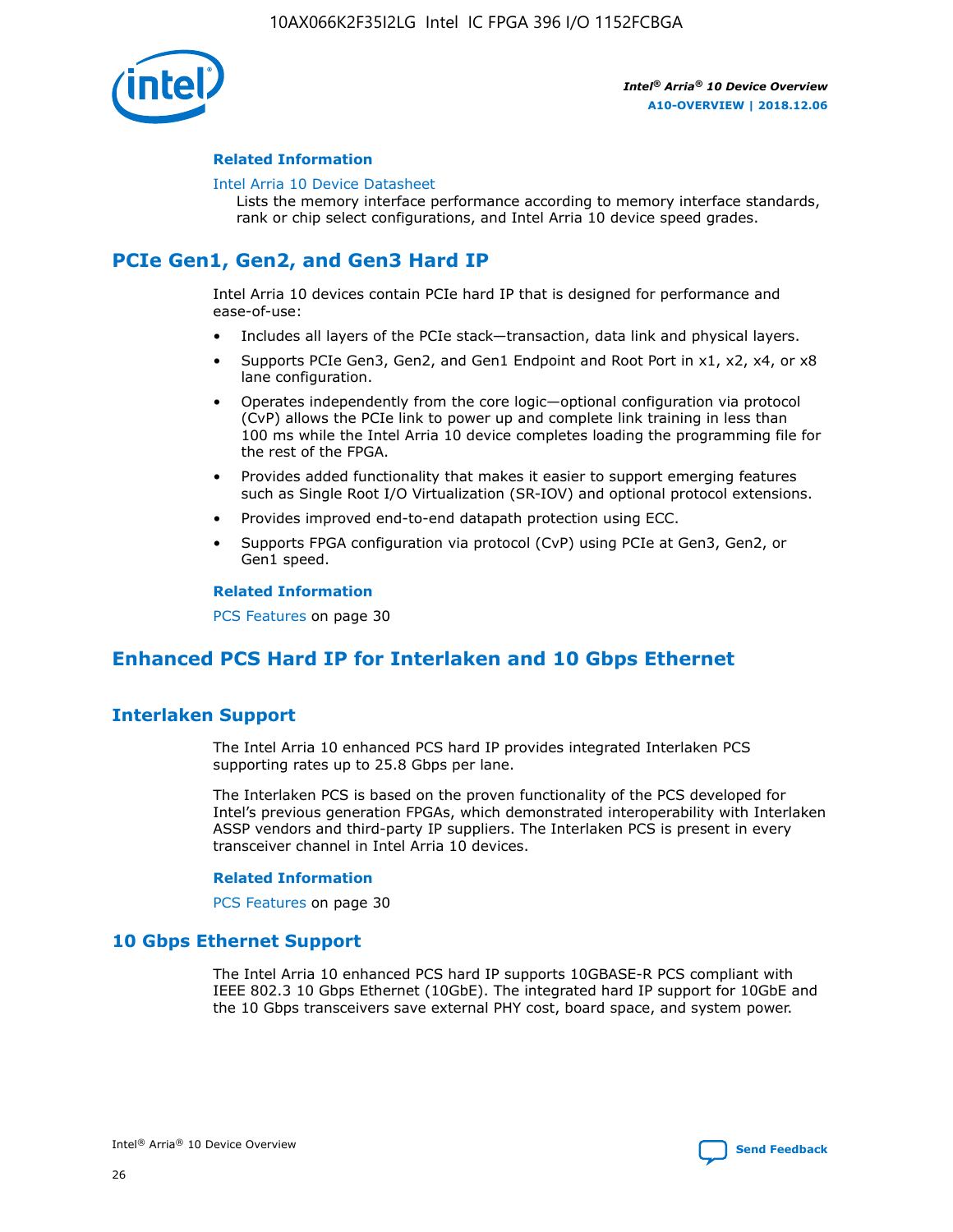

The scalable hard IP supports multiple independent 10GbE ports while using a single PLL for all the 10GBASE-R PCS instantiations, which saves on core logic resources and clock networks:

- Simplifies multiport 10GbE systems compared to XAUI interfaces that require an external XAUI-to-10G PHY.
- Incorporates Electronic Dispersion Compensation (EDC), which enables direct connection to standard 10 Gbps XFP and SFP+ pluggable optical modules.
- Supports backplane Ethernet applications and includes a hard 10GBASE-KR Forward Error Correction (FEC) circuit that you can use for 10 Gbps and 40 Gbps applications.

The 10 Gbps Ethernet PCS hard IP and 10GBASE-KR FEC are present in every transceiver channel.

### **Related Information**

PCS Features on page 30

# **Low Power Serial Transceivers**

Intel Arria 10 FPGAs and SoCs include lowest power transceivers that deliver high bandwidth, throughput and low latency.

Intel Arria 10 devices deliver the industry's lowest power consumption per transceiver channel:

- 12.5 Gbps transceivers at as low as 242 mW
- 10 Gbps transceivers at as low as 168 mW
- 6 Gbps transceivers at as low as 117 mW

Intel Arria 10 transceivers support various data rates according to application:

- Chip-to-chip and chip-to-module applications—from 1 Gbps up to 25.8 Gbps
- Long reach and backplane applications—from 1 Gbps up to 12.5 with advanced adaptive equalization
- Critical power sensitive applications—from 1 Gbps up to 11.3 Gbps using lower power modes

The combination of 20 nm process technology and architectural advances provide the following benefits:

- Significant reduction in die area and power consumption
- Increase of up to two times in transceiver I/O density compared to previous generation devices while maintaining optimal signal integrity
- Up to 72 total transceiver channels—you can configure up to 6 of these channels to run as fast as 25.8 Gbps
- All channels feature continuous data rate support up to the maximum rated speed

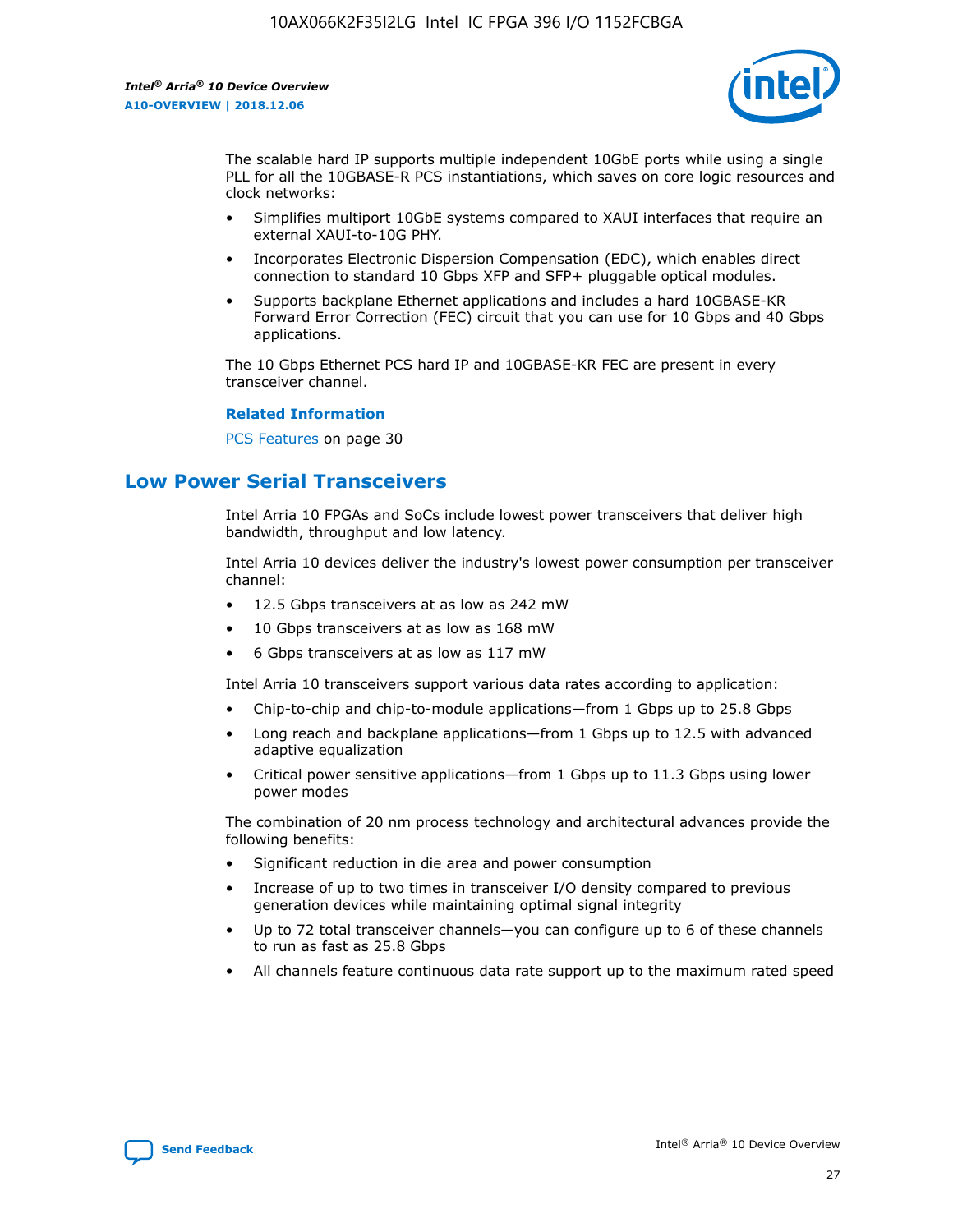



### **Figure 6. Intel Arria 10 Transceiver Block Architecture**

# **Transceiver Channels**

All transceiver channels feature a dedicated Physical Medium Attachment (PMA) and a hardened Physical Coding Sublayer (PCS).

- The PMA provides primary interfacing capabilities to physical channels.
- The PCS typically handles encoding/decoding, word alignment, and other preprocessing functions before transferring data to the FPGA core fabric.

A transceiver channel consists of a PMA and a PCS block. Most transceiver banks have 6 channels. There are some transceiver banks that contain only 3 channels.

A wide variety of bonded and non-bonded data rate configurations is possible using a highly configurable clock distribution network. Up to 80 independent transceiver data rates can be configured.

The following figures are graphical representations of top views of the silicon die, which correspond to reverse views for flip chip packages. Different Intel Arria 10 devices may have different floorplans than the ones shown in the figures.

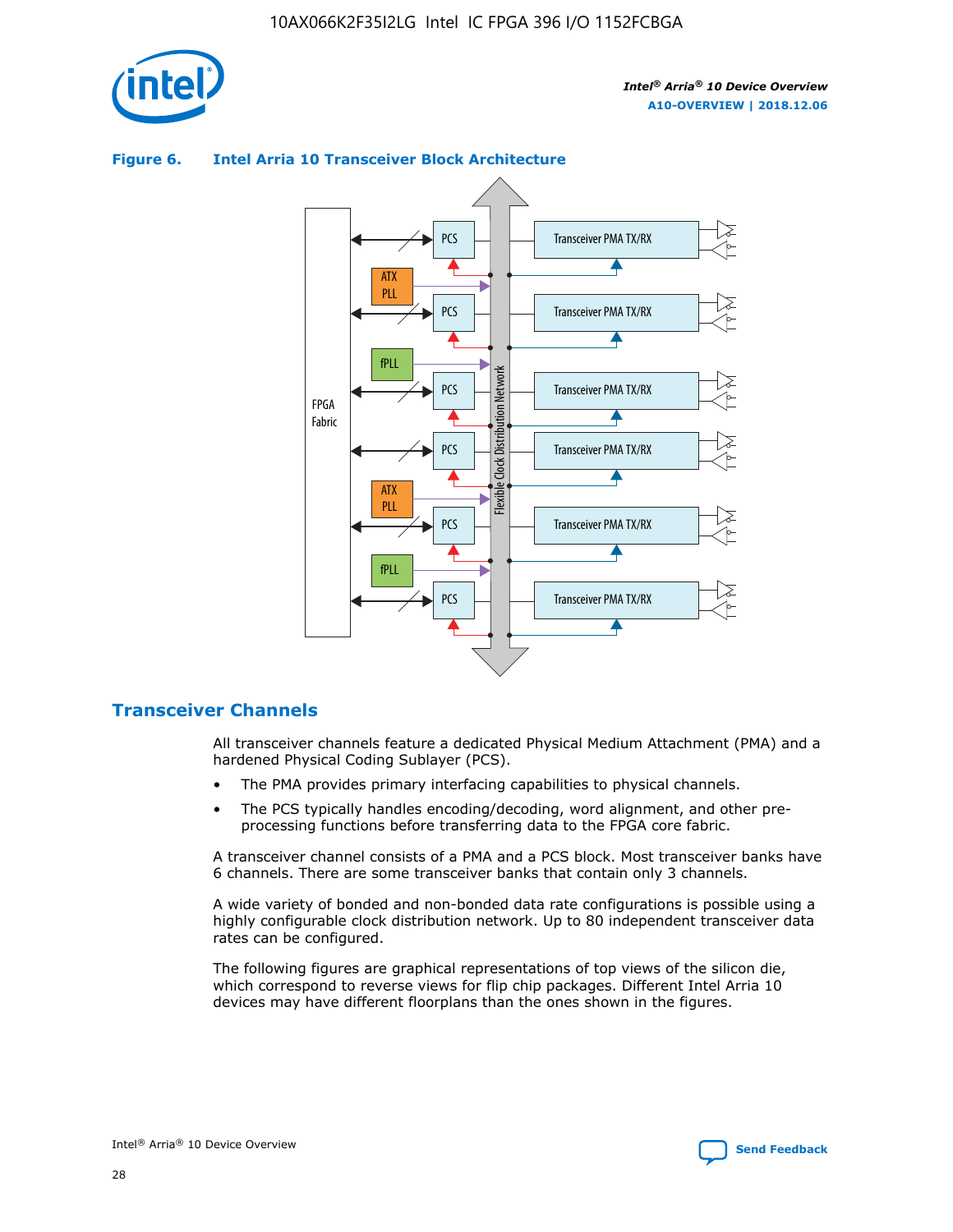

### **Figure 7. Device Chip Overview for Intel Arria 10 GX and GT Devices**





# **PMA Features**

Intel Arria 10 transceivers provide exceptional signal integrity at data rates up to 25.8 Gbps. Clocking options include ultra-low jitter ATX PLLs (LC tank based), clock multiplier unit (CMU) PLLs, and fractional PLLs.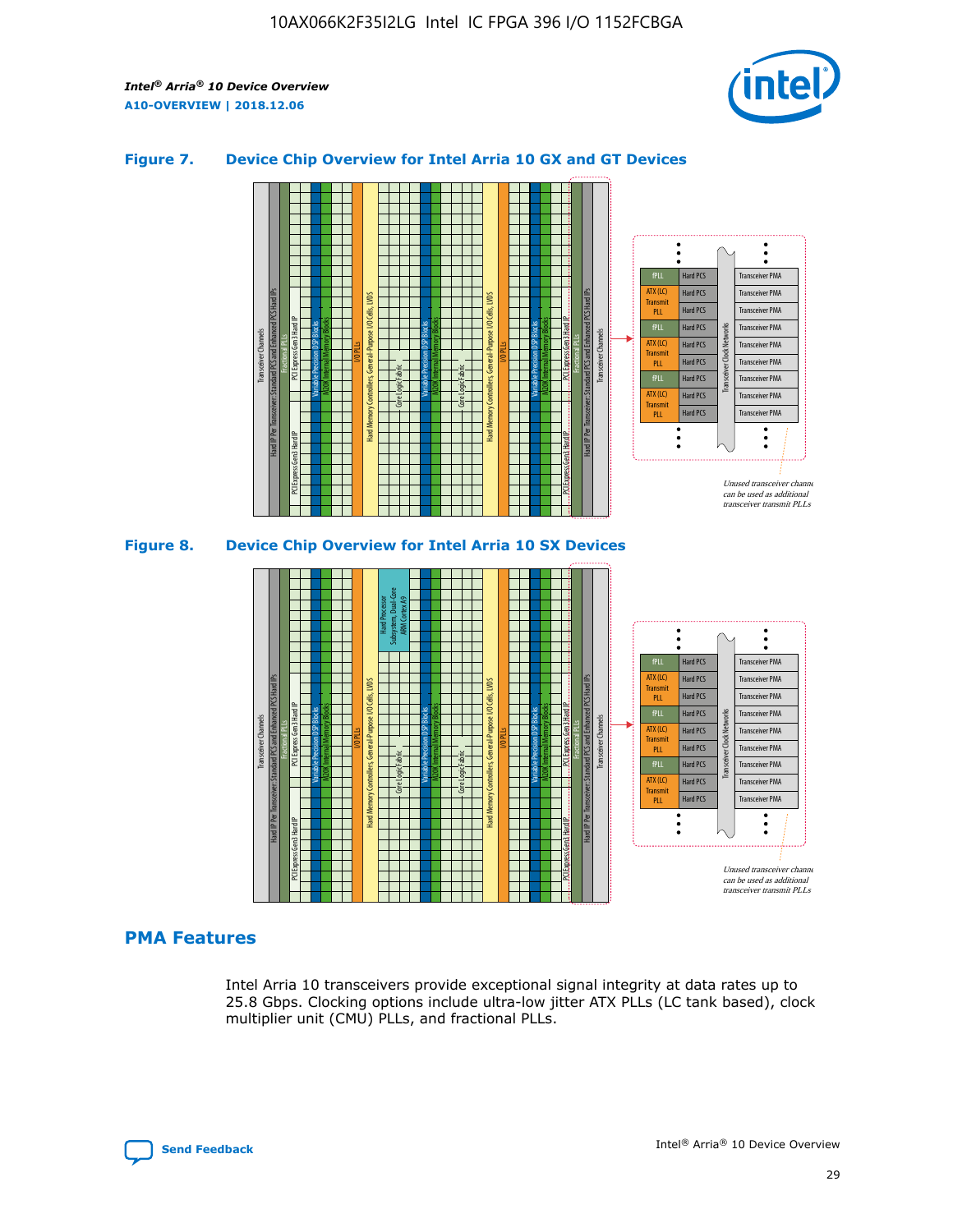

Each transceiver channel contains a channel PLL that can be used as the CMU PLL or clock data recovery (CDR) PLL. In CDR mode, the channel PLL recovers the receiver clock and data in the transceiver channel. Up to 80 independent data rates can be configured on a single Intel Arria 10 device.

# **Table 23. PMA Features of the Transceivers in Intel Arria 10 Devices**

| <b>Feature</b>                                             | <b>Capability</b>                                                                                                                                                                                                             |
|------------------------------------------------------------|-------------------------------------------------------------------------------------------------------------------------------------------------------------------------------------------------------------------------------|
| Chip-to-Chip Data Rates                                    | 1 Gbps to 17.4 Gbps (Intel Arria 10 GX devices)<br>1 Gbps to 25.8 Gbps (Intel Arria 10 GT devices)                                                                                                                            |
| Backplane Support                                          | Drive backplanes at data rates up to 12.5 Gbps                                                                                                                                                                                |
| <b>Optical Module Support</b>                              | SFP+/SFP, XFP, CXP, QSFP/QSFP28, CFP/CFP2/CFP4                                                                                                                                                                                |
| Cable Driving Support                                      | SFP+ Direct Attach, PCI Express over cable, eSATA                                                                                                                                                                             |
| Transmit Pre-Emphasis                                      | 4-tap transmit pre-emphasis and de-emphasis to compensate for system channel loss                                                                                                                                             |
| Continuous Time Linear<br>Equalizer (CTLE)                 | Dual mode, high-gain, and high-data rate, linear receive equalization to compensate for<br>system channel loss                                                                                                                |
| Decision Feedback Equalizer<br>(DFE)                       | 7-fixed and 4-floating tap DFE to equalize backplane channel loss in the presence of<br>crosstalk and noisy environments                                                                                                      |
| Variable Gain Amplifier                                    | Optimizes the signal amplitude prior to the CDR sampling and operates in fixed and<br>adaptive modes                                                                                                                          |
| Altera Digital Adaptive<br>Parametric Tuning (ADAPT)       | Fully digital adaptation engine to automatically adjust all link equalization parameters-<br>including CTLE, DFE, and variable gain amplifier blocks—that provide optimal link margin<br>without intervention from user logic |
| Precision Signal Integrity<br>Calibration Engine (PreSICE) | Hardened calibration controller to quickly calibrate all transceiver control parameters on<br>power-up, which provides the optimal signal integrity and jitter performance                                                    |
| Advanced Transmit (ATX)<br>PLL                             | Low jitter ATX (LC tank based) PLLs with continuous tuning range to cover a wide range of<br>standard and proprietary protocols                                                                                               |
| <b>Fractional PLLs</b>                                     | On-chip fractional frequency synthesizers to replace on-board crystal oscillators and reduce<br>system cost                                                                                                                   |
| Digitally Assisted Analog<br><b>CDR</b>                    | Superior jitter tolerance with fast lock time                                                                                                                                                                                 |
| Dynamic Partial<br>Reconfiguration                         | Allows independent control of the Avalon memory-mapped interface of each transceiver<br>channel for the highest transceiver flexibility                                                                                       |
| Multiple PCS-PMA and PCS-<br>PLD interface widths          | 8-, 10-, 16-, 20-, 32-, 40-, or 64-bit interface widths for flexibility of deserialization width,<br>encoding, and reduced latency                                                                                            |

# **PCS Features**

This table summarizes the Intel Arria 10 transceiver PCS features. You can use the transceiver PCS to support a wide range of protocols ranging from 1 Gbps to 25.8 Gbps.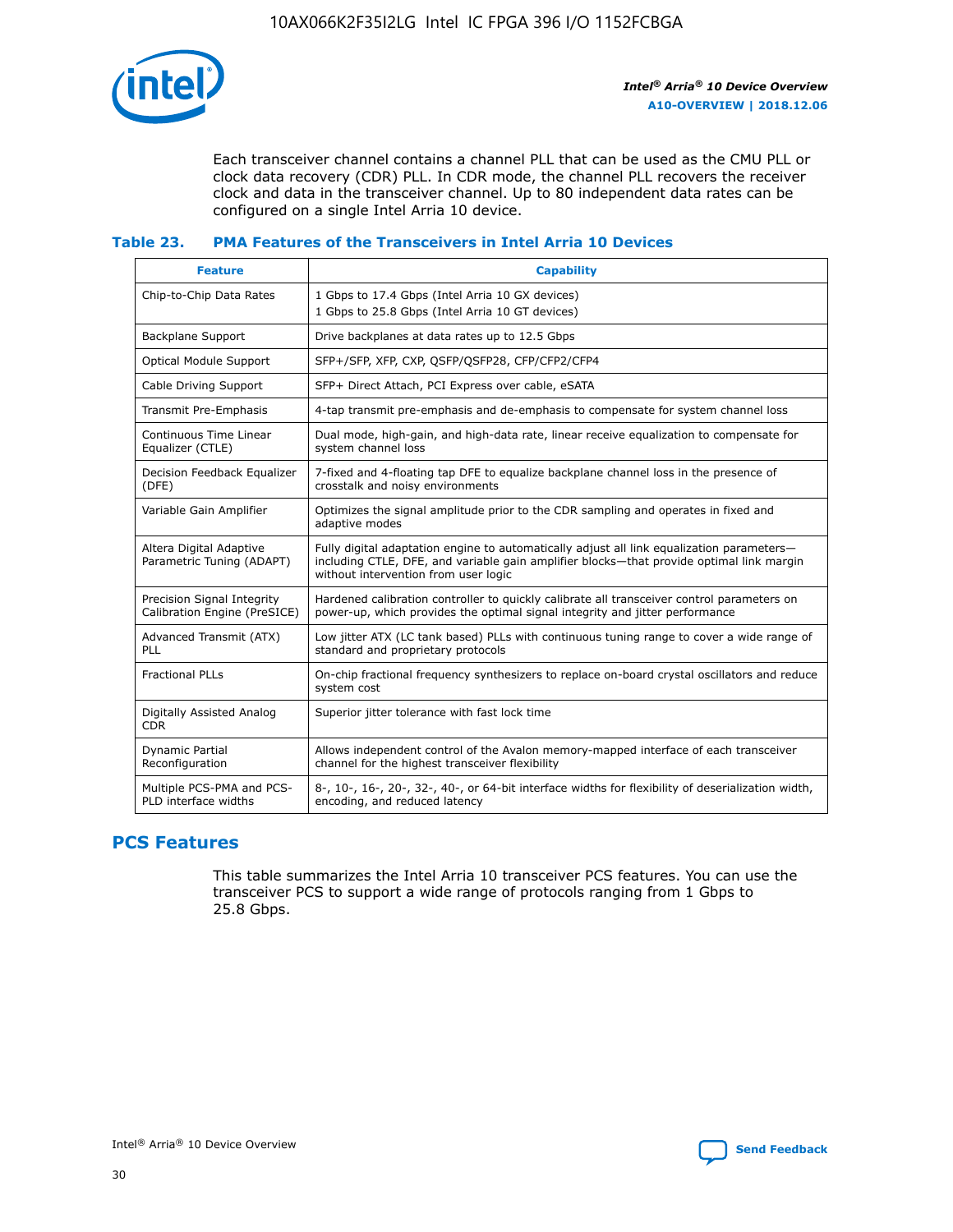

| <b>PCS</b>          | <b>Description</b>                                                                                                                                                                                                                                                                                                                                                                                             |
|---------------------|----------------------------------------------------------------------------------------------------------------------------------------------------------------------------------------------------------------------------------------------------------------------------------------------------------------------------------------------------------------------------------------------------------------|
| Standard PCS        | Operates at a data rate up to 12 Gbps<br>Supports protocols such as PCI-Express, CPRI 4.2+, GigE, IEEE 1588 in Hard PCS<br>Implements other protocols using Basic/Custom (Standard PCS) transceiver<br>configuration rules.                                                                                                                                                                                    |
| <b>Enhanced PCS</b> | Performs functions common to most serial data industry standards, such as word<br>alignment, encoding/decoding, and framing, before data is sent or received off-chip<br>through the PMA<br>• Handles data transfer to and from the FPGA fabric<br>Handles data transfer internally to and from the PMA<br>Provides frequency compensation<br>Performs channel bonding for multi-channel low skew applications |
| PCIe Gen3 PCS       | Supports the seamless switching of Data and Clock between the Gen1, Gen2, and Gen3<br>data rates<br>Provides support for PIPE 3.0 features<br>Supports the PIPE interface with the Hard IP enabled, as well as with the Hard IP<br>bypassed                                                                                                                                                                    |

#### **Related Information**

- PCIe Gen1, Gen2, and Gen3 Hard IP on page 26
- Interlaken Support on page 26
- 10 Gbps Ethernet Support on page 26

# **PCS Protocol Support**

This table lists some of the protocols supported by the Intel Arria 10 transceiver PCS. For more information about the blocks in the transmitter and receiver data paths, refer to the related information.

| <b>Protocol</b>                                 | <b>Data Rate</b><br>(Gbps) | <b>Transceiver IP</b>       | <b>PCS Support</b>                      |
|-------------------------------------------------|----------------------------|-----------------------------|-----------------------------------------|
| PCIe Gen3 x1, x2, x4, x8                        | 8.0                        | Native PHY (PIPE)           | Standard PCS and PCIe<br>Gen3 PCS       |
| PCIe Gen2 x1, x2, x4, x8                        | 5.0                        | Native PHY (PIPE)           | <b>Standard PCS</b>                     |
| PCIe Gen1 x1, x2, x4, x8                        | 2.5                        | Native PHY (PIPE)           | Standard PCS                            |
| 1000BASE-X Gigabit Ethernet                     | 1.25                       | Native PHY                  | <b>Standard PCS</b>                     |
| 1000BASE-X Gigabit Ethernet with<br>IEEE 1588v2 | 1.25                       | Native PHY                  | Standard PCS                            |
| 10GBASE-R                                       | 10.3125                    | Native PHY                  | <b>Enhanced PCS</b>                     |
| 10GBASE-R with IEEE 1588v2                      | 10.3125                    | Native PHY                  | <b>Enhanced PCS</b>                     |
| 10GBASE-R with KR FEC                           | 10.3125                    | Native PHY                  | <b>Enhanced PCS</b>                     |
| 10GBASE-KR and 1000BASE-X                       | 10.3125                    | 1G/10GbE and 10GBASE-KR PHY | Standard PCS and<br><b>Enhanced PCS</b> |
| Interlaken (CEI-6G/11G)                         | 3.125 to 17.4              | Native PHY                  | <b>Enhanced PCS</b>                     |
| SFI-S/SFI-5.2                                   | 11.2                       | Native PHY                  | <b>Enhanced PCS</b>                     |
| $10G$ SDI                                       | 10.692                     | Native PHY                  | <b>Enhanced PCS</b>                     |
|                                                 |                            |                             | continued                               |



**[Send Feedback](mailto:FPGAtechdocfeedback@intel.com?subject=Feedback%20on%20Intel%20Arria%2010%20Device%20Overview%20(A10-OVERVIEW%202018.12.06)&body=We%20appreciate%20your%20feedback.%20In%20your%20comments,%20also%20specify%20the%20page%20number%20or%20paragraph.%20Thank%20you.) Intel®** Arria<sup>®</sup> 10 Device Overview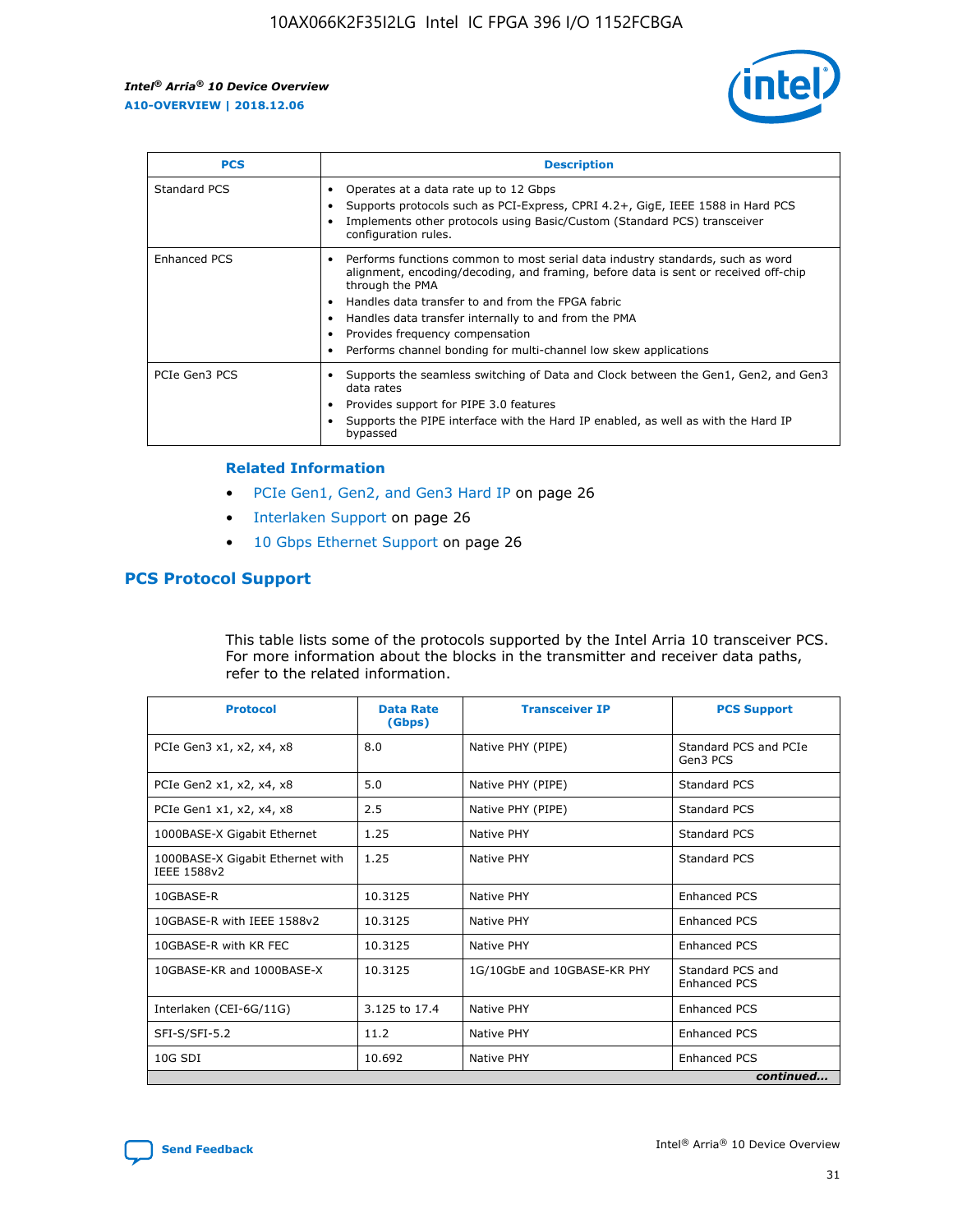

| <b>Protocol</b>      | <b>Data Rate</b><br>(Gbps) | <b>Transceiver IP</b> | <b>PCS Support</b>  |
|----------------------|----------------------------|-----------------------|---------------------|
| CPRI 6.0 (64B/66B)   | 0.6144 to<br>10.1376       | Native PHY            | <b>Enhanced PCS</b> |
| CPRI 4.2 (8B/10B)    | 0.6144 to<br>9.8304        | Native PHY            | Standard PCS        |
| OBSAI RP3 v4.2       | 0.6144 to 6.144            | Native PHY            | Standard PCS        |
| SD-SDI/HD-SDI/3G-SDI | $0.143(12)$ to<br>2.97     | Native PHY            | Standard PCS        |

### **Related Information**

### [Intel Arria 10 Transceiver PHY User Guide](https://www.intel.com/content/www/us/en/programmable/documentation/nik1398707230472.html#nik1398707091164)

Provides more information about the supported transceiver protocols and PHY IP, the PMA architecture, and the standard, enhanced, and PCIe Gen3 PCS architecture.

# **SoC with Hard Processor System**

Each SoC device combines an FPGA fabric and a hard processor system (HPS) in a single device. This combination delivers the flexibility of programmable logic with the power and cost savings of hard IP in these ways:

- Reduces board space, system power, and bill of materials cost by eliminating a discrete embedded processor
- Allows you to differentiate the end product in both hardware and software, and to support virtually any interface standard
- Extends the product life and revenue through in-field hardware and software updates

 $(12)$  The 0.143 Gbps data rate is supported using oversampling of user logic that you must implement in the FPGA fabric.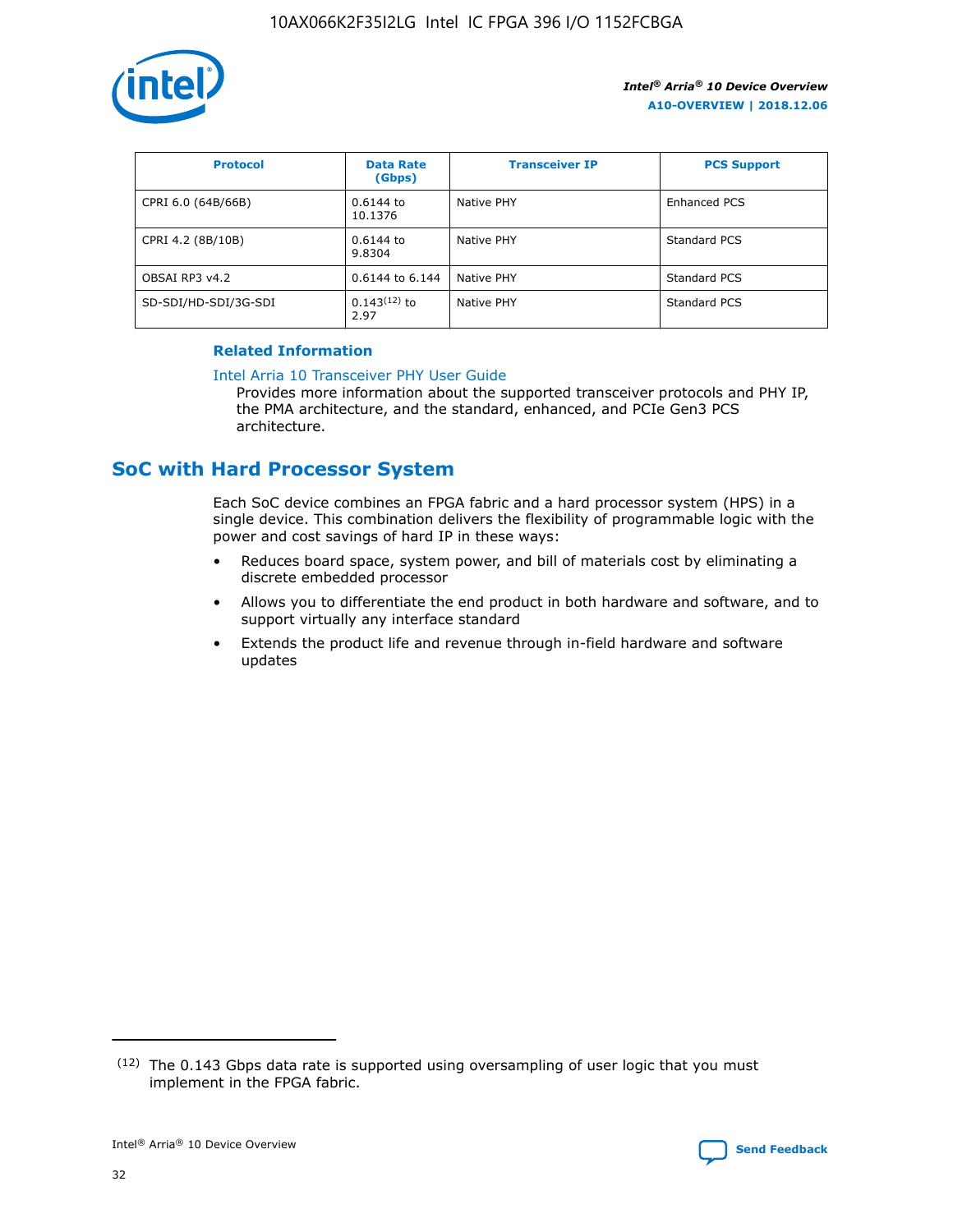

### **Figure 9. HPS Block Diagram**

This figure shows a block diagram of the HPS with the dual ARM Cortex-A9 MPCore processor.



# **Key Advantages of 20-nm HPS**

The 20-nm HPS strikes a balance between enabling maximum software compatibility with 28-nm SoCs while still improving upon the 28-nm HPS architecture. These improvements address the requirements of the next generation target markets such as wireless and wireline communications, compute and storage equipment, broadcast and military in terms of performance, memory bandwidth, connectivity via backplane and security.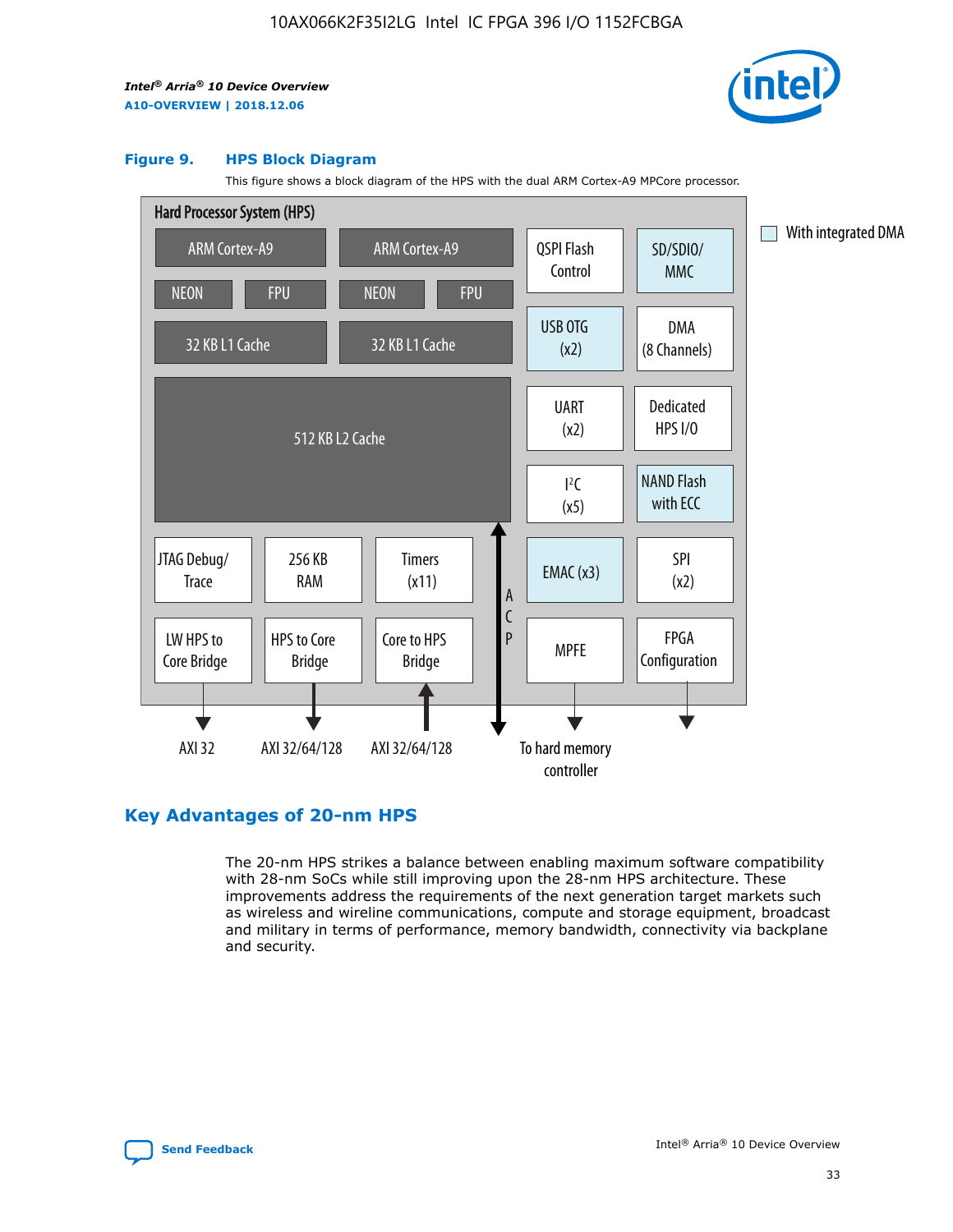

### **Table 24. Improvements in 20 nm HPS**

This table lists the key improvements of the 20 nm HPS compared to the 28 nm HPS.

| Advantages/<br><b>Improvements</b>                          | <b>Description</b>                                                                                                                                                                                                                                                                                                                                                                                                                                                                                                                                                                                                                                                                                                                                                                                                                                                                                                      |
|-------------------------------------------------------------|-------------------------------------------------------------------------------------------------------------------------------------------------------------------------------------------------------------------------------------------------------------------------------------------------------------------------------------------------------------------------------------------------------------------------------------------------------------------------------------------------------------------------------------------------------------------------------------------------------------------------------------------------------------------------------------------------------------------------------------------------------------------------------------------------------------------------------------------------------------------------------------------------------------------------|
| Increased performance and<br>overdrive capability           | While the nominal processor frequency is 1.2 GHz, the 20 nm HPS offers an "overdrive"<br>feature which enables a higher processor operating frequency. This requires a higher supply<br>voltage value that is unique to the HPS and may require a separate regulator.                                                                                                                                                                                                                                                                                                                                                                                                                                                                                                                                                                                                                                                   |
| Increased processor memory<br>bandwidth and DDR4<br>support | Up to 64-bit DDR4 memory at 2,400 Mbps support is available for the processor. The hard<br>memory controller for the HPS comprises a multi-port front end that manages connections<br>to a single port memory controller. The multi-port front end allows logic core and the HPS<br>to share ports and thereby the available bandwidth of the memory controller.                                                                                                                                                                                                                                                                                                                                                                                                                                                                                                                                                        |
| Flexible I/O sharing                                        | An advanced I/O pin muxing scheme allows improved sharing of I/O between the HPS and<br>the core logic. The following types of I/O are available for SoC:<br>17 dedicated I/Os-physically located inside the HPS block and are not accessible to<br>logic within the core. The 17 dedicated I/Os are used for HPS clock, resets, and<br>interfacing with boot devices, QSPI, and SD/MMC.<br>48 direct shared I/O-located closest to the HPS block and are ideal for high speed HPS<br>peripherals such as EMAC, USB, and others. There is one bank of 48 I/Os that supports<br>direct sharing where the 48 I/Os can be shared 12 I/Os at a time.<br>Standard (shared) I/O-all standard I/Os can be shared by the HPS peripherals and any<br>logic within the core. For designs where more than 48 I/Os are reguired to fully use all<br>the peripherals in the HPS, these I/Os can be connected through the core logic. |
| <b>EMAC</b> core                                            | Three EMAC cores are available in the HPS. The EMAC cores enable an application to<br>support two redundant Ethernet connections; for example, backplane, or two EMAC cores<br>for managing IEEE 1588 time stamp information while allowing a third EMAC core for debug<br>and configuration. All three EMACs can potentially share the same time stamps, simplifying<br>the 1588 time stamping implementation. A new serial time stamp interface allows core<br>logic to access and read the time stamp values. The integrated EMAC controllers can be<br>connected to external Ethernet PHY through the provided MDIO or I <sup>2</sup> C interface.                                                                                                                                                                                                                                                                  |
| On-chip memory                                              | The on-chip memory is updated to 256 KB support and can support larger data sets and<br>real time algorithms.                                                                                                                                                                                                                                                                                                                                                                                                                                                                                                                                                                                                                                                                                                                                                                                                           |
| <b>ECC</b> enhancements                                     | Improvements in L2 Cache ECC management allow identification of errors down to the<br>address level. ECC enhancements also enable improved error injection and status reporting<br>via the introduction of new memory mapped access to syndrome and data signals.                                                                                                                                                                                                                                                                                                                                                                                                                                                                                                                                                                                                                                                       |
| HPS to FPGA Interconnect<br>Backbone                        | Although the HPS and the Logic Core can operate independently, they are tightly coupled<br>via a high-bandwidth system interconnect built from high-performance ARM AMBA AXI bus<br>bridges. IP bus masters in the FPGA fabric have access to HPS bus slaves via the FPGA-to-<br>HPS interconnect. Similarly, HPS bus masters have access to bus slaves in the core fabric<br>via the HPS-to-FPGA bridge. Both bridges are AMBA AXI-3 compliant and support<br>simultaneous read and write transactions. Up to three masters within the core fabric can<br>share the HPS SDRAM controller with the processor. Additionally, the processor can be used<br>to configure the core fabric under program control via a dedicated 32-bit configuration port.                                                                                                                                                                  |
| FPGA configuration and HPS<br>booting                       | The FPGA fabric and HPS in the SoCs are powered independently. You can reduce the clock<br>frequencies or gate the clocks to reduce dynamic power.<br>You can configure the FPGA fabric and boot the HPS independently, in any order, providing<br>you with more design flexibility.                                                                                                                                                                                                                                                                                                                                                                                                                                                                                                                                                                                                                                    |
| Security                                                    | New security features have been introduced for anti-tamper management, secure boot,<br>encryption (AES), and authentication (SHA).                                                                                                                                                                                                                                                                                                                                                                                                                                                                                                                                                                                                                                                                                                                                                                                      |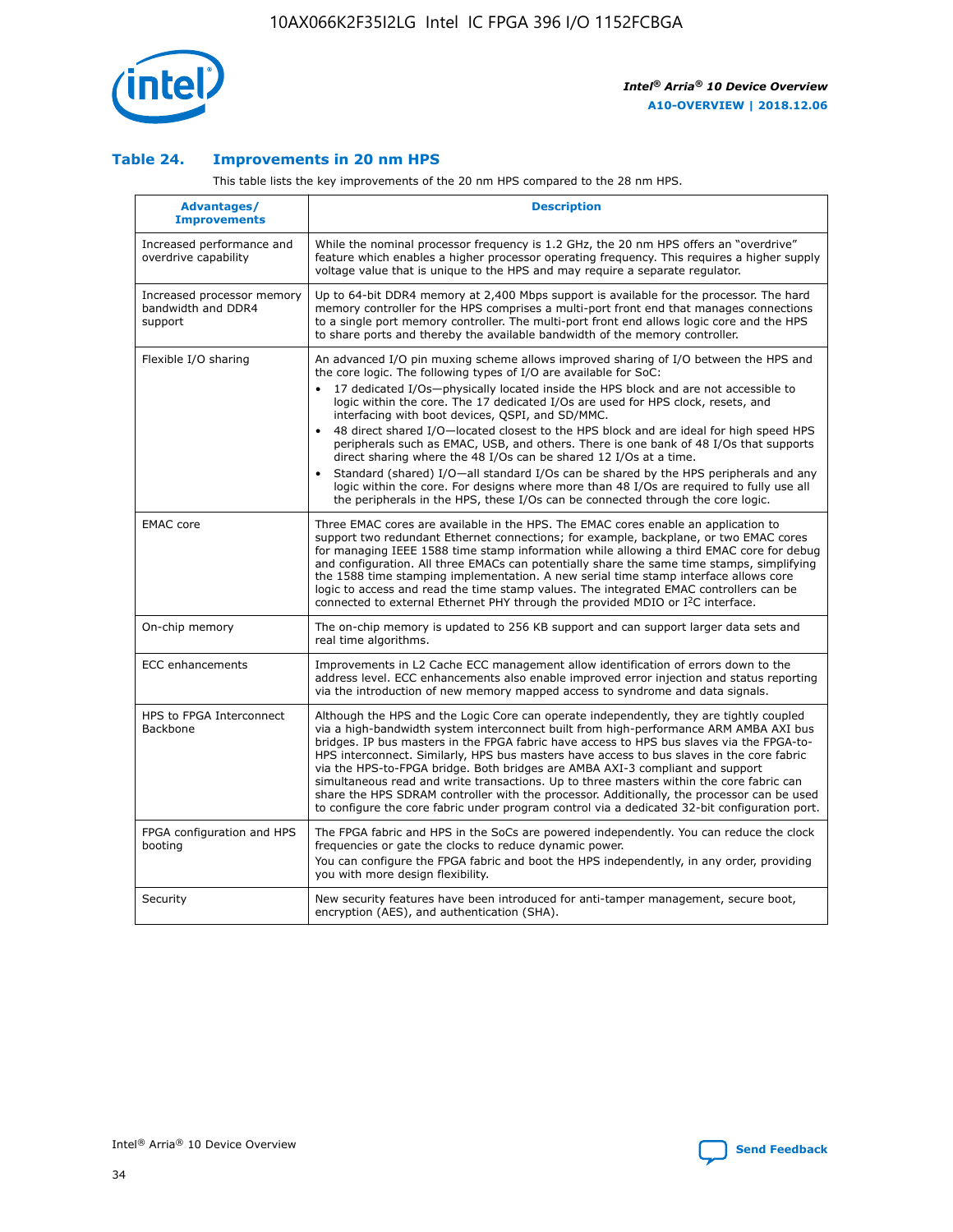

# **Features of the HPS**

The HPS has the following features:

- 1.2-GHz, dual-core ARM Cortex-A9 MPCore processor with up to 1.5-GHz via overdrive
	- ARMv7-A architecture that runs 32-bit ARM instructions, 16-bit and 32-bit Thumb instructions, and 8-bit Java byte codes in Jazelle style
	- Superscalar, variable length, out-of-order pipeline with dynamic branch prediction
	- Instruction Efficiency 2.5 MIPS/MHz, which provides total performance of 7500 MIPS at 1.5 GHz
- Each processor core includes:
	- 32 KB of L1 instruction cache, 32 KB of L1 data cache
	- Single- and double-precision floating-point unit and NEON media engine
	- CoreSight debug and trace technology
	- Snoop Control Unit (SCU) and Acceleration Coherency Port (ACP)
- 512 KB of shared L2 cache
- 256 KB of scratch RAM
- Hard memory controller with support for DDR3, DDR4 and optional error correction code (ECC) support
- Multiport Front End (MPFE) Scheduler interface to the hard memory controller
- 8-channel direct memory access (DMA) controller
- QSPI flash controller with SIO, DIO, QIO SPI Flash support
- NAND flash controller (ONFI 1.0 or later) with DMA and ECC support, updated to support 8 and 16-bit Flash devices and new command DMA to offload CPU for fast power down recovery
- Updated SD/SDIO/MMC controller to eMMC 4.5 with DMA with CE-ATA digital command support
- 3 10/100/1000 Ethernet media access control (MAC) with DMA
- 2 USB On-the-Go (OTG) controllers with DMA
- $\bullet$  5 I<sup>2</sup>C controllers (3 can be used by EMAC for MIO to external PHY)
- 2 UART 16550 Compatible controllers
- 4 serial peripheral interfaces (SPI) (2 Master, 2 Slaves)
- 62 programmable general-purpose I/Os, which includes 48 direct share I/Os that allows the HPS peripherals to connect directly to the FPGA I/Os
- 7 general-purpose timers
- 4 watchdog timers
- Anti-tamper, Secure Boot, Encryption (AES) and Authentication (SHA)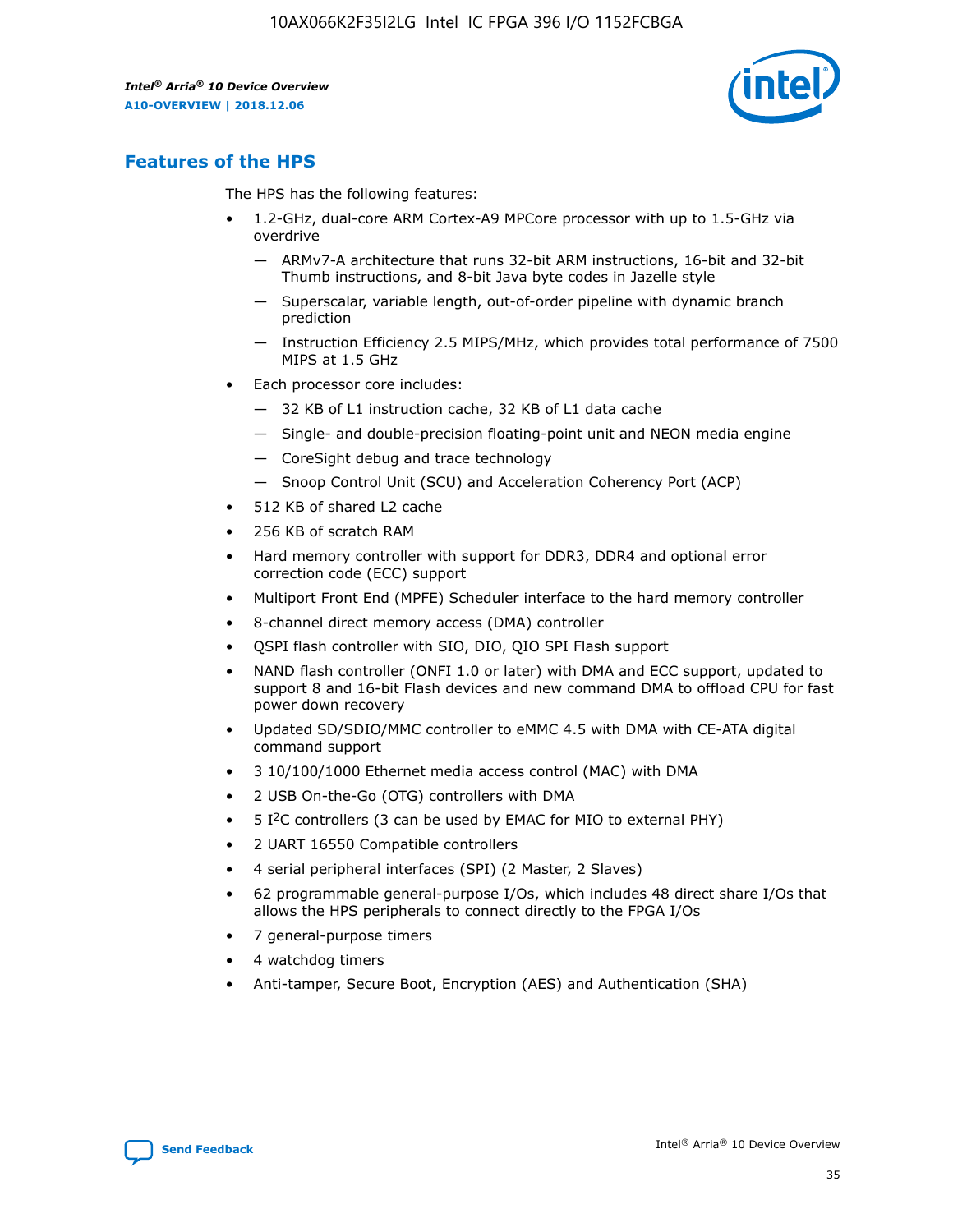

# **System Peripherals and Debug Access Port**

Each Ethernet MAC, USB OTG, NAND flash controller, and SD/MMC controller module has an integrated DMA controller. For modules without an integrated DMA controller, an additional DMA controller module provides up to eight channels of high-bandwidth data transfers. Peripherals that communicate off-chip are multiplexed with other peripherals at the HPS pin level. This allows you to choose which peripherals interface with other devices on your PCB.

The debug access port provides interfaces to industry standard JTAG debug probes and supports ARM CoreSight debug and core traces to facilitate software development.

### **HPS–FPGA AXI Bridges**

The HPS–FPGA bridges, which support the Advanced Microcontroller Bus Architecture (AMBA) Advanced eXtensible Interface (AXI™) specifications, consist of the following bridges:

- FPGA-to-HPS AMBA AXI bridge—a high-performance bus supporting 32, 64, and 128 bit data widths that allows the FPGA fabric to issue transactions to slaves in the HPS.
- HPS-to-FPGA Avalon/AMBA AXI bridge—a high-performance bus supporting 32, 64, and 128 bit data widths that allows the HPS to issue transactions to slaves in the FPGA fabric.
- Lightweight HPS-to-FPGA AXI bridge—a lower latency 32 bit width bus that allows the HPS to issue transactions to soft peripherals in the FPGA fabric. This bridge is primarily used for control and status register (CSR) accesses to peripherals in the FPGA fabric.

The HPS–FPGA AXI bridges allow masters in the FPGA fabric to communicate with slaves in the HPS logic, and vice versa. For example, the HPS-to-FPGA AXI bridge allows you to share memories instantiated in the FPGA fabric with one or both microprocessors in the HPS, while the FPGA-to-HPS AXI bridge allows logic in the FPGA fabric to access the memory and peripherals in the HPS.

Each HPS–FPGA bridge also provides asynchronous clock crossing for data transferred between the FPGA fabric and the HPS.

### **HPS SDRAM Controller Subsystem**

The HPS SDRAM controller subsystem contains a multiport SDRAM controller and DDR PHY that are shared between the FPGA fabric (through the FPGA-to-HPS SDRAM interface), the level 2 (L2) cache, and the level 3 (L3) system interconnect. The FPGA-to-HPS SDRAM interface supports AMBA AXI and Avalon® Memory-Mapped (Avalon-MM) interface standards, and provides up to six individual ports for access by masters implemented in the FPGA fabric.

The HPS SDRAM controller supports up to 3 masters (command ports), 3x 64-bit read data ports and 3x 64-bit write data ports.

To maximize memory performance, the SDRAM controller subsystem supports command and data reordering, deficit round-robin arbitration with aging, and high-priority bypass features.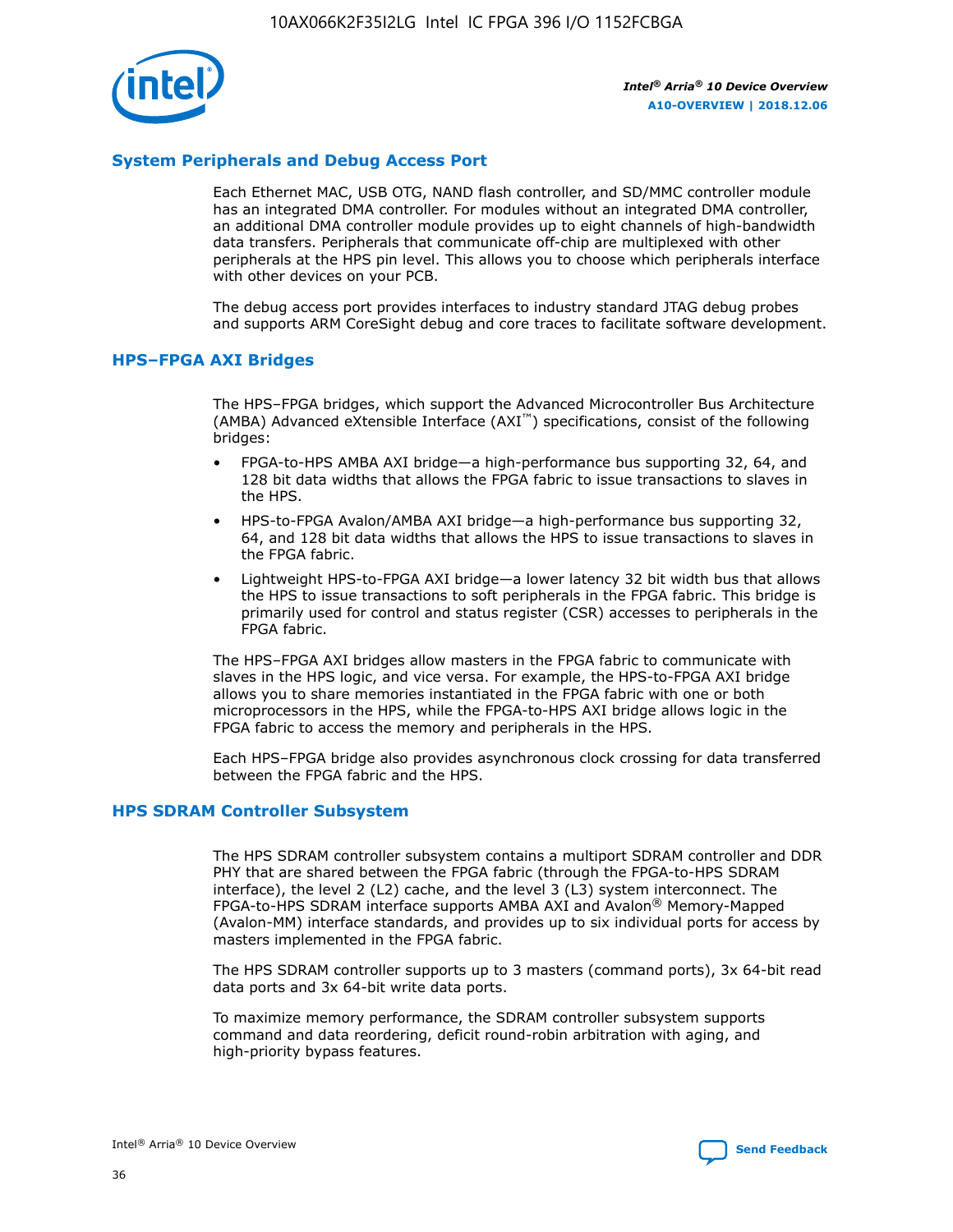

# **FPGA Configuration and HPS Booting**

The FPGA fabric and HPS in the SoC FPGA must be powered at the same time. You can reduce the clock frequencies or gate the clocks to reduce dynamic power.

Once powered, the FPGA fabric and HPS can be configured independently thus providing you with more design flexibility:

- You can boot the HPS independently. After the HPS is running, the HPS can fully or partially reconfigure the FPGA fabric at any time under software control. The HPS can also configure other FPGAs on the board through the FPGA configuration controller.
- Configure the FPGA fabric first, and then boot the HPS from memory accessible to the FPGA fabric.

### **Hardware and Software Development**

For hardware development, you can configure the HPS and connect your soft logic in the FPGA fabric to the HPS interfaces using the Platform Designer system integration tool in the Intel Quartus Prime software.

For software development, the ARM-based SoC FPGA devices inherit the rich software development ecosystem available for the ARM Cortex-A9 MPCore processor. The software development process for Intel SoC FPGAs follows the same steps as those for other SoC devices from other manufacturers. Support for Linux\*, VxWorks\*, and other operating systems are available for the SoC FPGAs. For more information on the operating systems support availability, contact the Intel FPGA sales team.

You can begin device-specific firmware and software development on the Intel SoC FPGA Virtual Target. The Virtual Target is a fast PC-based functional simulation of a target development system—a model of a complete development board. The Virtual Target enables the development of device-specific production software that can run unmodified on actual hardware.

# **Dynamic and Partial Reconfiguration**

The Intel Arria 10 devices support dynamic and partial reconfiguration. You can use dynamic and partial reconfiguration simultaneously to enable seamless reconfiguration of both the device core and transceivers.

# **Dynamic Reconfiguration**

You can reconfigure the PMA and PCS blocks while the device continues to operate. This feature allows you to change the data rates, protocol, and analog settings of a channel in a transceiver bank without affecting on-going data transfer in other transceiver banks. This feature is ideal for applications that require dynamic multiprotocol or multirate support.

# **Partial Reconfiguration**

Using partial reconfiguration, you can reconfigure some parts of the device while keeping the device in operation.

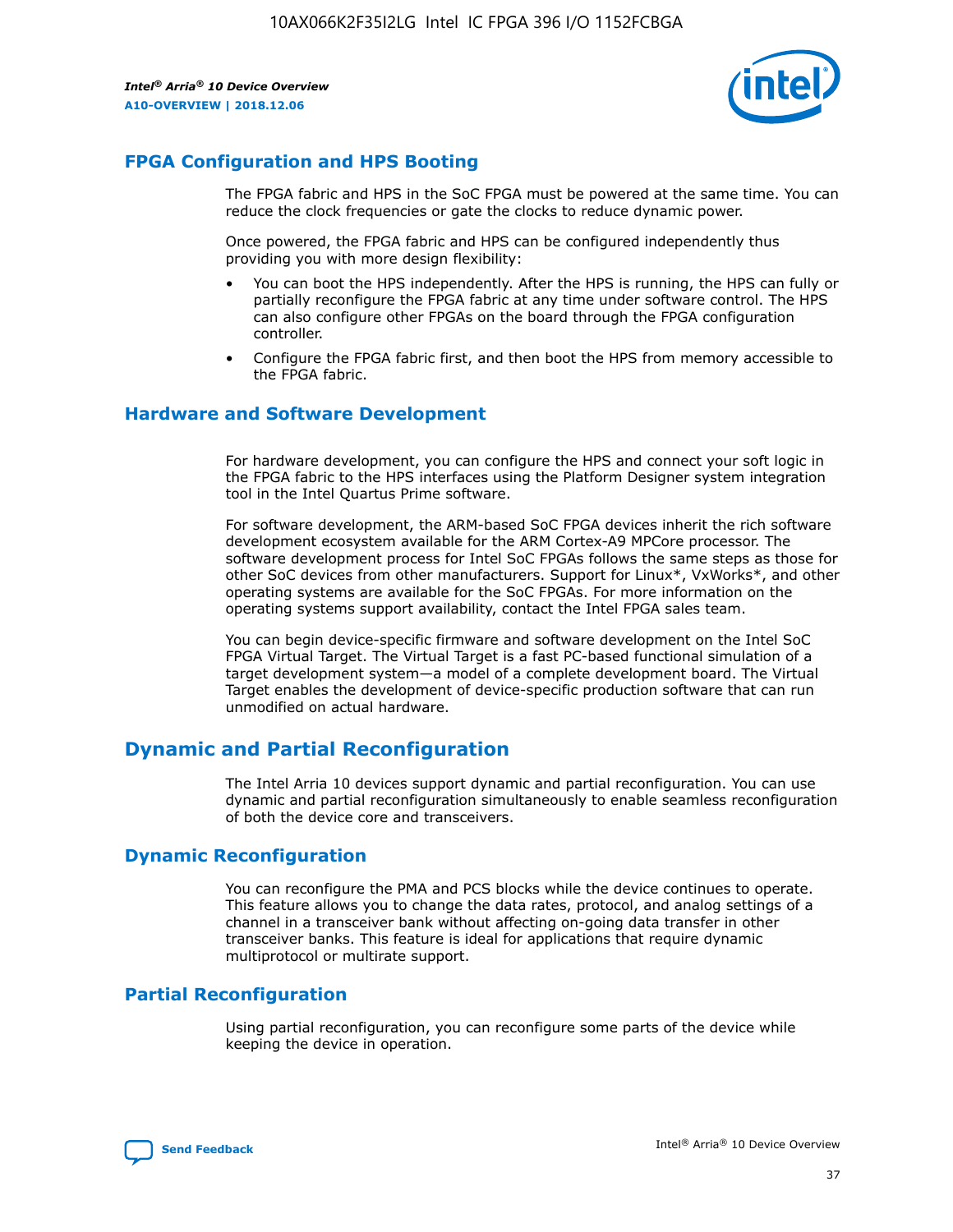

Instead of placing all device functions in the FPGA fabric, you can store some functions that do not run simultaneously in external memory and load them only when required. This capability increases the effective logic density of the device, and lowers cost and power consumption.

In the Intel solution, you do not have to worry about intricate device architecture to perform a partial reconfiguration. The partial reconfiguration capability is built into the Intel Quartus Prime design software, making such time-intensive task simple.

Intel Arria 10 devices support partial reconfiguration in the following configuration options:

- Using an internal host:
	- All supported configuration modes where the FPGA has access to external memory devices such as serial and parallel flash memory.
	- Configuration via Protocol [CvP (PCIe)]
- Using an external host—passive serial (PS), fast passive parallel (FPP) x8, FPP x16, and FPP x32 I/O interface.

# **Enhanced Configuration and Configuration via Protocol**

# **Table 25. Configuration Schemes and Features of Intel Arria 10 Devices**

Intel Arria 10 devices support 1.8 V programming voltage and several configuration schemes.

| <b>Scheme</b>                                                          | <b>Data</b><br><b>Width</b> | <b>Max Clock</b><br>Rate<br>(MHz) | <b>Max Data</b><br>Rate<br>(Mbps)<br>(13) | <b>Decompression</b> | <b>Design</b><br>Security <sup>(1</sup><br>4) | <b>Partial</b><br><b>Reconfiguration</b><br>(15) | <b>Remote</b><br><b>System</b><br><b>Update</b> |
|------------------------------------------------------------------------|-----------------------------|-----------------------------------|-------------------------------------------|----------------------|-----------------------------------------------|--------------------------------------------------|-------------------------------------------------|
| <b>JTAG</b>                                                            | 1 bit                       | 33                                | 33                                        |                      |                                               | Yes(16)                                          |                                                 |
| Active Serial (AS)<br>through the<br>EPCO-L<br>configuration<br>device | 1 bit,<br>4 bits            | 100                               | 400                                       | Yes                  | Yes                                           | $Y_{PS}(16)$                                     | Yes                                             |
| Passive serial (PS)<br>through CPLD or<br>external<br>microcontroller  | 1 bit                       | 100                               | 100                                       | Yes                  | Yes                                           | Yes(16)                                          | Parallel<br>Flash<br>Loader<br>(PFL) IP<br>core |
|                                                                        |                             |                                   |                                           |                      |                                               |                                                  | continued                                       |

<sup>(13)</sup> Enabling either compression or design security features affects the maximum data rate. Refer to the Intel Arria 10 Device Datasheet for more information.

<sup>(14)</sup> Encryption and compression cannot be used simultaneously.

 $(15)$  Partial reconfiguration is an advanced feature of the device family. If you are interested in using partial reconfiguration, contact Intel for support.

 $(16)$  Partial configuration can be performed only when it is configured as internal host.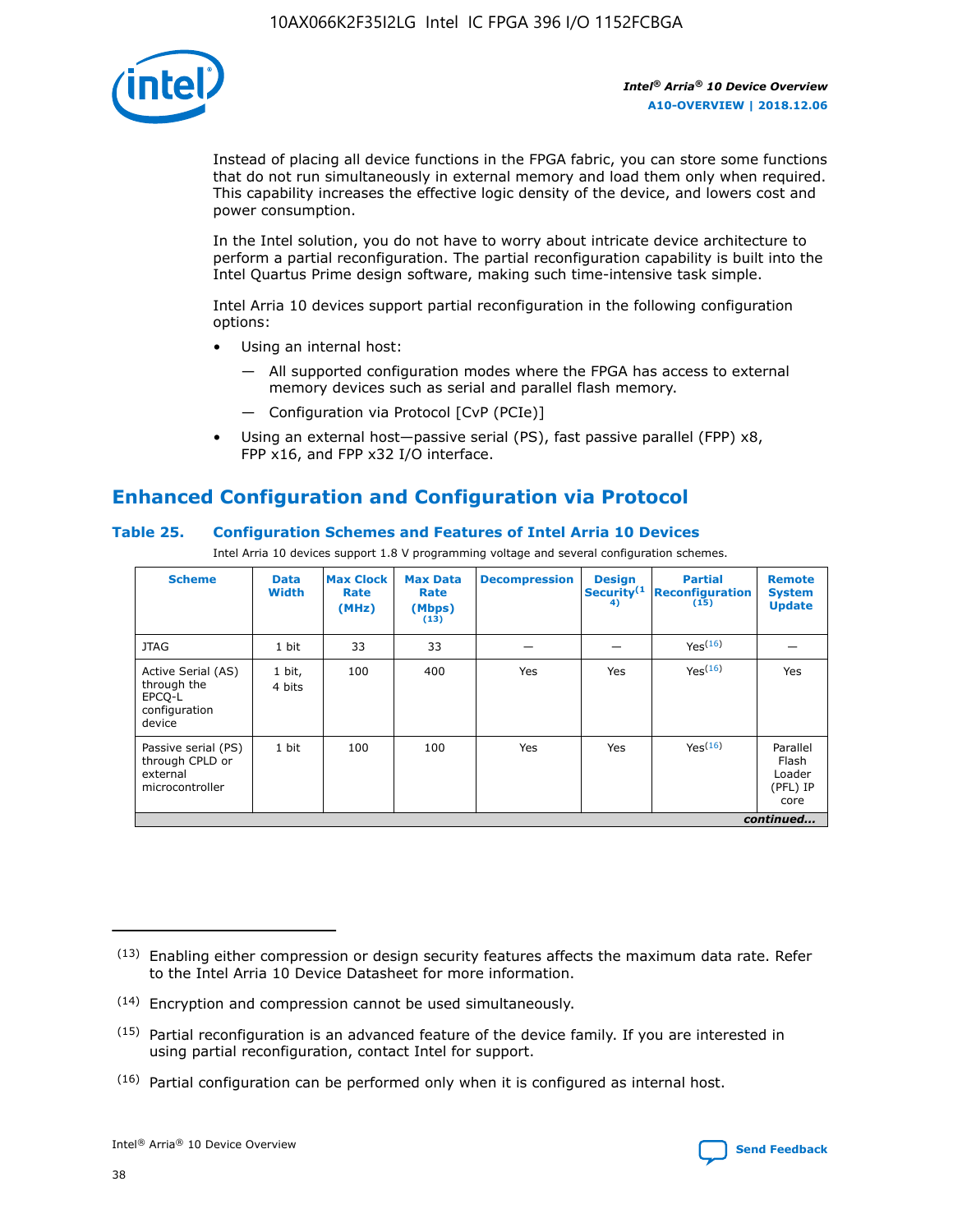

| <b>Scheme</b>                                   | <b>Data</b><br><b>Width</b> | <b>Max Clock</b><br>Rate<br>(MHz) | <b>Max Data</b><br>Rate<br>(Mbps)<br>(13) | <b>Decompression</b> | <b>Design</b><br>Security <sup>(1</sup><br>4) | <b>Partial</b><br><b>Reconfiguration</b><br>(15) | <b>Remote</b><br><b>System</b><br><b>Update</b> |
|-------------------------------------------------|-----------------------------|-----------------------------------|-------------------------------------------|----------------------|-----------------------------------------------|--------------------------------------------------|-------------------------------------------------|
| Fast passive                                    | 8 bits                      | 100                               | 3200                                      | Yes                  | Yes                                           | Yes(17)                                          | PFL IP                                          |
| parallel (FPP)<br>through CPLD or               | 16 bits                     |                                   |                                           | Yes                  | Yes                                           |                                                  | core                                            |
| external<br>microcontroller                     | 32 bits                     |                                   |                                           | Yes                  | Yes                                           |                                                  |                                                 |
| Configuration via                               | 16 bits                     | 100                               | 3200                                      | Yes                  | Yes                                           | Yes <sup>(17)</sup>                              |                                                 |
| <b>HPS</b>                                      | 32 bits                     |                                   |                                           | Yes                  | Yes                                           |                                                  |                                                 |
| Configuration via<br>Protocol [CvP<br>$(PCIe*)$ | x1, x2,<br>x4, x8<br>lanes  |                                   | 8000                                      | Yes                  | Yes                                           | Yes <sup>(16)</sup>                              |                                                 |

You can configure Intel Arria 10 devices through PCIe using Configuration via Protocol (CvP). The Intel Arria 10 CvP implementation conforms to the PCIe 100 ms power-up-to-active time requirement.

### **Related Information**

[Configuration via Protocol \(CvP\) Implementation in Intel FPGAs User Guide](https://www.intel.com/content/www/us/en/programmable/documentation/dsu1441819344145.html#dsu1442269728522) Provides more information about the CvP configuration scheme.

# **SEU Error Detection and Correction**

Intel Arria 10 devices offer robust and easy-to-use single-event upset (SEU) error detection and correction circuitry.

The detection and correction circuitry includes protection for Configuration RAM (CRAM) programming bits and user memories. The CRAM is protected by a continuously running CRC error detection circuit with integrated ECC that automatically corrects one or two errors and detects higher order multi-bit errors. When more than two errors occur, correction is available through reloading of the core programming file, providing a complete design refresh while the FPGA continues to operate.

The physical layout of the Intel Arria 10 CRAM array is optimized to make the majority of multi-bit upsets appear as independent single-bit or double-bit errors which are automatically corrected by the integrated CRAM ECC circuitry. In addition to the CRAM protection, the M20K memory blocks also include integrated ECC circuitry and are layout-optimized for error detection and correction. The MLAB does not have ECC.

(14) Encryption and compression cannot be used simultaneously.

<sup>(17)</sup> Supported at a maximum clock rate of 100 MHz.



 $(13)$  Enabling either compression or design security features affects the maximum data rate. Refer to the Intel Arria 10 Device Datasheet for more information.

 $(15)$  Partial reconfiguration is an advanced feature of the device family. If you are interested in using partial reconfiguration, contact Intel for support.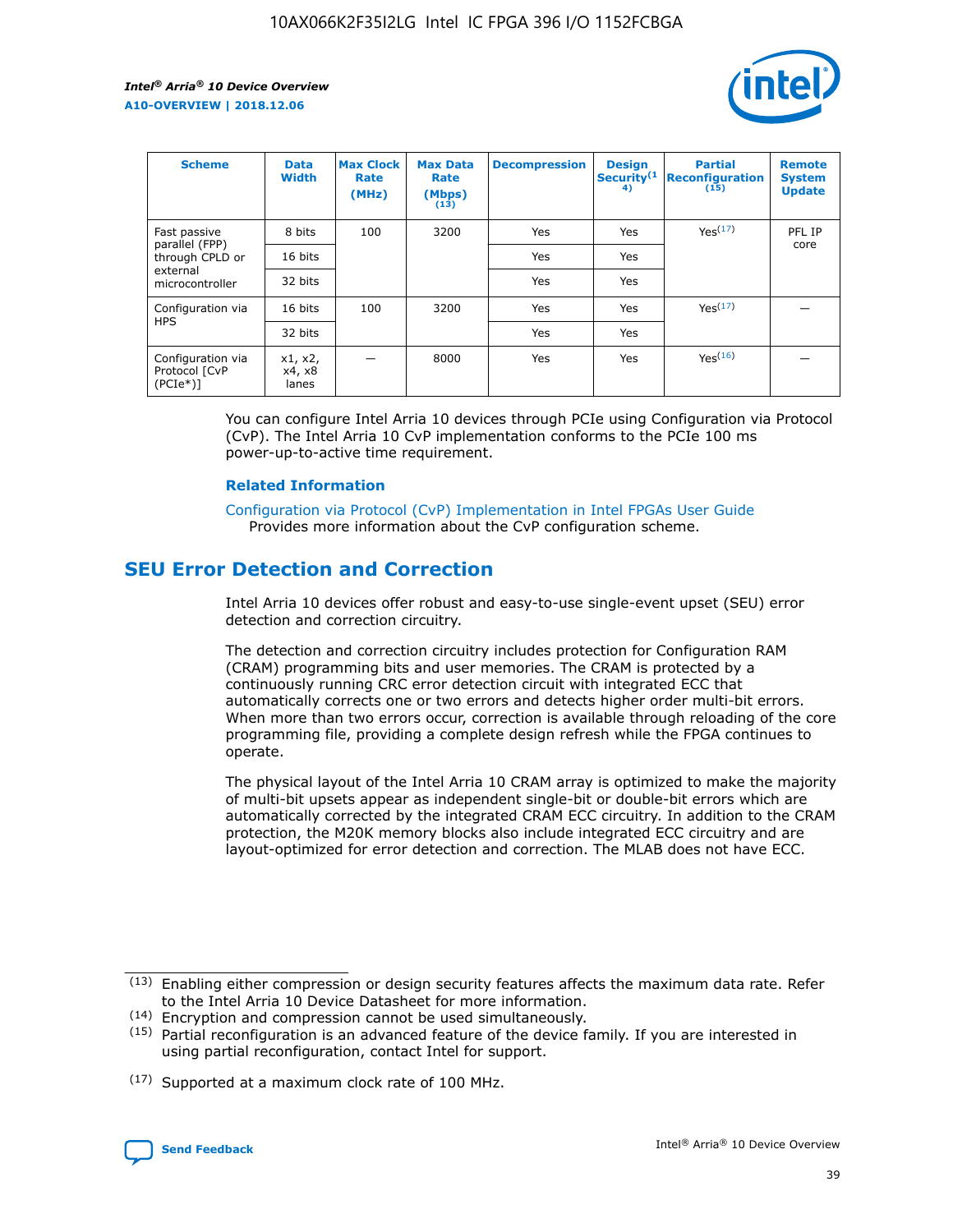

# **Power Management**

Intel Arria 10 devices leverage the advanced 20 nm process technology, a low 0.9 V core power supply, an enhanced core architecture, and several optional power reduction techniques to reduce total power consumption by as much as 40% compared to Arria V devices and as much as 60% compared to Stratix V devices.

The optional power reduction techniques in Intel Arria 10 devices include:

- **SmartVID**—a code is programmed into each device during manufacturing that allows a smart regulator to operate the device at lower core  $V_{CC}$  while maintaining performance
- **Programmable Power Technology**—non-critical timing paths are identified by the Intel Quartus Prime software and the logic in these paths is biased for low power instead of high performance
- **Low Static Power Options**—devices are available with either standard static power or low static power while maintaining performance

Furthermore, Intel Arria 10 devices feature Intel's industry-leading low power transceivers and include a number of hard IP blocks that not only reduce logic resources but also deliver substantial power savings compared to soft implementations. In general, hard IP blocks consume up to 90% less power than the equivalent soft logic implementations.

# **Incremental Compilation**

The Intel Quartus Prime software incremental compilation feature reduces compilation time and helps preserve performance to ease timing closure. The incremental compilation feature enables the partial reconfiguration flow for Intel Arria 10 devices.

Incremental compilation supports top-down, bottom-up, and team-based design flows. This feature facilitates modular, hierarchical, and team-based design flows where different designers compile their respective design sections in parallel. Furthermore, different designers or IP providers can develop and optimize different blocks of the design independently. These blocks can then be imported into the top level project.

# **Document Revision History for Intel Arria 10 Device Overview**

| <b>Document</b><br><b>Version</b> | <b>Changes</b>                                                                                                                                                                                                                                                              |
|-----------------------------------|-----------------------------------------------------------------------------------------------------------------------------------------------------------------------------------------------------------------------------------------------------------------------------|
| 2018.12.06                        | Added links to Intel Arria 10 device errata documents.<br>Removed automotive temperature option from the Intel Arria 10 GX devices.<br>Removed -3 fabric speed grade from the Intel Arria 10 GT devices.<br>Updated power options for the Intel Arria 10 GX and GT devices. |
| 2018.04.09                        | Updated the lowest $V_{CC}$ from 0.83 V to 0.82 V in the topic listing a summary of the device features.                                                                                                                                                                    |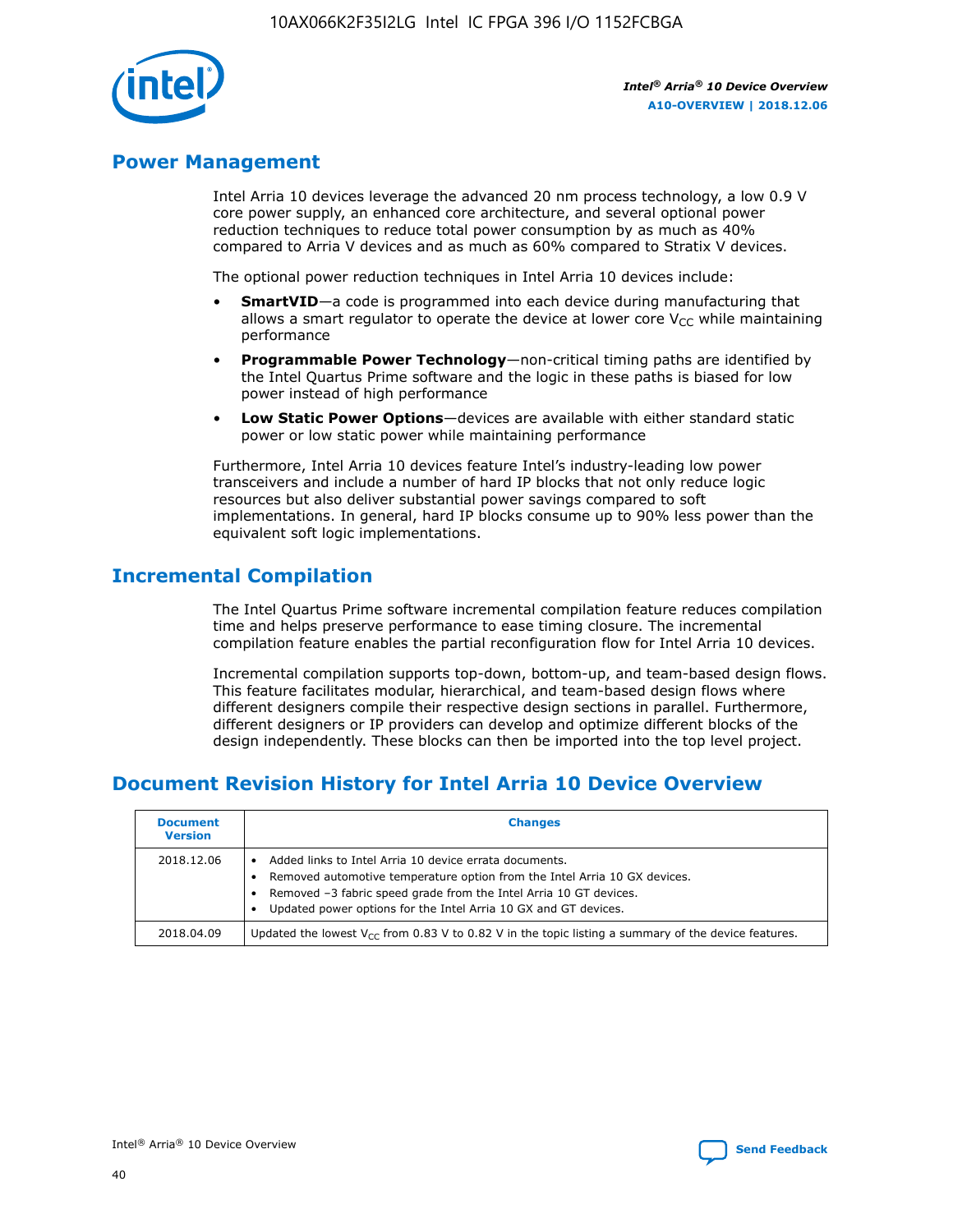*Intel® Arria® 10 Device Overview* **A10-OVERVIEW | 2018.12.06**



| <b>Date</b>    | <b>Version</b> | <b>Changes</b>                                                                                                                                                                                                                                                                                                                                                                                                                                                                                                                                                                                                                                                                                                                                                                                                                                                                                                                                                            |
|----------------|----------------|---------------------------------------------------------------------------------------------------------------------------------------------------------------------------------------------------------------------------------------------------------------------------------------------------------------------------------------------------------------------------------------------------------------------------------------------------------------------------------------------------------------------------------------------------------------------------------------------------------------------------------------------------------------------------------------------------------------------------------------------------------------------------------------------------------------------------------------------------------------------------------------------------------------------------------------------------------------------------|
| January 2018   | 2018.01.17     | Updated the maximum data rate for HPS (Intel Arria 10 SX devices<br>external memory interface DDR3 controller from 2,166 Mbps to 2,133<br>Mbps.<br>Updated maximum frequency supported for half rate QDRII and QDRII<br>+ SRAM to 633 MHz in Memory Standards Supported by the Soft<br>Memory Controller table.<br>Updated transceiver backplane capability to 12.5 Gbps.<br>$\bullet$<br>Removed transceiver speed grade 5 in Sample Ordering Core and<br>Available Options for Intel Arria 10 GX Devices figure.<br>Removed package code 40, low static power, SmartVID, industrial, and<br>military operating temperature support from Sample Ordering Core and<br>Available Options for Intel Arria 10 GT Devices figure.<br>Updated short reach transceiver rate for Intel Arria 10 GT devices to<br>25.8 Gbps.<br>Removed On-Die Instrumentation - EyeQ and Jitter Margin Tool<br>support from PMA Features of the Transceivers in Intel Arria 10 Devices<br>table. |
| September 2017 | 2017.09.20     | Updated the maximum speed of the DDR4 external memory interface from<br>1,333 MHz/2,666 Mbps to 1,200 MHz/2,400 Mbps.                                                                                                                                                                                                                                                                                                                                                                                                                                                                                                                                                                                                                                                                                                                                                                                                                                                     |
| July 2017      | 2017.07.13     | Corrected the automotive temperature range in the figure showing the<br>available options for the Intel Arria 10 GX devices from "-40°C to 100°C"<br>to "-40°C to 125°C".                                                                                                                                                                                                                                                                                                                                                                                                                                                                                                                                                                                                                                                                                                                                                                                                 |
| July 2017      | 2017.07.06     | Added automotive temperature option to Intel Arria 10 GX device family.                                                                                                                                                                                                                                                                                                                                                                                                                                                                                                                                                                                                                                                                                                                                                                                                                                                                                                   |
| May 2017       | 2017.05.08     | Corrected protocol names with "1588" to "IEEE 1588v2".<br>Updated the vertical migration table to remove vertical migration<br>between Intel Arria 10 GX and Intel Arria 10 SX device variants.<br>Removed all "Preliminary" marks.                                                                                                                                                                                                                                                                                                                                                                                                                                                                                                                                                                                                                                                                                                                                       |
| March 2017     | 2017.03.15     | Removed the topic about migration from Intel Arria 10 to Intel Stratix<br>10 devices.<br>Rebranded as Intel.<br>$\bullet$                                                                                                                                                                                                                                                                                                                                                                                                                                                                                                                                                                                                                                                                                                                                                                                                                                                 |
| October 2016   | 2016.10.31     | Removed package F36 from Intel Arria 10 GX devices.<br>Updated Intel Arria 10 GT sample ordering code and maximum GX<br>$\bullet$<br>transceiver count. Intel Arria 10 GT devices are available only in the<br>SF45 package option with a maximum of 72 transceivers.                                                                                                                                                                                                                                                                                                                                                                                                                                                                                                                                                                                                                                                                                                     |
| May 2016       | 2016.05.02     | Updated the FPGA Configuration and HPS Booting topic.<br>Remove V <sub>CC</sub> PowerManager from the Summary of Features, Power<br>Management and Arria 10 Device Variants and packages topics. This<br>feature is no longer supported in Arria 10 devices.<br>Removed LPDDR3 from the Memory Standards Supported by the HPS<br>Hard Memory Controller table in the Memory Standards Supported by<br>Intel Arria 10 Devices topic. This standard is only supported by the<br>FPGA.<br>Removed transceiver speed grade 5 from the Device Variants and<br>Packages topic for Arria 10 GX and SX devices.                                                                                                                                                                                                                                                                                                                                                                   |
| February 2016  | 2016.02.11     | Changed the maximum Arria 10 GT datarate to 25.8 Gbps and the<br>minimum datarate to 1 Gbps globally.<br>Revised the state for Core clock networks in the Summary of Features<br>$\bullet$<br>topic.<br>Changed the transceiver parameters in the "Summary of Features for<br>Arria 10 Devices" table.<br>• Changed the transceiver parameters in the "Maximum Resource Counts<br>for Arria 10 GT Devices" table.<br>• Changed the package availability for GT devices in the "Package Plan<br>for Arria 10 GT Devices" table.<br>Changed the package configurations for GT devices in the "Migration"<br>Capability Across Arria 10 Product Lines" figure.<br>continued                                                                                                                                                                                                                                                                                                  |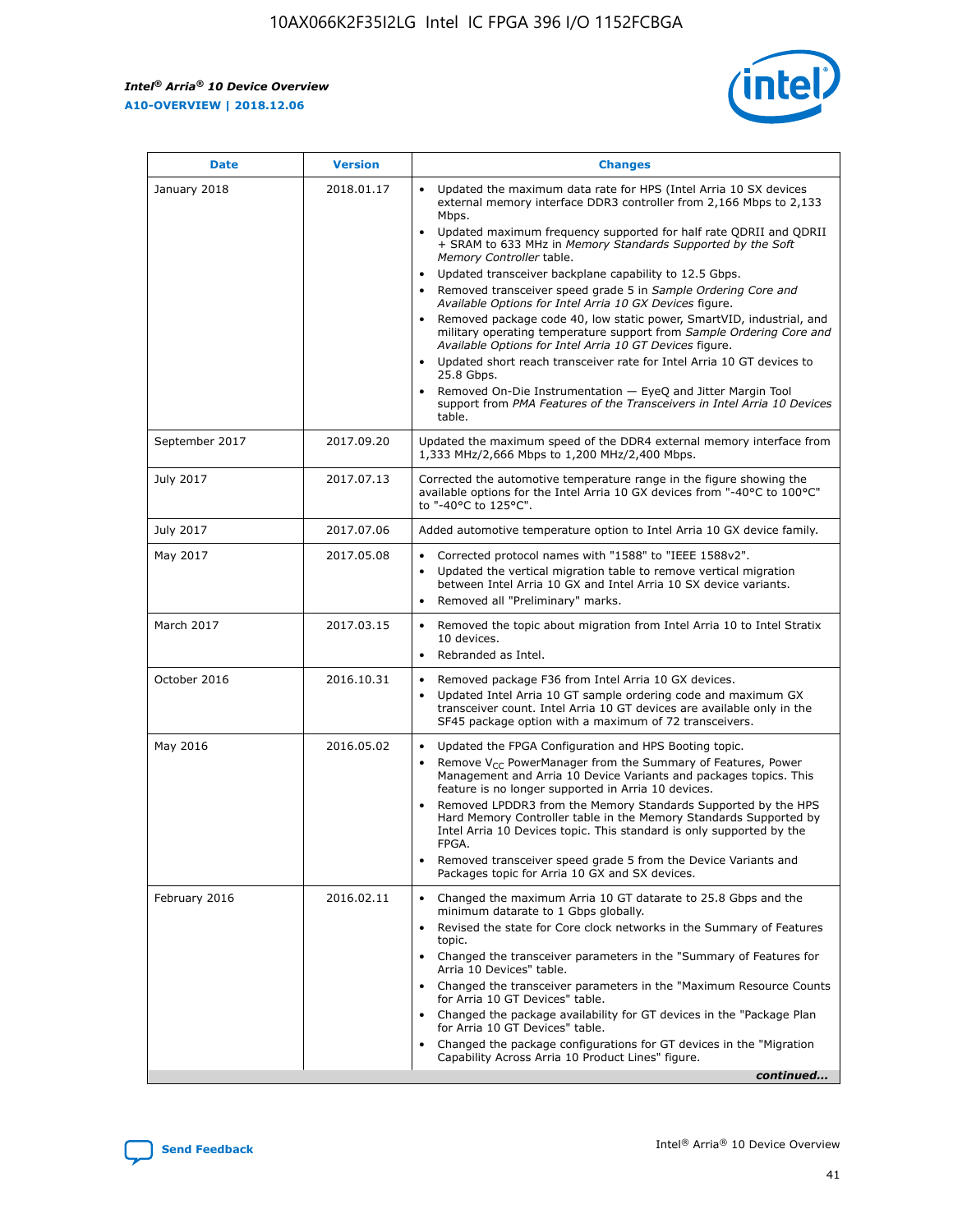

| <b>Date</b>   | <b>Version</b> | <b>Changes</b>                                                                                                                                                               |
|---------------|----------------|------------------------------------------------------------------------------------------------------------------------------------------------------------------------------|
|               |                | Changed transceiver parameters in the "Low Power Serial Transceivers"<br>$\bullet$<br>section.                                                                               |
|               |                | • Changed the transceiver descriptions in the "Device Variants for the<br>Arria 10 Device Family" table.                                                                     |
|               |                | • Changed the "Sample Ordering Code and Available Options for Arria 10<br>GT Devices" figure.                                                                                |
|               |                | Changed the datarates for GT devices in the "PMA Features" section.                                                                                                          |
|               |                | Changed the datarates for GT devices in the "PCS Features" section.<br>$\bullet$                                                                                             |
| December 2015 | 2015.12.14     | Updated the number of M20K memory blocks for Arria 10 GX 660 from<br>2133 to 2131 and corrected the total RAM bit from 48,448 Kb to<br>48,408 Kb.                            |
|               |                | Corrected the number of DSP blocks for Arria 10 GX 660 from 1688 to<br>$\bullet$<br>1687 in the table listing floating-point arithmetic resources.                           |
| November 2015 | 2015.11.02     | Updated the maximum resources for Arria 10 GX 220, GX 320, GX 480,<br>GX 660, SX 220, SX 320, SX 480, and SX 660.                                                            |
|               |                | Updated resource count for Arria 10 GX 320, GX 480, GX 660, SX 320,<br>SX 480, a SX 660 devices in Number of Multipliers in Intel Arria 10<br><b>Devices</b> table.          |
|               |                | Updated the available options for Arria 10 GX, GT, and SX.<br>$\bullet$                                                                                                      |
|               |                | Changed instances of Quartus II to Quartus Prime.<br>$\bullet$                                                                                                               |
| June 2015     | 2015.06.15     | Corrected label for Intel Arria 10 GT product lines in the vertical migration<br>figure.                                                                                     |
| May 2015      | 2015.05.15     | Corrected the DDR3 half rate and quarter rate maximum frequencies in the<br>table that lists the memory standards supported by the Intel Arria 10 hard<br>memory controller. |
| May 2015      | 2015.05.04     | • Added support for 13.5G JESD204b in the Summary of Features table.                                                                                                         |
|               |                | Added a link to Arria 10 GT Channel Usage in the Arria 10 GT Package<br>$\bullet$<br>Plan topic.                                                                             |
|               |                | • Added a note to the table, Maximum Resource Counts for Arria 10 GT<br>devices.                                                                                             |
|               |                | • Updated the power requirements of the transceivers in the Low Power<br>Serial Transceivers topic.                                                                          |
| January 2015  | 2015.01.23     | • Added floating point arithmetic features in the Summary of Features<br>table.                                                                                              |
|               |                | • Updated the total embedded memory from 38.38 megabits (Mb) to<br>65.6 Mb.                                                                                                  |
|               |                | • Updated the table that lists the memory standards supported by Intel<br>Arria 10 devices.                                                                                  |
|               |                | Removed support for DDR3U, LPDDR3 SDRAM, RLDRAM 2, and DDR2.                                                                                                                 |
|               |                | Moved RLDRAM 3 support from hard memory controller to soft memory<br>controller. RLDRAM 3 support uses hard PHY with soft memory<br>controller.                              |
|               |                | Added soft memory controller support for QDR IV.                                                                                                                             |
|               |                | Updated the maximum resource count table to include the number of<br>hard memory controllers available in each device variant.                                               |
|               |                | Updated the transceiver PCS data rate from 12.5 Gbps to 12 Gbps.                                                                                                             |
|               |                | Updated the max clock rate of PS, FPP x8, FPP x16, and Configuration<br>via HPS from 125 MHz to 100 MHz.                                                                     |
|               |                | Added a feature for fractional synthesis PLLs: PLL cascading.                                                                                                                |
|               |                | Updated the HPS programmable general-purpose I/Os from 54 to 62.<br>$\bullet$                                                                                                |
|               |                | continued                                                                                                                                                                    |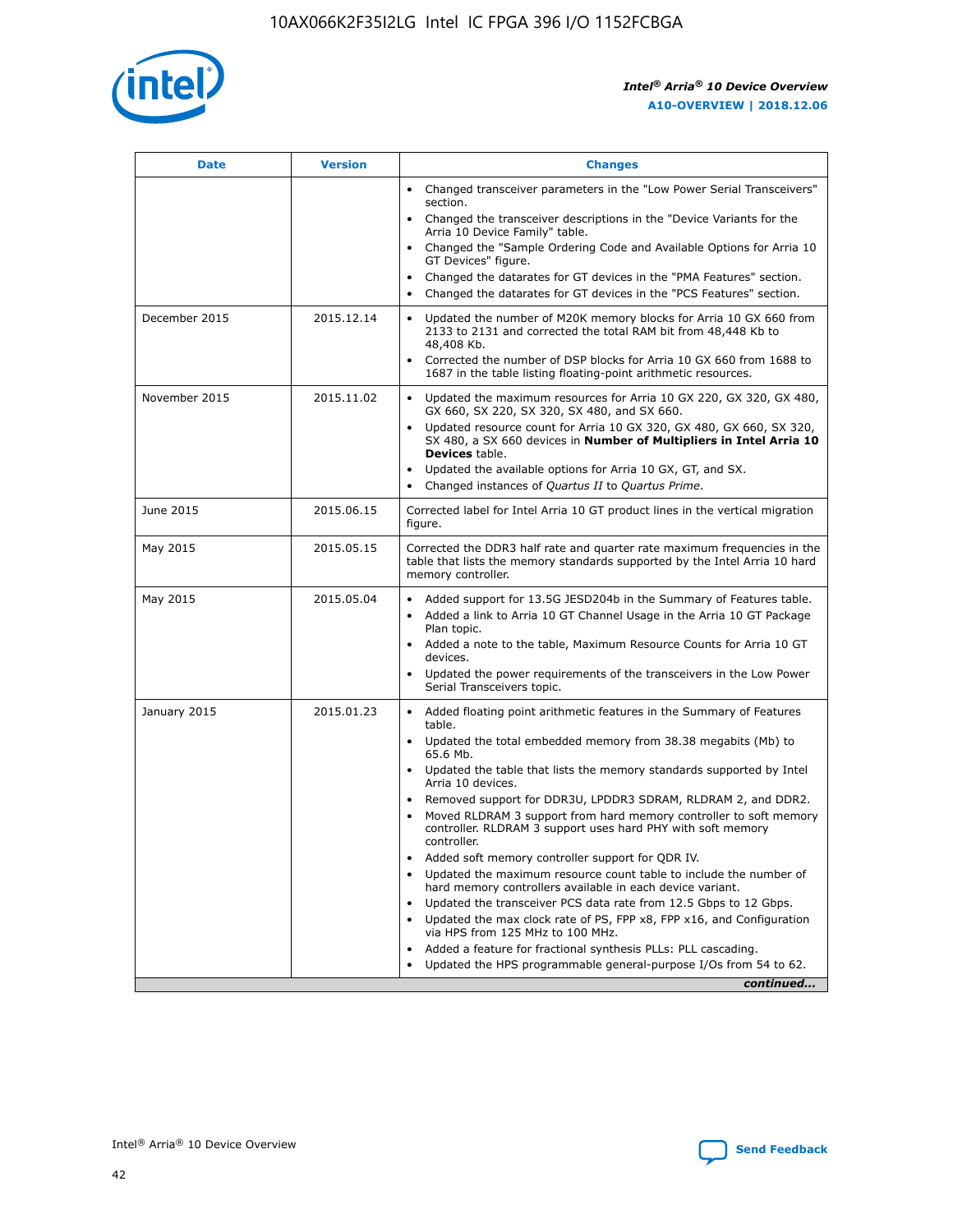r



| <b>Date</b>    | <b>Version</b> | <b>Changes</b>                                                                                                                                                                                                                                                                                                                                                                                                                                                                                                                                      |
|----------------|----------------|-----------------------------------------------------------------------------------------------------------------------------------------------------------------------------------------------------------------------------------------------------------------------------------------------------------------------------------------------------------------------------------------------------------------------------------------------------------------------------------------------------------------------------------------------------|
| September 2014 | 2014.09.30     | Corrected the 3 V I/O and LVDS I/O counts for F35 and F36 packages<br>$\bullet$<br>of Arria 10 GX.<br>Corrected the 3 V I/O, LVDS I/O, and transceiver counts for the NF40<br>$\bullet$<br>package of the Arria GX 570 and 660.<br>Removed 3 V I/O, LVDS I/O, and transceiver counts for the NF40<br>package of the Arria GX 900 and 1150. The NF40 package is not<br>available for Arria 10 GX 900 and 1150.                                                                                                                                       |
| August 2014    | 2014.08.18     | Updated Memory (Kb) M20K maximum resources for Arria 10 GX 660<br>devices from 42,660 to 42,620.<br>Added GPIO columns consisting of LVDS I/O Bank and 3V I/O Bank in<br>$\bullet$<br>the Package Plan table.<br>Added how to use memory interface clock frequency higher than 533<br>$\bullet$<br>MHz in the I/O vertical migration.<br>Added information to clarify that RLDRAM3 support uses hard PHY with<br>$\bullet$<br>soft memory controller.<br>Added variable precision DSP blocks support for floating-point<br>$\bullet$<br>arithmetic. |
| June 2014      | 2014.06.19     | Updated number of dedicated I/Os in the HPS block to 17.                                                                                                                                                                                                                                                                                                                                                                                                                                                                                            |
| February 2014  | 2014.02.21     | Updated transceiver speed grade options for GT devices in Figure 2.                                                                                                                                                                                                                                                                                                                                                                                                                                                                                 |
| February 2014  | 2014.02.06     | Updated data rate for Arria 10 GT devices from 28.1 Gbps to 28.3 Gbps.                                                                                                                                                                                                                                                                                                                                                                                                                                                                              |
| December 2013  | 2013.12.10     | Updated the HPS memory standards support from LPDDR2 to LPDDR3.<br>Updated HPS block diagram to include dedicated HPS I/O and FPGA<br>$\bullet$<br>Configuration blocks as well as repositioned SD/SDIO/MMC, DMA, SPI<br>and NAND Flash with ECC blocks.                                                                                                                                                                                                                                                                                            |
| December 2013  | 2013.12.02     | Initial release.                                                                                                                                                                                                                                                                                                                                                                                                                                                                                                                                    |